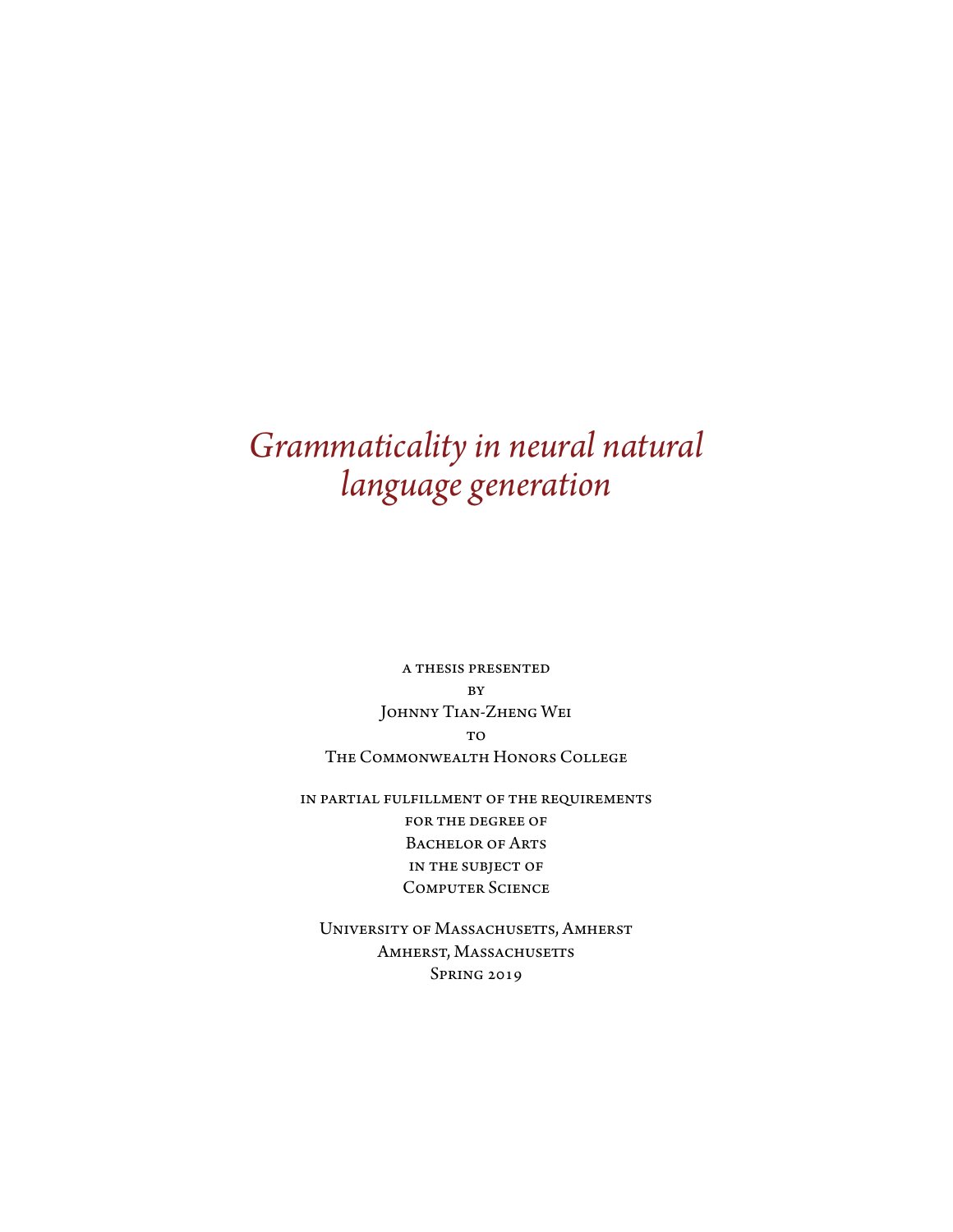© *2019 - Johnny Tian-Zheng Wei* ALL RIGHTS RESERVED.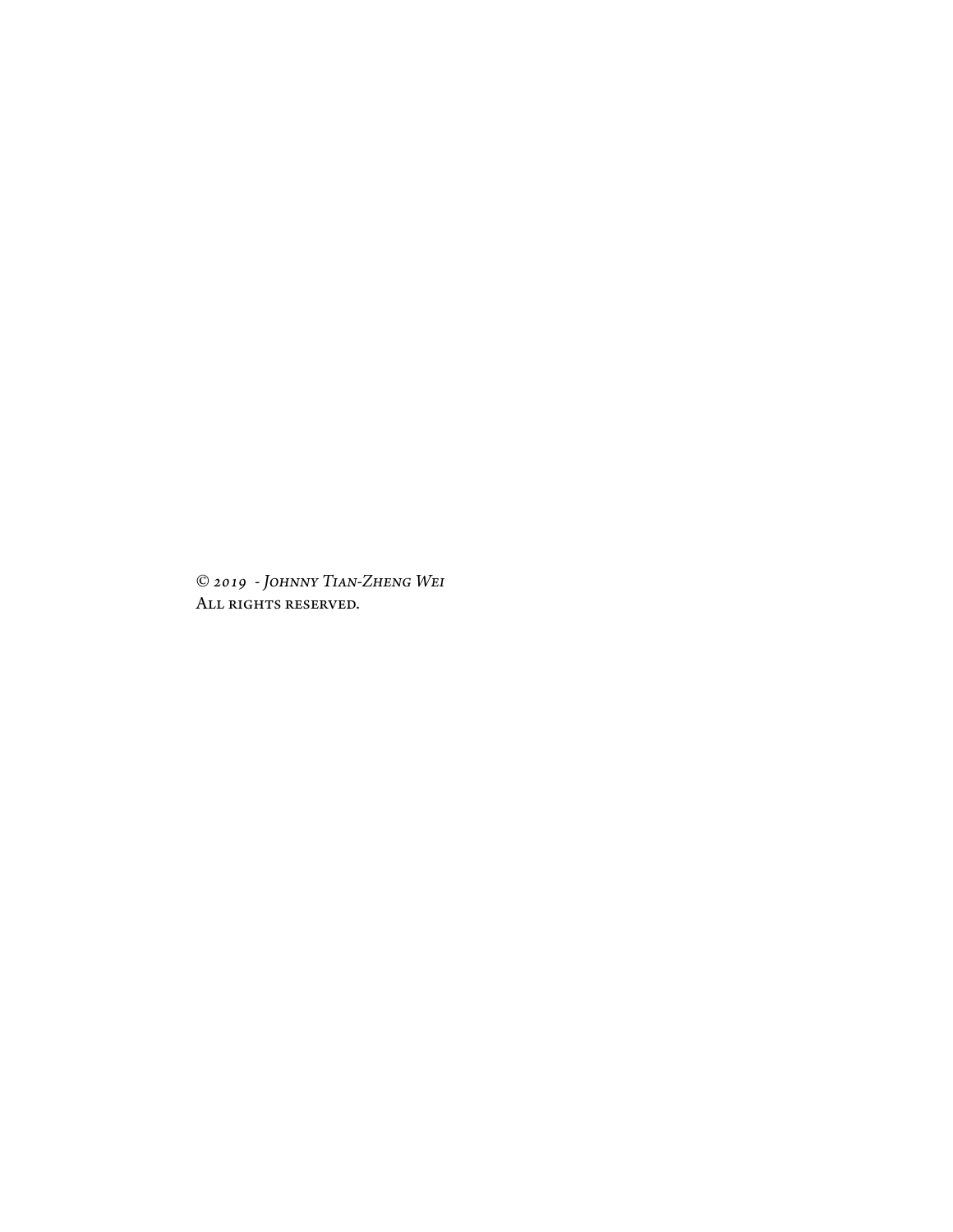Primary advisor: Brendan O'Connor Secondary advisor: Brian Dillon Johnny Tian-Zheng Wei

# *Grammaticality in neural natural language generation*

#### **ABSTRACT**

Sequence to sequence (seq2seq) models are often employed in settings where the target output is natural language. However, the syntactic properties of the language generated from these models are not well understood. We explore whether such output belongs to a formal and realistic grammar, by employing the English Resource Grammar (ERG), a broad coverage, linguistically precise HPSG-based grammar of English. From a French to English parallel corpus, we analyze the parseability and grammatical constructions occurring in output from a seq2seq translation model. Over 93% of the model translations are parseable, suggesting that it learns to generate conforming to a grammar.

To provide a foundation for these results, the thesis first introduces natural language generation (NLG), the neural approach to NLG, and some introductory syntax. After introducing the seq2seq model, we connect its application in NLG and present our results in machine translation as a case study of seq2seq in the NLG domain. We propose potential future work to observe grammaticality in diversity sampling language generation settings and syntactic style in low-resource settings.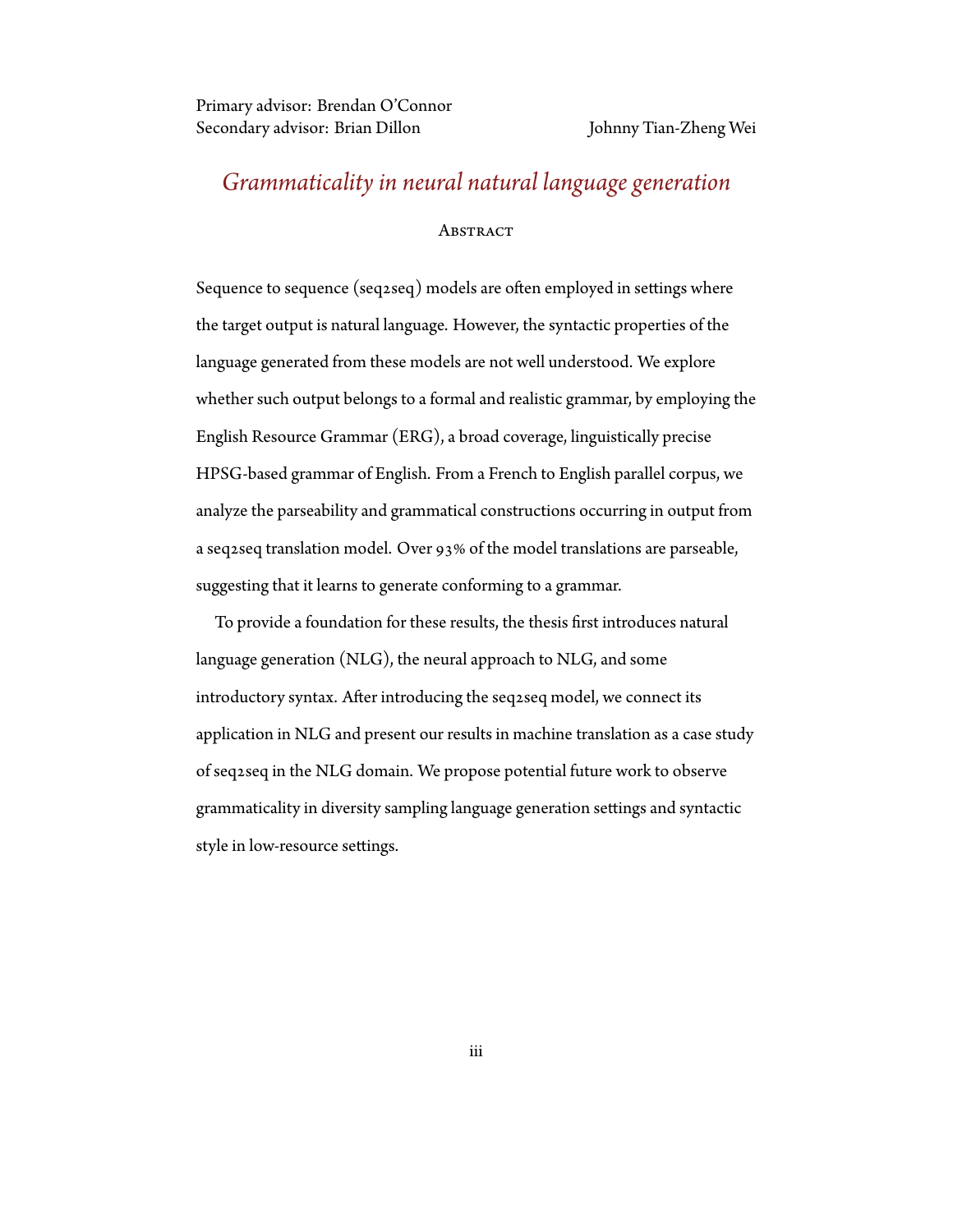# **Contents**

|                   | <b>INTRODUCTION</b>                          |                                                                               |                |  |  |  |  |
|-------------------|----------------------------------------------|-------------------------------------------------------------------------------|----------------|--|--|--|--|
|                   | 1.1                                          |                                                                               | $\mathbf{2}$   |  |  |  |  |
|                   | 1.2                                          |                                                                               | 6              |  |  |  |  |
|                   | 1.3                                          | Neural approach to language generation                                        | $\overline{7}$ |  |  |  |  |
|                   | 1.4                                          | Introductory syntax $\ldots \ldots \ldots \ldots \ldots \ldots \ldots \ldots$ | 12             |  |  |  |  |
|                   |                                              |                                                                               |                |  |  |  |  |
| $\mathfrak{D}$    | GRAMMATICALITY IN NEURAL MACHINE TRANSLATION |                                                                               |                |  |  |  |  |
|                   | 2.1                                          |                                                                               | 16             |  |  |  |  |
|                   | 2.2                                          | Head-driven phrase structure grammars                                         | 17             |  |  |  |  |
|                   | 2.3                                          | Unparseability and ungrammaticality                                           | 18             |  |  |  |  |
|                   | 2.4                                          |                                                                               | 20             |  |  |  |  |
|                   | 2.5                                          |                                                                               | 22             |  |  |  |  |
|                   |                                              |                                                                               |                |  |  |  |  |
| <b>REFERENCES</b> |                                              |                                                                               |                |  |  |  |  |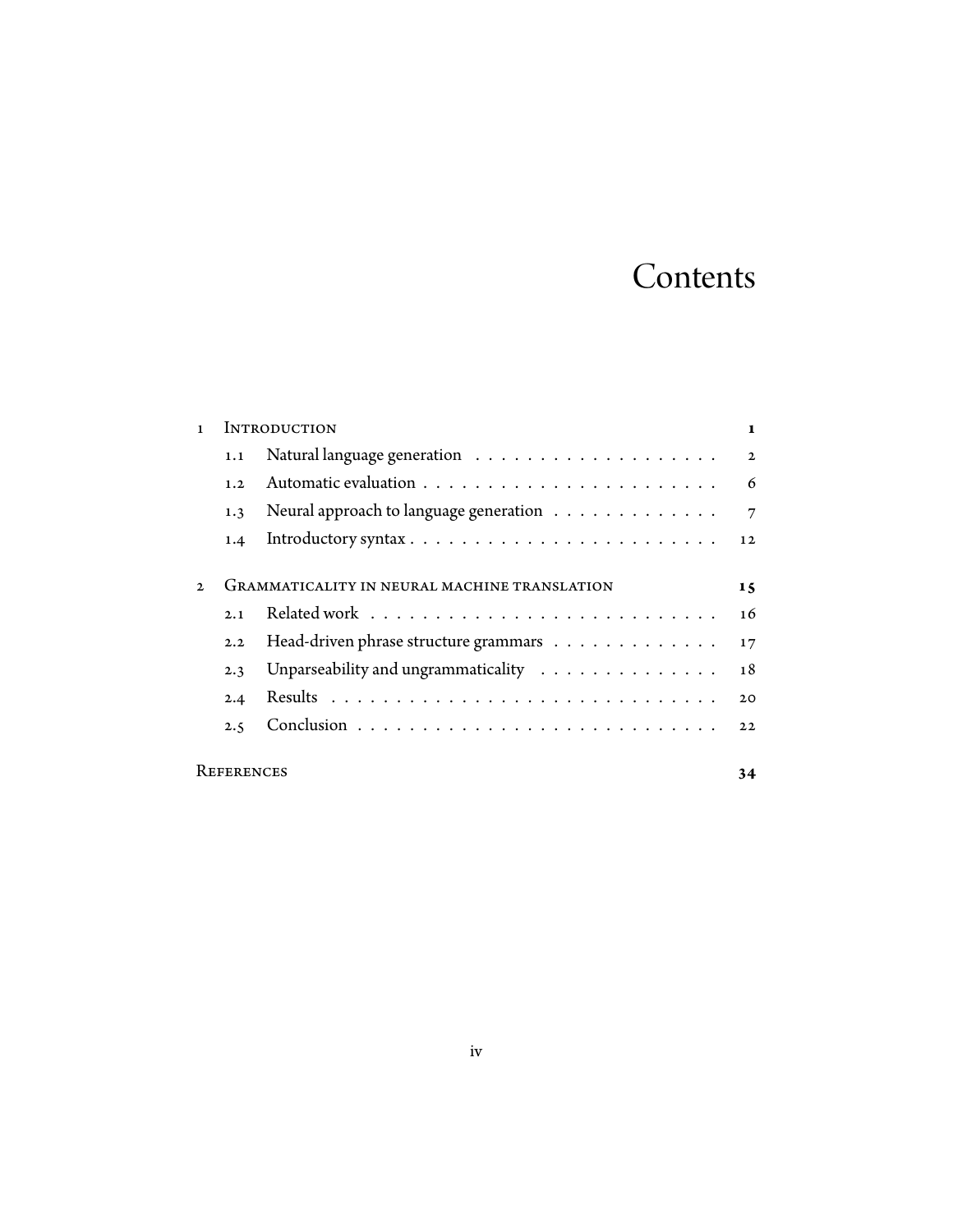### Listing of figures

- 1.3.1 An example of a grammatical illusion caused by agreement attraction. The bold "keys" is the main subject and should agree in number with the main verb "are". However, human tendencies have been shown to associate the number of "are" with the closestintervening noun (underlined)  $[7]$  $[7]$  $[7]$ . In the case of "the cabinet", this noun is not only intervening, but also an attractor - its number differs from the subject, increasing the acceptability of an ungrammatical sentence ("the keys to the cabinet *is*..."). . . [12](#page-19-1)
- 2.2.1 A test set source-reference pair and the NMT translation. Below are parser derivations in the ERG of both the reference and NMT translation. The ERG is described in [§2.2.](#page-24-0) Non-syntactic rules have been omitted. The NMT model is trained and tested only on sentence pairs where the reference is parseable by the ERG. The NMT translation may not always be parseable. Analysis on model output parseability in  $\S$ [2.4.1](#page-27-1).  $\ldots$ . . . . . . . . . . . . . . [18](#page-25-1)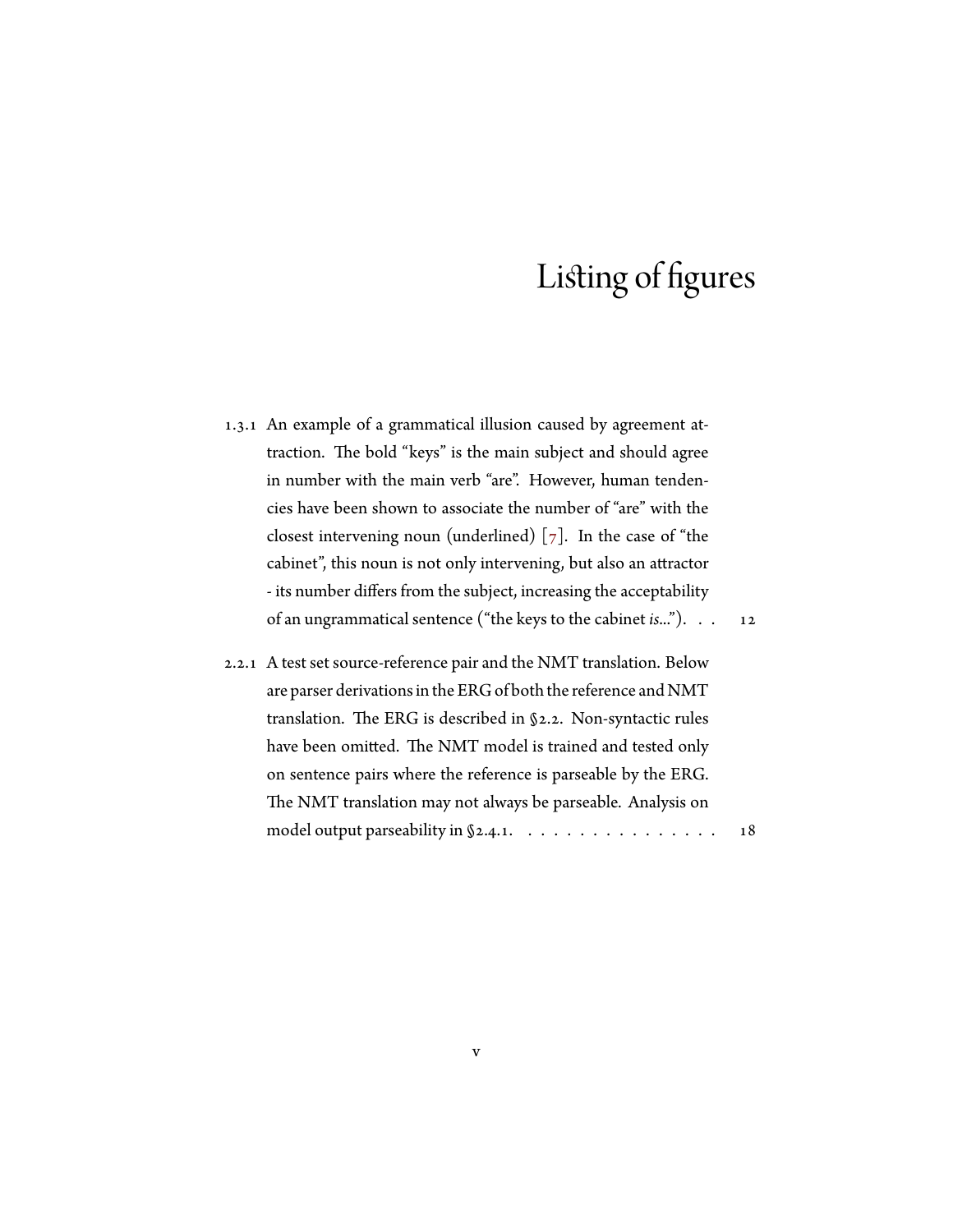This thesis is dedicated to my friends and family.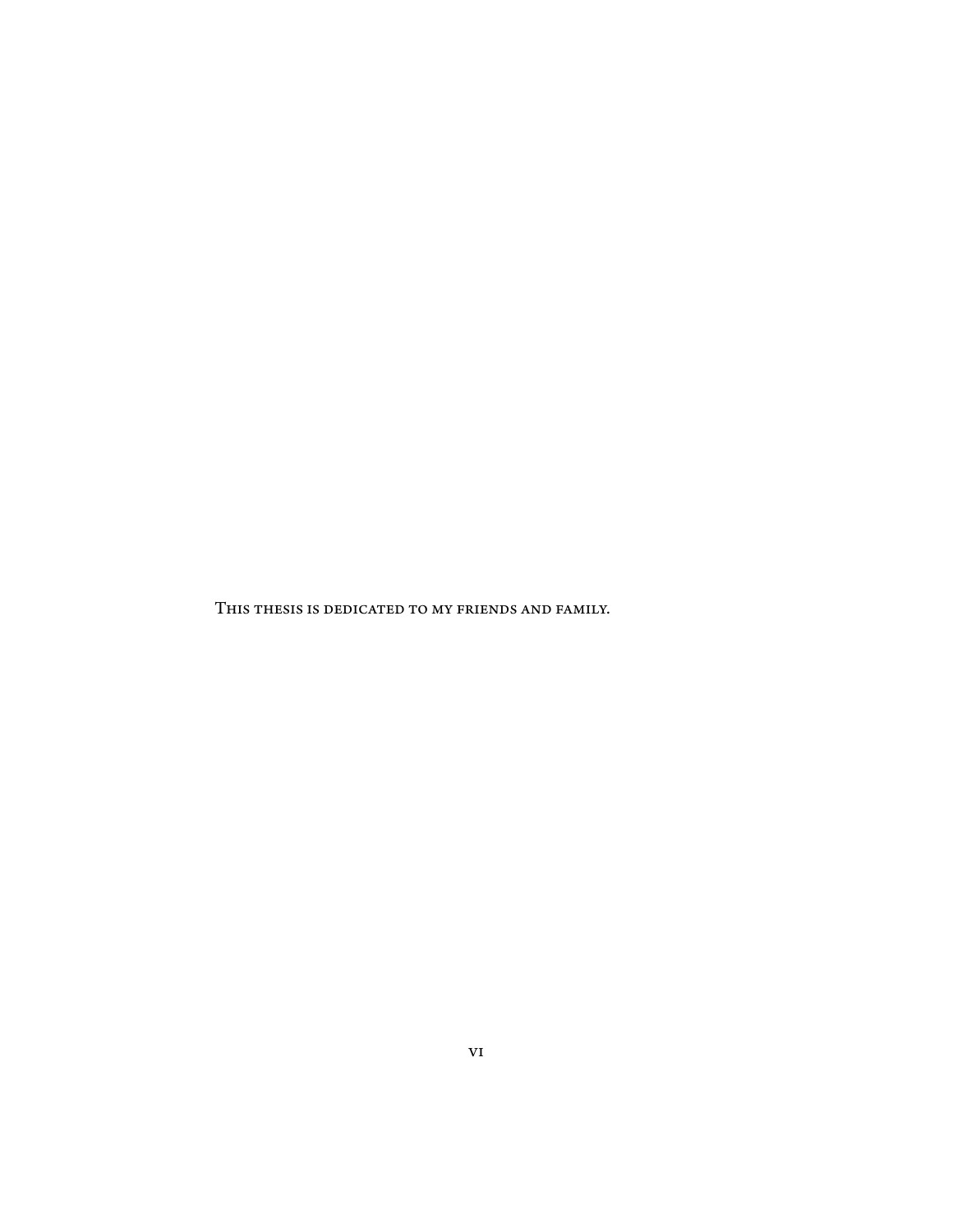# Acknowledgments

I AM AMAZED by those who have chosen to help me, without return. I wish I could repay them, but I am likely to stay indebted. At the very least, I will believe in karma, as they have built good ones with me.

Thank you Brendan! You made this thesis possible. Your investment in me makes it possible for me to pursue a research career. I will be taking what I have learned here, from you, forward in graduate school. Best of luck to you and the family you have started! Thank you Brian! Your investment in me, too, makes it possible for me to pursue a research career. The attention you gave me from freshman year is one of the reasons I will pursue research at all. I saw a lot more success in my research, because I had your support. Best of luck!

I'd like to thank Andrew McCallum for giving me opportunity, in many more ways than one. He also has amazing students and postdocs who mentored me: Ari Kobren, Nicholas Monath, Haw-Shiuan Chang, and Jeffery Flanigan. Thank you guys! I learned a lot of the technical side of research from you all.

I'd like to thank Noah Smith for taking me as a student in my sophomore summer. Many of the ideas in the thesis began while I was an intern at Noah's ARK. I received mentorship from some of his amazing students and postdocs: Omer Levy, Roy Schwarz, Chenhao Tan, Jesse Dodge, Lingpeng Kong, and Nelson Liu. Thank you guys! Nelson - best of luck in graduate school! See you around!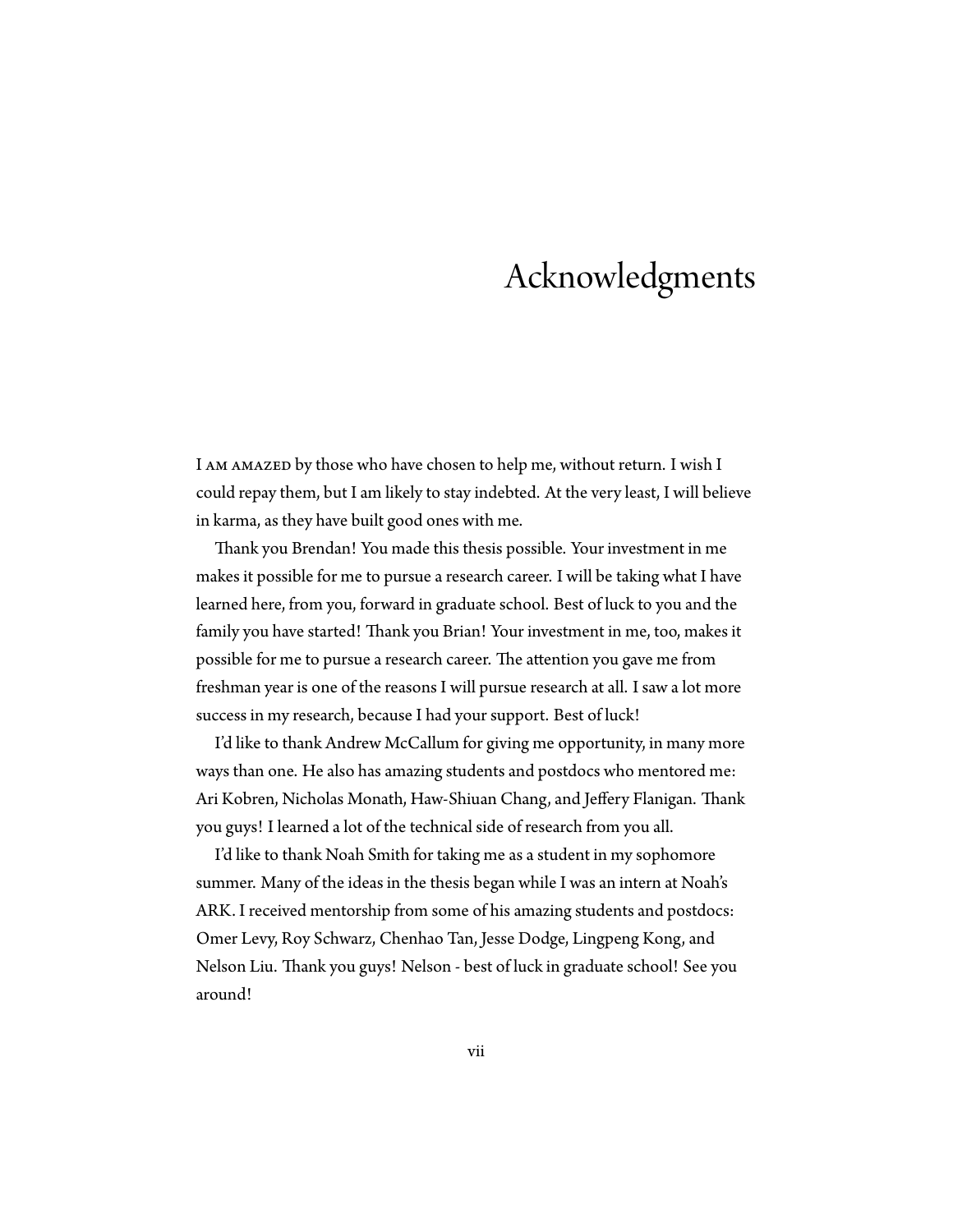I'd like to thank Chris Potts and Sharad Goel for my summer at Stanford. I'd also like to give a big thank you to Dan Flickinger, for building the tools that made my research possible, and giving me feedback. Thank you Dan! The Center for Study of Language and Information facilitated this research, and helped me meet Khiem Pham. We completed much of the research as roommates, which I promise not to forget. Khiem - best of luck in everything you pursue! You rock and I know it!

There are the countless people who took time out to talk to me, to give me feedback or advice. Some of these people include: Graham Neubig, Stephen Oepen, Michael Goodman, Nicholas Tomlin, and Ioannis Konstas. Thank you guys!

I'd like to give a special thanks to the 4 other members of my family - Yuji, Sherry, Victoria, and Dylan. Thank you to all my friends who made my college time special. If I could do it again, I'd wish to spend more time with you all. Thank you all!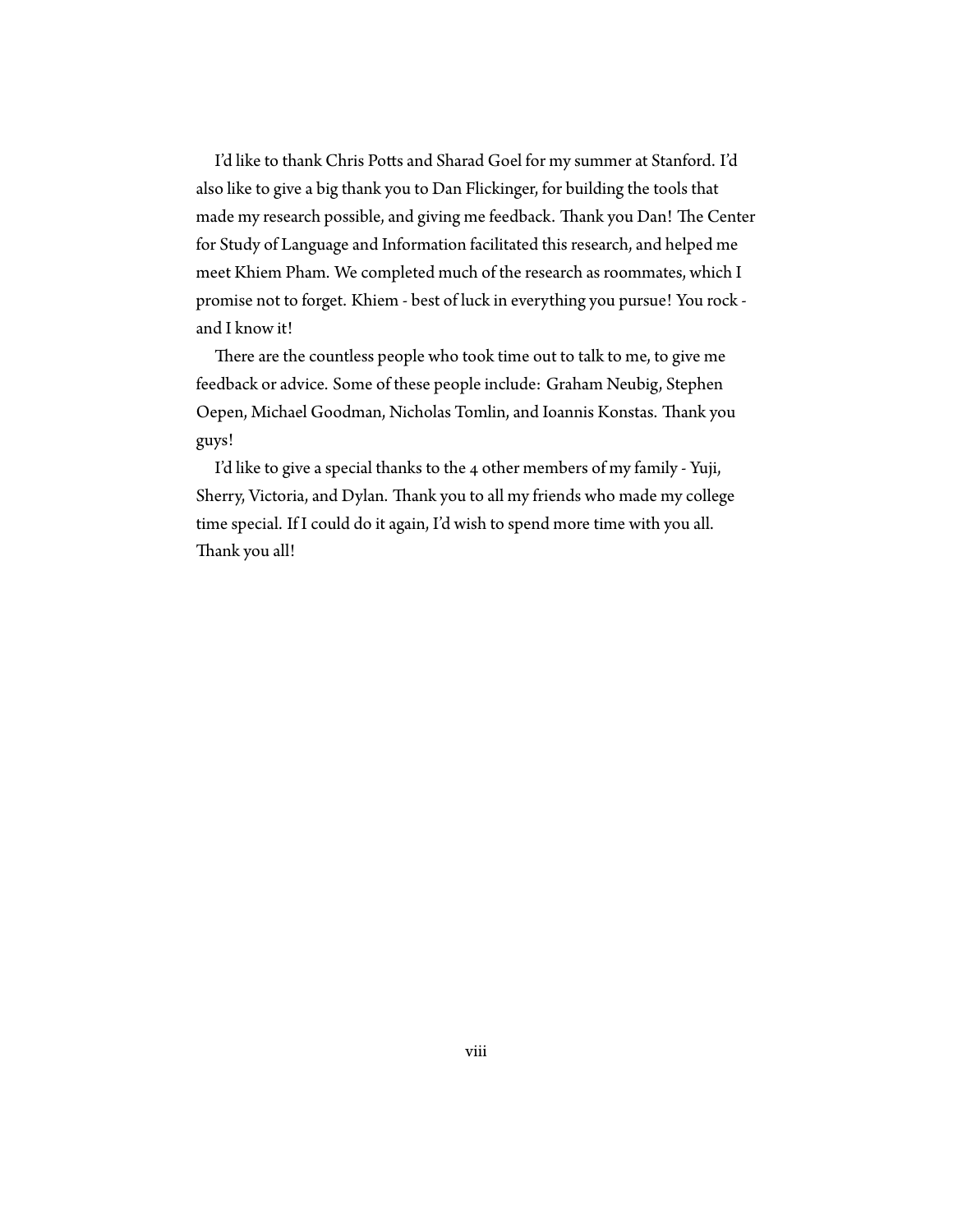# <span id="page-8-0"></span>**1** Introduction

THIS THESIS FOCUSES ON evaluating the quality of task-based language generation systems. Before conducting experiments, I had a few goals in mind for evaluation (which I still, and likely will continue to, keep close to my research agenda). My evaluation methods should

- 1. apply generally to any language generation task.
- 2. reflect model performance in practice.
- 3. be automatically computed.

and, as with any form of evaluation, reliably correlate with human judgment. Regrettably, this is a less than perfect introduction.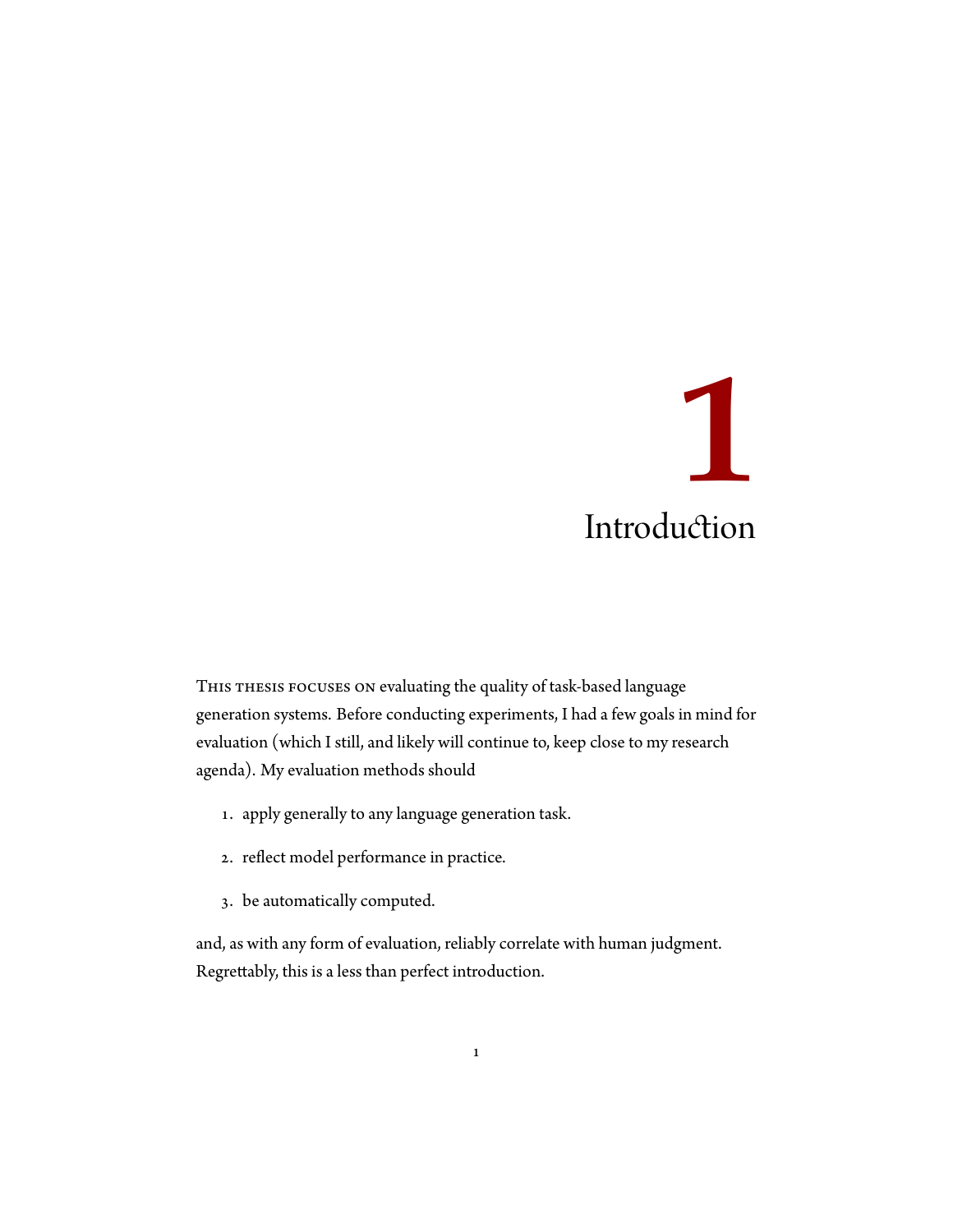There are assumptions I have made in outlining these goals alone. The first is in "task-based" language generation. While our models and techniques seem to converge across language generation tasks, we have not yet seen models of a general language generation facility cut across these tasks (this may change, see Radford et al.  $[47]$ , as it has in language understanding research  $[45]$ . The second is that evaluation should "apply generally," but past research has, in contrast, seen success in metrics developed for specialized applications (e.g. summarization $\lceil 35 \rceil$  $\lceil 35 \rceil$  $\lceil 35 \rceil$ ). The final assumption is in correlation with human judgment. Evaluations based on estimating theoretical quantities can also be informative $\lceil 23 \rceil$ .

What does this leave for the content in this thesis? Evaluations that satisfy my three criteria may still be exciting as they are practical and leave room for the application of linguistic knowledge and natural language understanding technologies. This chapter will lay the groundwork for an evaluation method of grammaticalityin language generation  $\lceil 65 \rceil$ . To do this, we will introduce a probabilistic model of language generation  $(\S1.1)$ , some tasks  $(\S1.1.1, \S1.1.2)$  $(\S1.1.1, \S1.1.2)$  $(\S1.1.1, \S1.1.2)$  $(\S1.1.1, \S1.1.2)$  $(\S1.1.1, \S1.1.2)$ , the neural approach to generation  $(\S1.3)$  $(\S1.3)$ , and finally introduce some syntax from linguistics (§[1.4](#page-19-0)).

#### <span id="page-9-0"></span>1.1 Natural language generation

A wide range of natural language processing applications such as machine translation $\lceil 27 \rceil$ , dialog, and summarization require capability in natural language generation [NLG;  $\zeta$ ]. Probabilistically, language generation may be viewed as

$$
p(y_1,\ldots,y_T)=\prod_{k=1}^T p(y_k|(y_1,\ldots,y_{k-1}))
$$
 (1.1)

where each  $y_i$  is in some finite vocabulary  $\Sigma$ , and  $(y_1, \ldots y_T)$  is a sequence of output tokens in the set of all possible sequences Σ *∗* . Factorizing over timesteps allows us to assign probabilities over Σ *∗* through the products of a tractable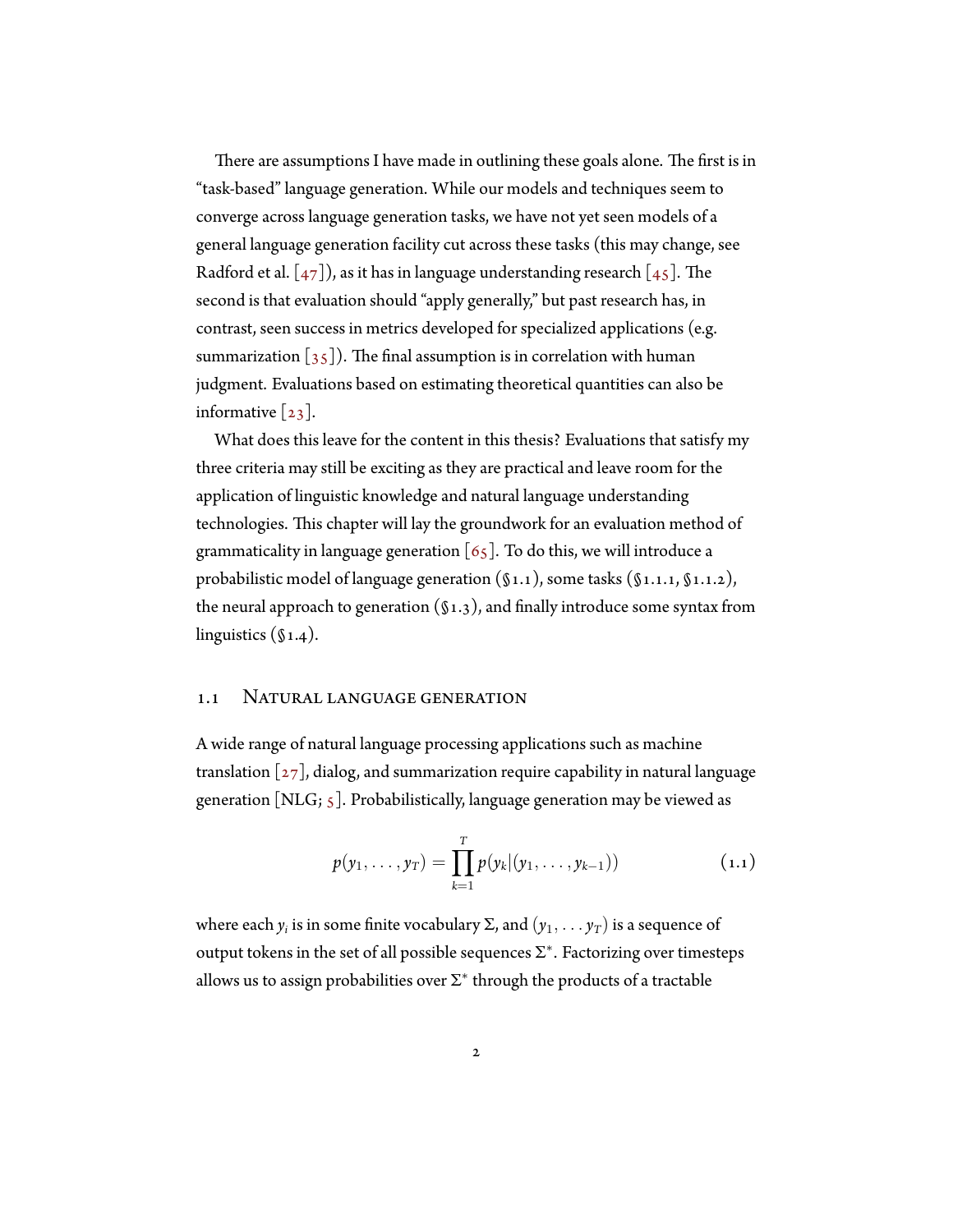problem: at timestep *k*, assign a probability over Σ for the next token *y<sup>k</sup>* , given the previous history. A probabilistic model over sentences, or a *language model*, is a foundational tool  $\lceil 58 \rceil$  - perhaps high probability samples from this model are sentences we would wish to speak.

However, sentences are rarely spoken in vacuum. Our task at hand may require generating an English translation given some Chinese ([§1.1.1\)](#page-10-0), or a conversational response to a query  $(\S1.1.2)$ . In any case, our language generation problem can be cast to a conditional one as such

<span id="page-10-1"></span>
$$
p(y_1,\ldots,y_T|c)=\prod_{k=1}^T p(y_k|c,(y_1,\ldots,y_{k-1}))
$$
 (1.2)

where *c* is the *context* of generation. In machine translation,  $c = (x_1, \ldots, x_N)$ may be an input sequence of tokens in another language, but we should not limit our imaginations here - *c* may be a knowledge base [\[64](#page-40-1)], or even a molecular compound [\[69](#page-41-0)].

This probabilistic framework is adopted by many machine learning algorithms applied to language generation problems, including neural approaches described in§[1.3](#page-14-0). By far, this is not the only way of designating what we wish to speak, and §[1.4](#page-19-0) introduces some perspectives from the field of Linguistics.

#### <span id="page-10-0"></span>1.1.1 MACHINE TRANSLATION

The act of translation is to transform a string in one language to a meaning (and possibly stylistically) equivalent string in another. An example for English to Chinese translation and vice versa from Google Translate<sup>1</sup> has been provided

<sup>1</sup><https://translate.google.com>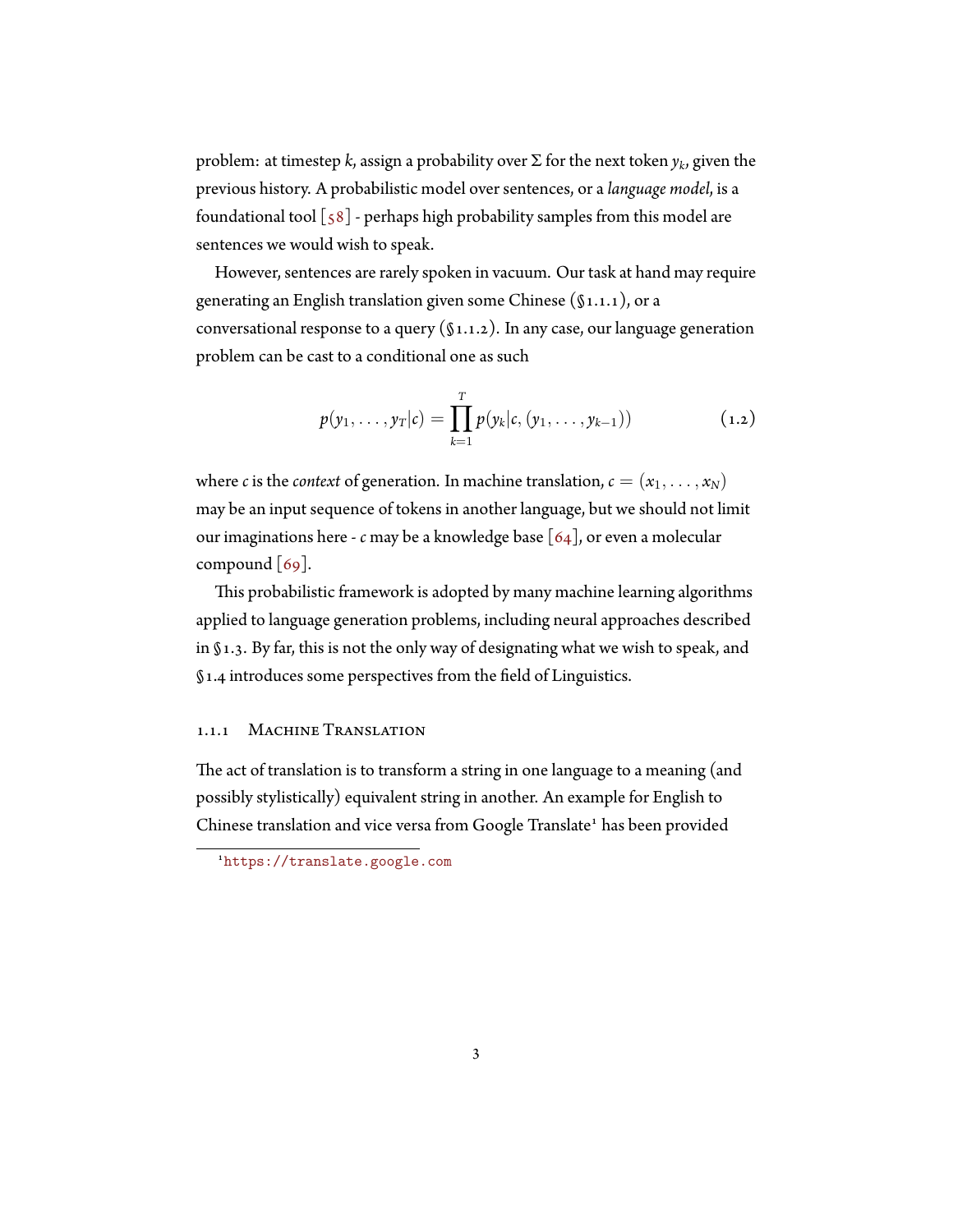below:

Reading human-level fluency may be possible.

\n→ 
$$
\pm
$$
 到 $\lambda$   $\pm$  20 m  $\pm$  10 m  $\pm$  20 m  $\pm$  20 m  $\pm$  20 m  $\pm$  20 m  $\pm$  20 m  $\pm$  20 m  $\pm$  20 m  $\pm$  20 m  $\pm$  20 m  $\pm$  20 m  $\pm$  20 m  $\pm$  20 m  $\pm$  20 m  $\pm$  20 m  $\pm$  20 m  $\pm$  20 m  $\pm$  20 m  $\pm$  20 m  $\pm$  20 m  $\pm$  20 m  $\pm$  20 m  $\pm$  20 m  $\pm$  20 m  $\pm$  20 m  $\pm$  20 m  $\pm$  20 m  $\pm$  20 m  $\pm$  20 m  $\pm$  20 m  $\pm$  20 m  $\pm$  20 m  $\pm$  20 m  $\pm$  20 m  $\pm$  20 m  $\pm$  20 m  $\pm$  20 m  $\pm$  20 m  $\pm$  20 m  $\pm$  20 m  $\pm$  20 m  $\pm$  20 m  $\pm$  20 m  $\pm$  20 m  $\pm$  20 m  $\pm$  20 m  $\pm$  20 m  $\pm$  20 m  $\pm$  20 m  $\pm$  20 m  $\pm$ 

达到人类的流利程度是有可能的。 *→* It is possible to reach human fluency. (1.4)

besides the practical applications (e.g. resource accessibility  $[69]$  and national security  $\lceil 25 \rceil$ ), translation is a difficult problem that merits our scientific study. Imagine, for a moment, the existence of a universal translator. For a model to achieve universal understanding, this model must pick up on properties intrinsic to human language  $[56]$ . To correctly translate from one language to another, this translator may have an intermediate representation that captures relevant aspects ofmeaning and style  $\lceil 29 \rceil$  $\lceil 29 \rceil$  $\lceil 29 \rceil$ . Refer to Koehn  $\lceil 31 \rceil$  for a short history and reference on statistical machine translation.

<span id="page-11-0"></span>Now what makes a translation good? In the MT community, translations are often thought to have two dimensions: *adequacy* and *fluency*[\[9\]](#page-32-1). A translation is *adequate* if it conveys the necessary information. A translation is *fluent* if it sounds natural. These two dimensions may be relevant among other NLG tasks as well. For instance, summarization may take into account these two features in addition toa feature of summary length  $\left[36\right]$ . In practice, it makes sense to evaluate output translations on one dimension only - the question used to elicit intrinsic judgments from humans would be "How well does this translation reflect the meaningof the reference translation?"  $[8]$  $[8]$  $[8]$ .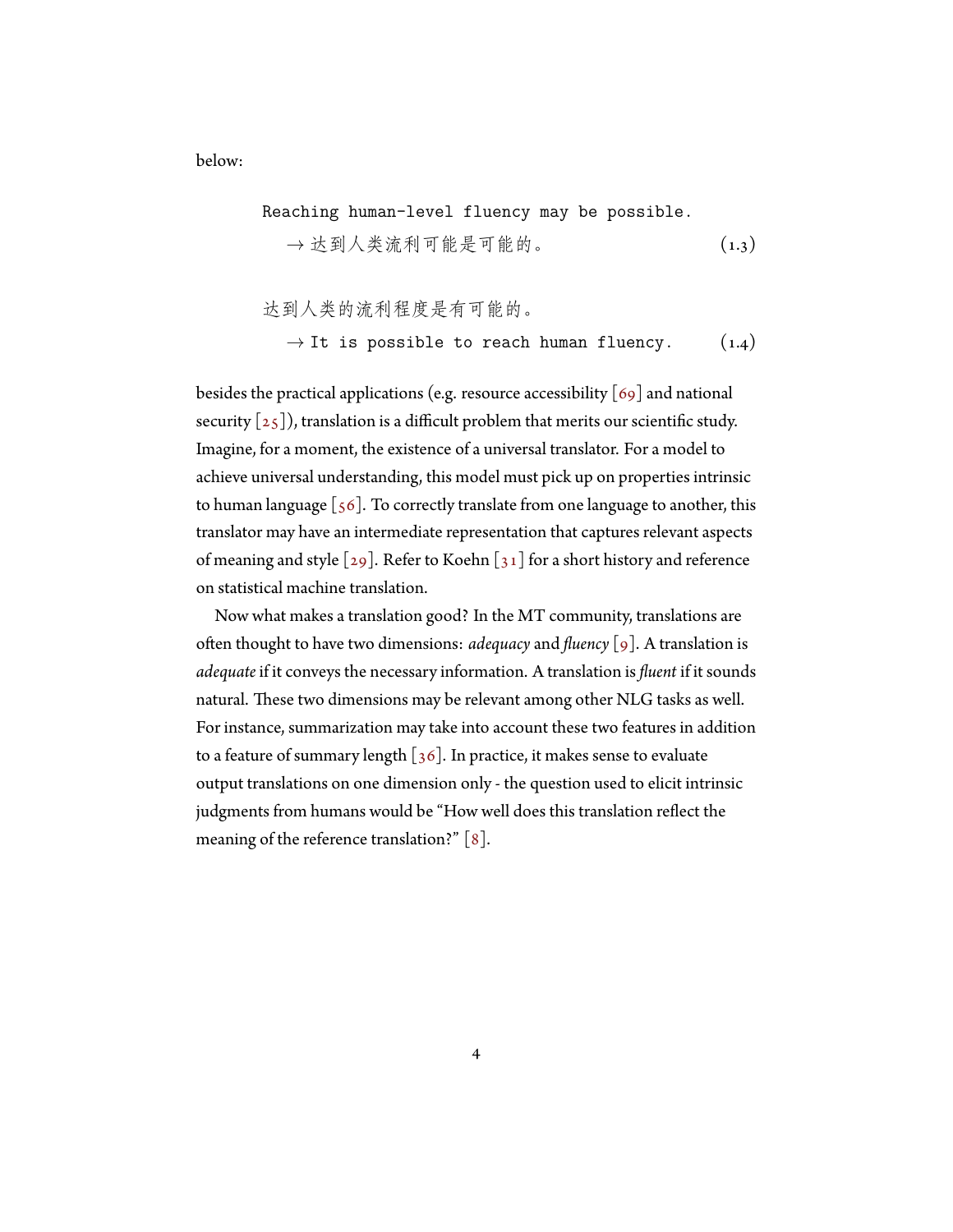#### 1.1.2 Dialog

The act of conversing is to respond thoughtfully (and possibly engagingly) given the context of the dialog. An example response from Siri is given below

**Me:** Is fluency an issue for natural language generation? **Siri:** Here's what I found on the web... [Search results]

which, by my judgment, is unsatisfactory. There have been great philosophical argumentsover the implications of responding satisfactorily. Turing  $[62]$  $[62]$  $[62]$ proposed a test (now known as the "Turing test"), of whether a machine could generate responses indistinguishable from a human. For a machine to pass this test provokes the question of whether this machine is intelligent. Turing argued that,yes, this is sufficient criteria to be deemed intelligent. Refer to Searle  $\left[\begin{smallmatrix} 5 & 3 \end{smallmatrix}\right]$ for a (famous) counterargument about a room that translates Chinese.

Now what makes a response good? Perhaps we might first turn to our wine-drunk ancient Greek philosophers. Aristotle believed persuasion was tripartite - it could be achieved through the character of the speaker, the emotional state of the listener, or the argument (*logos*) itself.[[48\]](#page-37-2). In addition, he taxonomized three forms of argumentative speech. There are the deliberative species, which advises or warns. Then there are the judicial species, which either defends or accuses. Finally, there is the third species, which does not aim to persuade, it tries to describe a deed in the orator's opinion.

We may want to turn to linguists for a more closely motivated perspective. To describe our choice of utterances, Grice  $\lceil 22 \rceil$  outlined five maxims. They are

- **Maxim of quantity.** Speakers give as much information as needed, and no more.
- **Maxim of quality.** Speakers are truthful, and do not give claims that are not supported by evidence.
- **Maxim of relation.** Speakers mentions only those that are pertinent to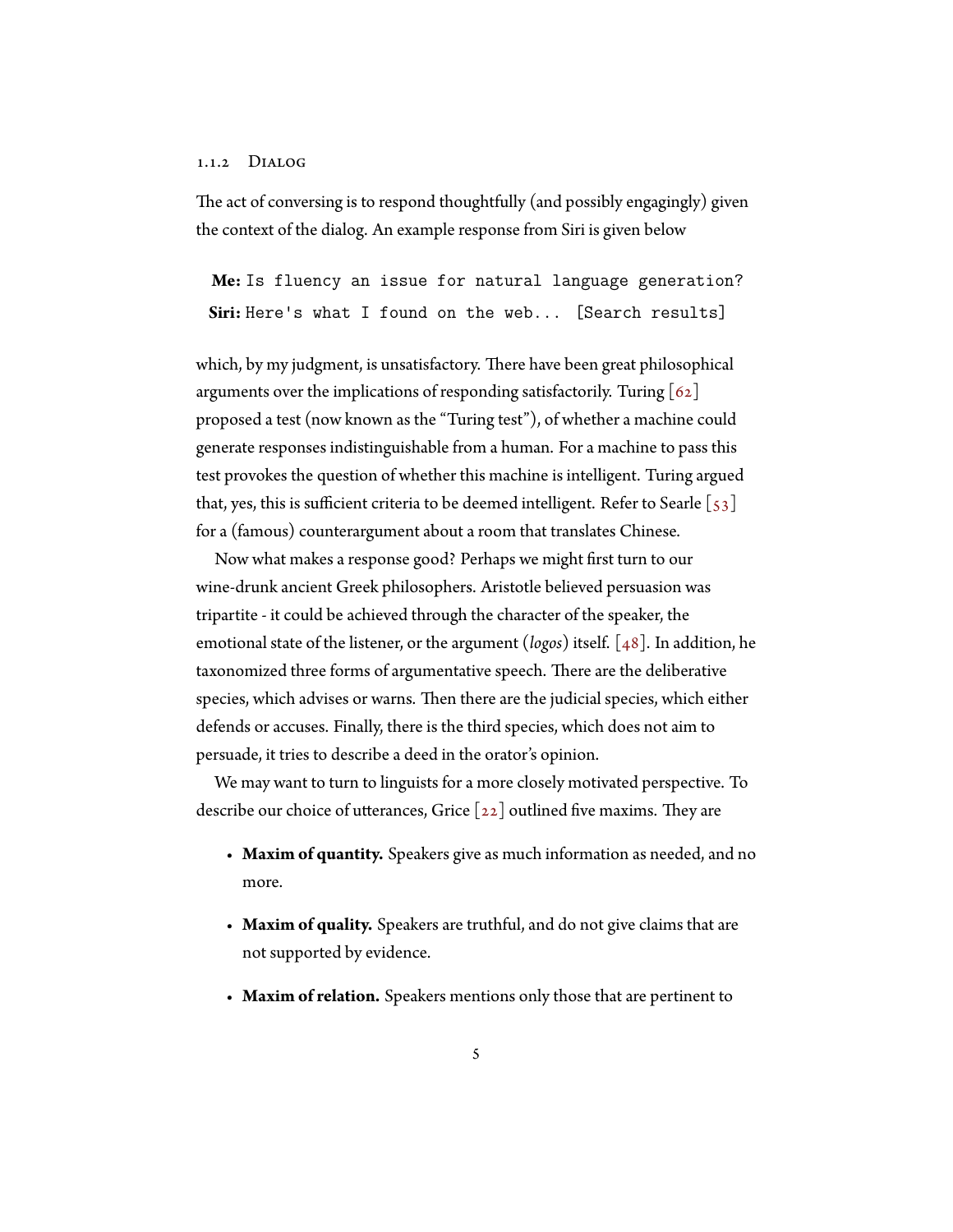the discussion.

• **Maxim of manner.** Speakers try to be as clear, orderly, and brief as possible.

However, these maxims are far from comprehensive and may overlap in their roles. These maxims are also hard to specify computationally. Note that there exists a Bayesian framework for pragmatic reasoning  $[21]$ .

In practice, we may punt on our definitions and evaluate in a manner similar to MT. To determine whether a response was satisfactory, we can use a question such as "how appropriate was this response?" to elicit human judgments on a response's intrinsic quality.

#### <span id="page-13-0"></span>1.2 AUTOMATIC EVALUATION

There are two main problems with human annotation of system output quality: 1) it is time-consuming and expensive - for certain research questions that involve hyper-parameter tuning or architecture searches, the amount of human annotation makes such studies infeasible  $[10, 39]$  $[10, 39]$ . 2) It does not facilitate comparisons across research papers. Therefore, developing reliable automatic evaluation metrics for NLG is important.

There are at least two challenges in automatic metrics. First, the metric must measure many dimensions of the output that are relevant. Second, in evaluations of many NLG tasks, several outputs may be acceptable. In translation, we may be concerned with a translation's fluency (how natural does it sound?) and adequacy (is the meaning correct?), and several outputs may be valid translations.

In domains such as machine translation (MT), a system's extrinsic value is both hard to define and measure, and intrinsic human judgments of a system's output quality have been the main indicator of progress in the field. [\[9\]](#page-32-1) For those domains best evaluated intrinsically, automatic metrics, which both are computed automatically and correlate highly with human judgment, are ideal. If sufficiently correlated, a metric can be used as a surrogate evaluation, which may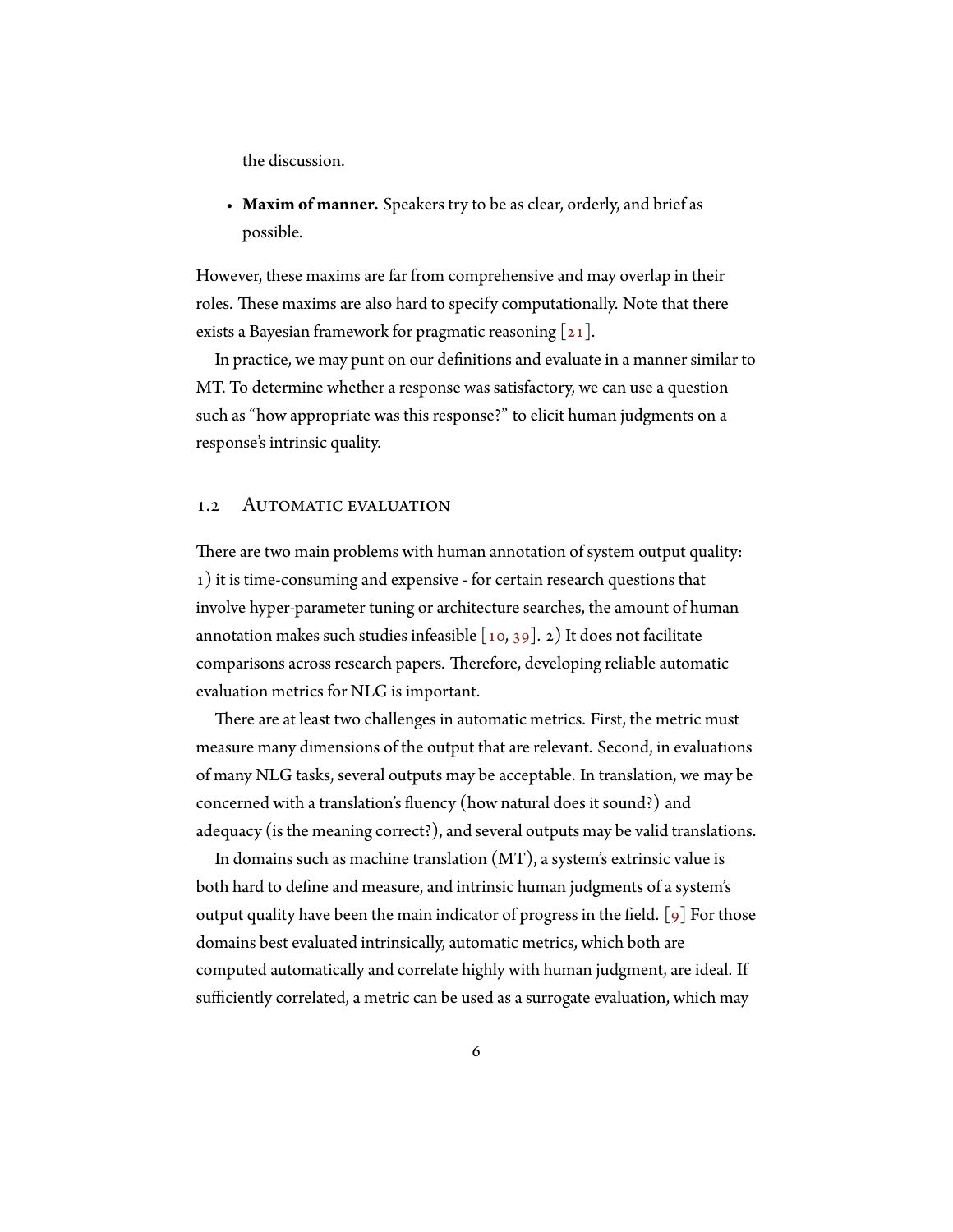be useful in developmental cycles. Therefore, the application of such metrics are dependenton studies of their validity  $[49,$  $[49,$  how well does the metric correlate with human judgment?]. In MT, BLEU  $\begin{bmatrix} 4 & 3 \end{bmatrix}$  has seen widespread use, and, consequently, its validity has been extensively studied.  $\lceil 11, 11 \rceil$ 

#### 1.2.1 BLEU

The most commonly used metric of evaluation for machine translation is BLEU. [[43\]](#page-37-3) Metrics based on *n*-gram overlaps such as BLEU [\[43](#page-37-3)] and ROUGE[[36](#page-36-1)], originally designed for evaluating machine translation and summarization, are often widely adopted to broader NLG domains [\[59](#page-39-2)]. BLEU score attempts to correlate human judgment of translations using n-grams from the ouput and reference text aggregated over a test corpus. BLEU is calculated as

$$
\min(1, 1 - |r|/|c|)) \cdot \exp\left(\sum_{n=1}^{N} w_n \log p_n\right)
$$

where  $|r|$  and  $|r|$  are the length of the reference and output sentence, respectively,  $p_n$  is the weighted (modified) n-gram precision, and  $w_n$  is the weight for the n-gram. The metric was inspired from the word error rate by the speech recognition community, but uses n-grams for variants of translation. Papineni etal.  $\left[43\right]$  claim that the unigrams capture adequacy, and the higher order n-grams capture fluency. The right hand term is the sentence brevity penalty to control for recall, computed over the corpus.

#### <span id="page-14-0"></span>1.3 Neural approach to language generation

Traditional approaches to language generation used pipelines of several stages, including stages such as task planning and surface realization  $\lceil$  50]. Recent advancements in general sequence-to-sequence models provide new data-driven alternatives [seq2seq; [61\]](#page-39-3). Applying these neural seq2seq models to language generation has now become mainstream likely due to their ease of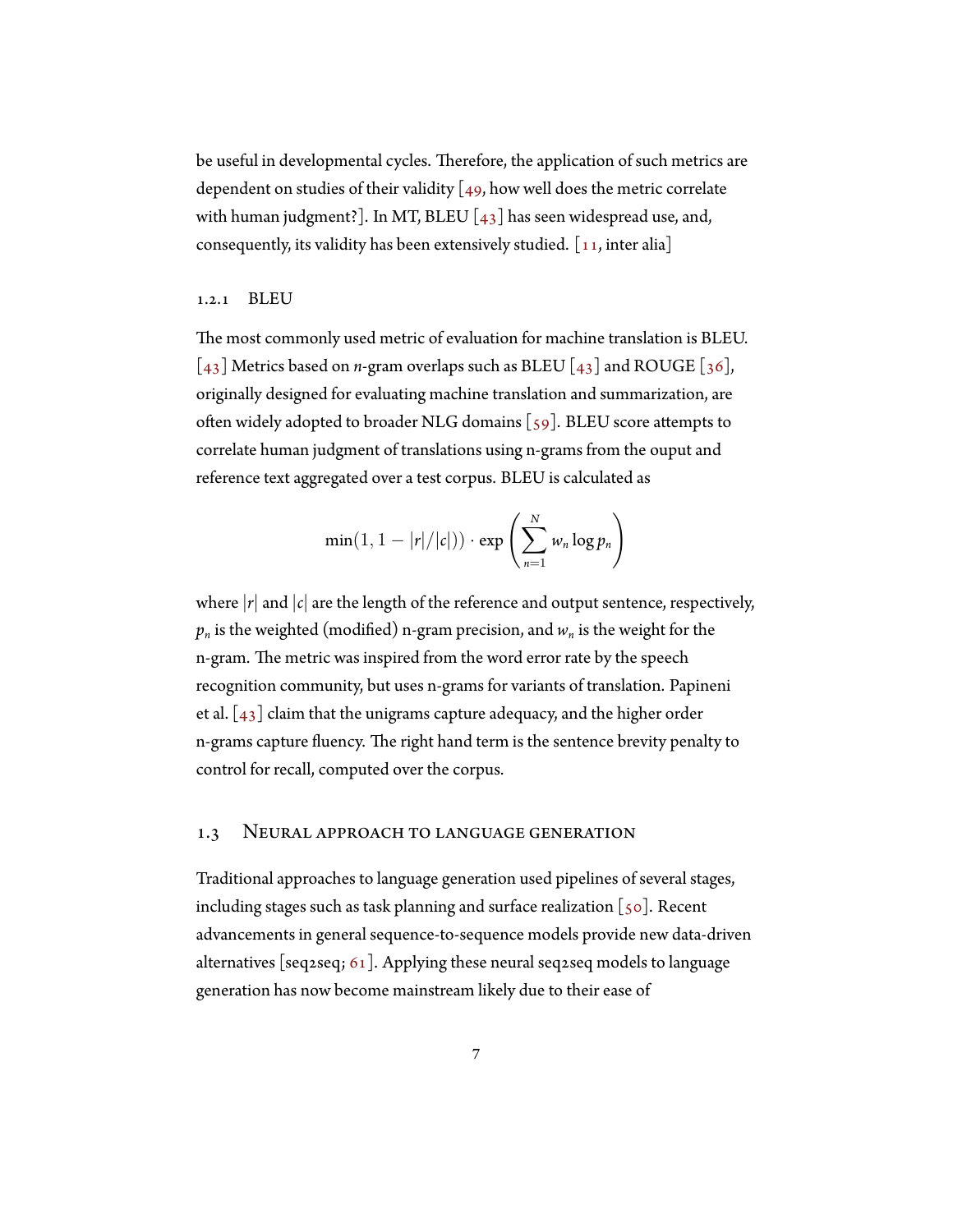implementation,flexibility, and expressivity. Refer to Goldberg  $\lceil 19 \rceil$  for a review of neural techniques in natural language processing. In some fields, neural models even achieve state of the art performance  $\lceil 8 \rceil$ .

Amongother lines of reasoning  $[38]$  $[38]$ , neural models likely achieve their high performance in NLP due to end-to-end training. These models leverage large datasets and learn all their complex behavior completely from data, reducing the need for error-prone, low coverage, and hand-engineered features. If anything, this makes the models easier to implement. End-to-end training is made possible because neural models are fully differentiable functions of input data and parameters. Once a loss function is specified (and calculated with a given training instance), gradients of the trainable parameters can be calculated through backpropagation $\lbrack 51 \rbrack$ . With the gradients of the loss w.r.t. the parameters, we can adjustedthese parameters with stochastic gradient descent (SGD) or Adam  $\lceil 30 \rceil$  $\lceil 30 \rceil$  $\lceil 30 \rceil$ to minimize the loss.<sup>2</sup> For my research, the community generously provides a number of high-quality, open-source autodiff libraries  $[1, 42, 44]$  $[1, 42, 44]$  $[1, 42, 44]$  $[1, 42, 44]$  $[1, 42, 44]$  that I built my thesis research on.

#### <span id="page-15-0"></span>1.3.1 Recurrent neural networks

A recurrent neural network  $\left[ RNN; 15 \right]$  $\left[ RNN; 15 \right]$  $\left[ RNN; 15 \right]$  is a parameterized function that can be recursively applied to a *sequence* of vector input. An RNN *g*(**h** (*t−*1) *,* **x** (*t*) ) is specified with the equations given below (notation adopted from Goodfellow etal.  $\lceil 20 \rceil$ )

$$
\mathbf{h}^{(t)} = \tanh(\mathbf{b} + \mathbf{W}\mathbf{h}^{(t-1)} + \mathbf{U}\mathbf{x}^{(t)})
$$
  

$$
\hat{\mathbf{y}}^{(t)} = \text{softmax}(\mathbf{c} + \mathbf{V}\mathbf{h}^{(t)})
$$
 (1.5)

<sup>2</sup>Training a model that achieves good generalization by minimizing the loss function is nearly art. There are important details, which are usually compacted into the "training details" section ofan NLP paper. We will not discuss training in-depth, and refer the reader to Neubig  $[41]$  $[41]$  $[41]$  for a tutorial.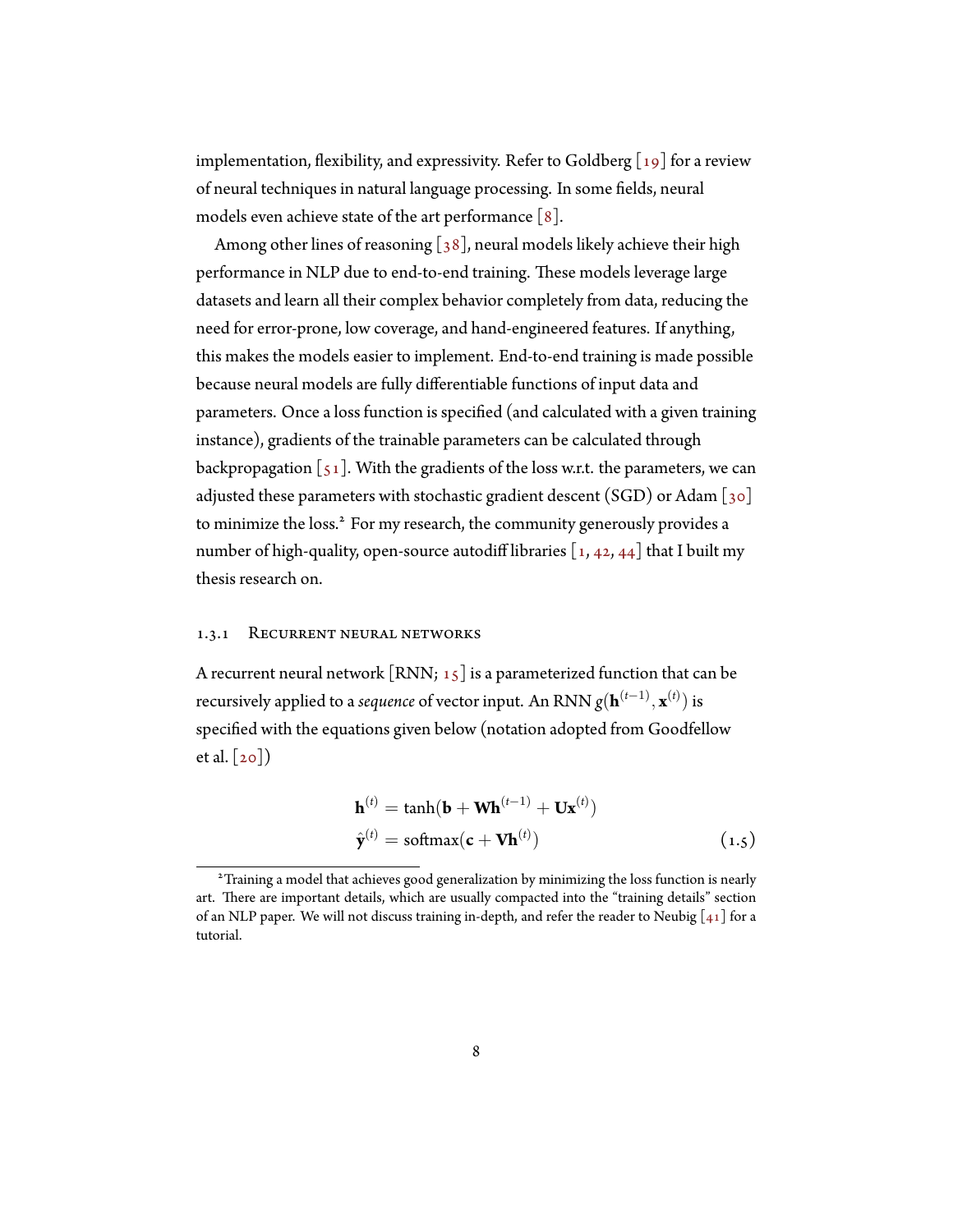where *{***W***,* **U***,* **V***}* are trainable matrix parameters and *{***b***,* **c***}* are vector ones. The  $\text{function returns } [\mathbf{h}^{(t)}, \mathbf{o}^{(t)}] = g(\mathbf{h}^{(t-1)}, \mathbf{x}^{(t)})$  and is recursively applied through inputs  $\mathbf{x}^1,\ldots,\mathbf{x}^n$ , passing hidden states  $\mathbf{h}^{(t)}$  to the next call of  $g$  at each timestep  $t$ (with an initial trainable hidden state  $\mathbf{h}^{(0)}$ ).

Intuitively, the hidden state at each timestep is a nonlinear combination of the previous hidden state and the current input. There are several outputs of the RNN that you may wish to use. The first is the last hidden state **h** (*n*) , obtained after the last input **x***<sup>n</sup>* is applied, which would, in theory, contain information from all of the inputs  $\mathbf{x}_1, \ldots, \mathbf{x}_n$ . In the case of sequence classification, you may directly wish to use  $\mathbf{o}^n$ , which utilizes the hidden state  $\mathbf{h}^{(n)}$ . It is also possible to use the sequence of hidden states  $\{{\bf h}^{(i)}: 1 \leq i \leq n\}.$  For part-of-speech tagging, you may directly use the sequence of outputs  $\{\mathbf{o}^{(i)}: 1 \leq i \leq n\}.$ 

The reader may notice that the hidden states passes through a sequence of  $\tanh(\mathbf{a}^{(t)})$  functions. There are several things to notice about this non-linearity. First, with some non-linearity, RNNs have been proven to have equivalent expressivepower to Turing machines  $\left[\frac{57}{7}\right]$  - if the parameters are set correctly. In practice, backpropagation + gradient descent is one of the few known practical methods to train neural models, and backpropagating through a series of non-linearities may result in the *vanishing gradient* problem. However, even if you are sucessfully backpropagating gradients in your model, the correct setting of the parameters (those required to achieve the model's theoretical potential) may not be reached  $\lceil 66 \rceil$ .

The vanishing gradient problem motivates augumenting RNNs with linear components, which are lossless in gradient calculation. The long short-term memory [LSTM; [26\]](#page-35-5) is usually the variant of choice in NLP. The equations of an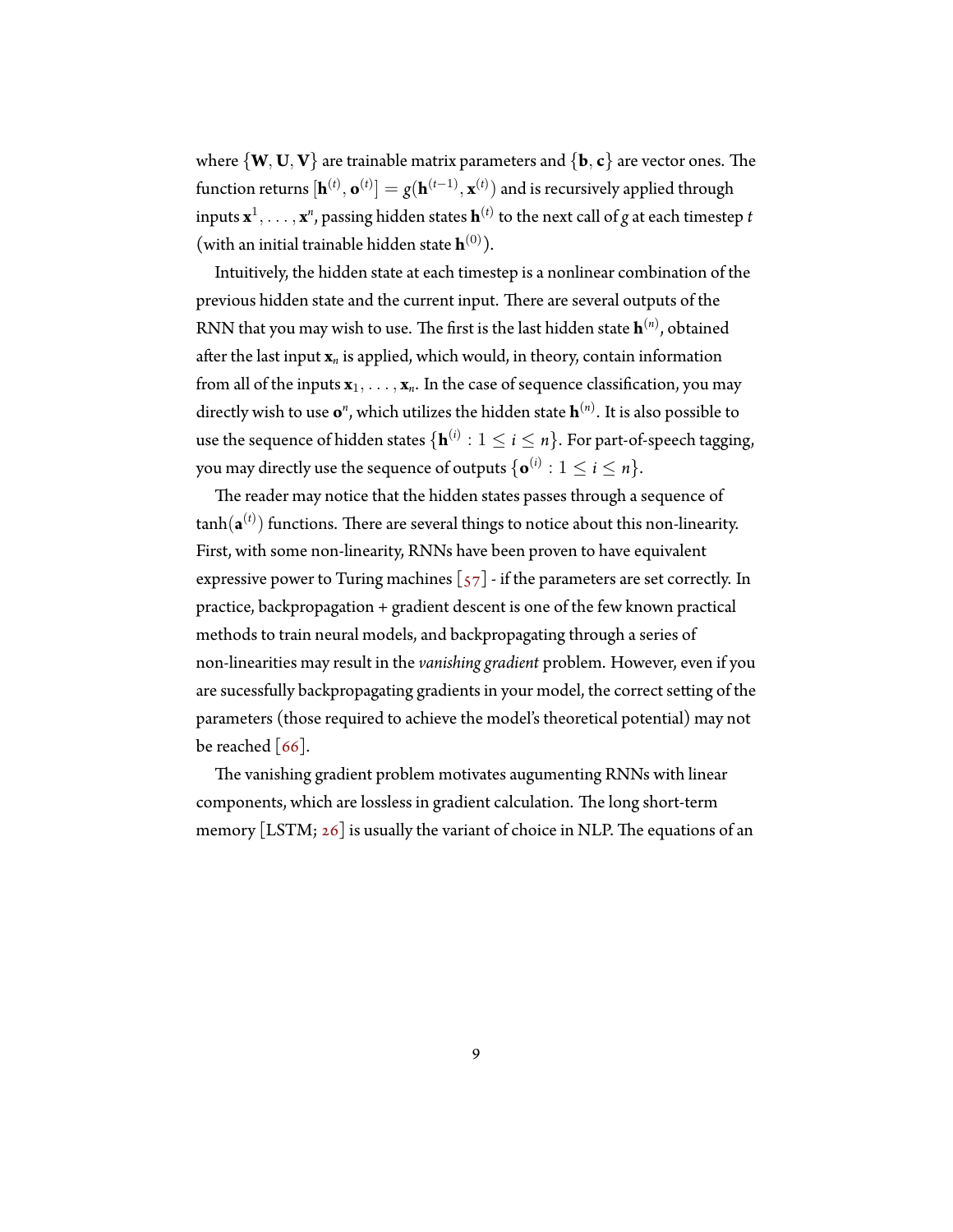LSTM function *g*(**h** (*t−*1) *,* **c** (*t−*1) *,* **x** (*t*) ) are given below

$$
\mathbf{c'}^{(t)} = \tanh(\mathbf{b} + \mathbf{W}_{\mathbf{c'}} \mathbf{h}^{(t-1)} + \mathbf{U}_{\mathbf{c'}} \mathbf{x}^{(t)})
$$
  
\n
$$
\mathbf{i}^{(t)} = \sigma(\mathbf{b} + \mathbf{W}_i \mathbf{h}^{(t-1)} + \mathbf{U}_i \mathbf{x}^{(t)})
$$
  
\n
$$
\mathbf{f}^{(t)} = \sigma(\mathbf{b} + \mathbf{W}_f \mathbf{h}^{(t-1)} + \mathbf{U}_f \mathbf{x}^{(t)})
$$
  
\n
$$
\mathbf{c}^{(t)} = \mathbf{f}^{(t)} * \mathbf{c}^{(t-1)} + \mathbf{i}^{(t)} * \mathbf{c'}^{(t)}
$$
  
\n
$$
\mathbf{o}^{(t)} = \sigma(\mathbf{b} + \mathbf{W}_o \mathbf{h}^{(t-1)} + \mathbf{U}_o \mathbf{x}^{(t)})
$$
  
\n
$$
\mathbf{h}^{(t)} = \tanh(\mathbf{c}^{(t)}) * \mathbf{o}^{(t)}
$$
  
\n
$$
\hat{\mathbf{y}}^{(t)} = \text{softmax}(\mathbf{h}^{(t)})
$$
\n(1.6)

where **c** (*t*) are claimed to be memory cells. The **i** (*t*) and **f** (*t*) are input and forget gates, respectively, which control how much information flows in and out of the memory cells based on the present input  $\mathbf{x}^{(t)}$  and previous hidden state  $\mathbf{h}^{(t-1)}$ . As you may notice, each  $\mathbf{c}^{(t)}$  is a weighted linear combination of  $\mathbf{c}^{(t-1)}$  and  $\mathbf{c}^{(t-1)}$ , so the gradient for the memory cells should not easly vanish over long timesteps.

LSTMs have been found to be strong models on many different sequential modelingrelated to language. These models can be used for parse reranking  $\lceil 12 \rceil$ , part-of-speech tagging, and named entity recognition. The hidden representations are also useful components in larger neural architectures e.g. for classifying entailment [\[13](#page-33-3)].

#### 1.3.2 Sequence to sequence networks

Refer back to probabilistic language generation defined in Equation [1.2](#page-10-1) - we now introduce sequence to sequence networks [seq2seq;  $61$ ] to model this probability. This neural approach builds on LSTMs introduced in [§1.3.1.](#page-15-0) A *decoder* LSTM can parameterize the timestep factorized probability

$$
p(y_k|c, (y_1,\ldots,y_{k-1}) \qquad (1.7)
$$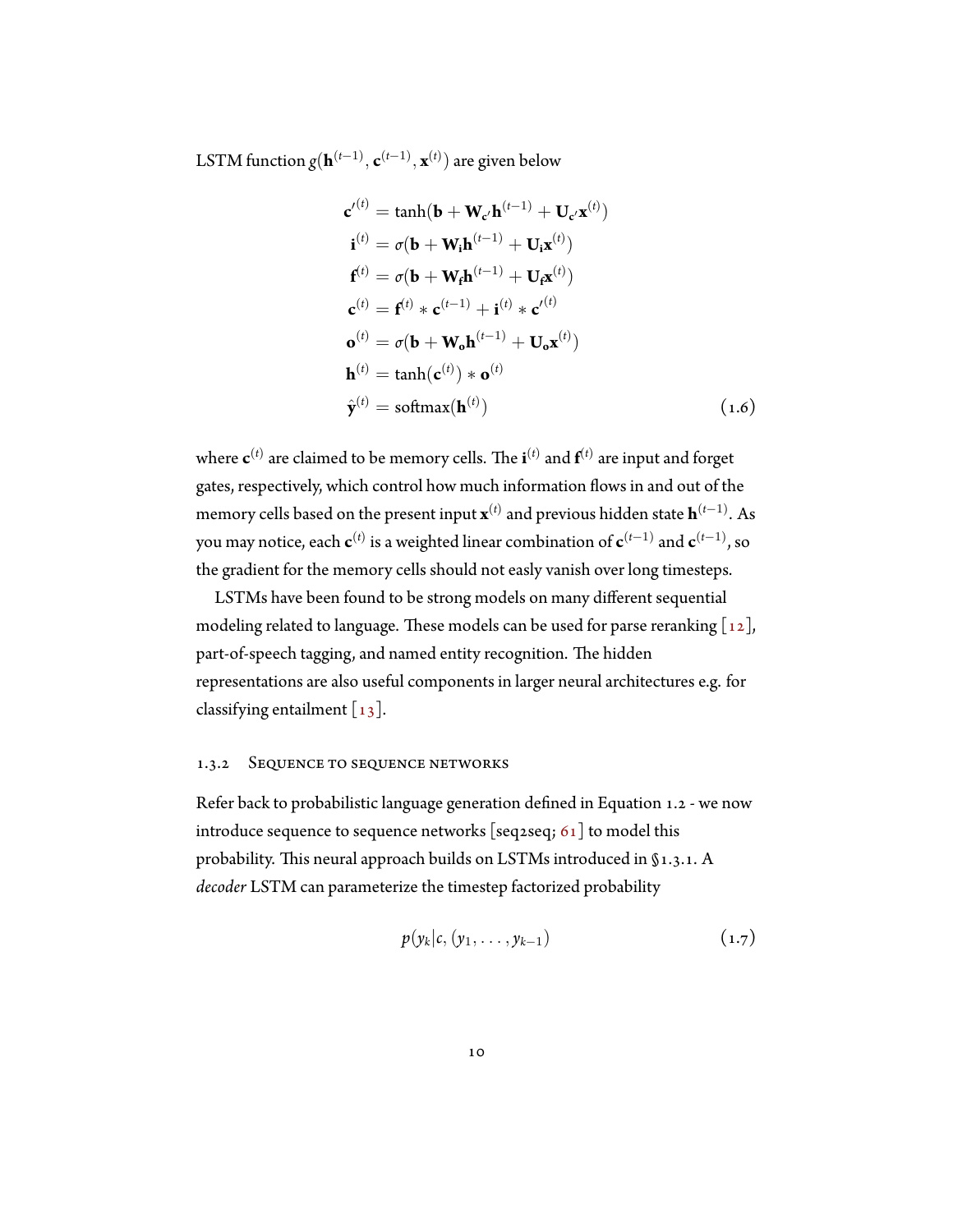if **o** (*t*) is a distribution over all possible output tokens in Σ. To condition on a context *c*, the decoder can be passed a representation of the input. This representation may be a vector representation, where

$$
c = f(x_1, \ldots, x_N) \tag{1.8}
$$

and is parameterized by another *encoder* LSTM. The vector taken from the encoder can be the last hidden state, or it can be a combination over all the encoder's hidden states.

Seq2seq models, like LSTMs, achieve good performance in a variety of NLP tasks.The most notable includes machine translation  $\left[\begin{smallmatrix} 3 & 3 \end{smallmatrix}\right]$ , where neural seq2seq models are often state of the art, and these models are also applied in large commercial settings. However, the applications do not end there - seq2seq models can also be used for style transfer  $\lceil 17 \rceil$  and story generation  $\lceil 70 \rceil$ .

#### 1.3.3 Syntactic capabilities of RNNs

Sequence to sequence models [seq2seq;  $3, 61$  $3, 61$  $3, 61$ ] have found use cases in tasks such asmachine translation [[68\]](#page-40-3), dialogue agents [[63](#page-40-4)], and summarization [\[52\]](#page-38-5), where the target output is natural language. However, the decoder side in these models is usually parameterized by gated variants of recurrent neural networks  $\lceil 26 \rceil$ , and are general models of sequential data not explicitly designed to generate conforming to the grammar of natural language.

InLinzen et al.  $\lceil 37 \rceil$ , the ability of recurrent neural networks and RNN-based language models to predict subject-verb agreement was evaluated. This section focuses on the language modeling results. Data was generated by taking sentences from Wikipedia with present tense verbs, and a parser is then used to label the number of intervening nouns and attractors. There may be several intervening nouns, and a few of them which differ in number from the main verb making them attractors. Attractors are defined to be intervening nouns that differed in number with the subject. For the RNN the last intervening noun influenced the error rate if it was an attractor. Another observation was that the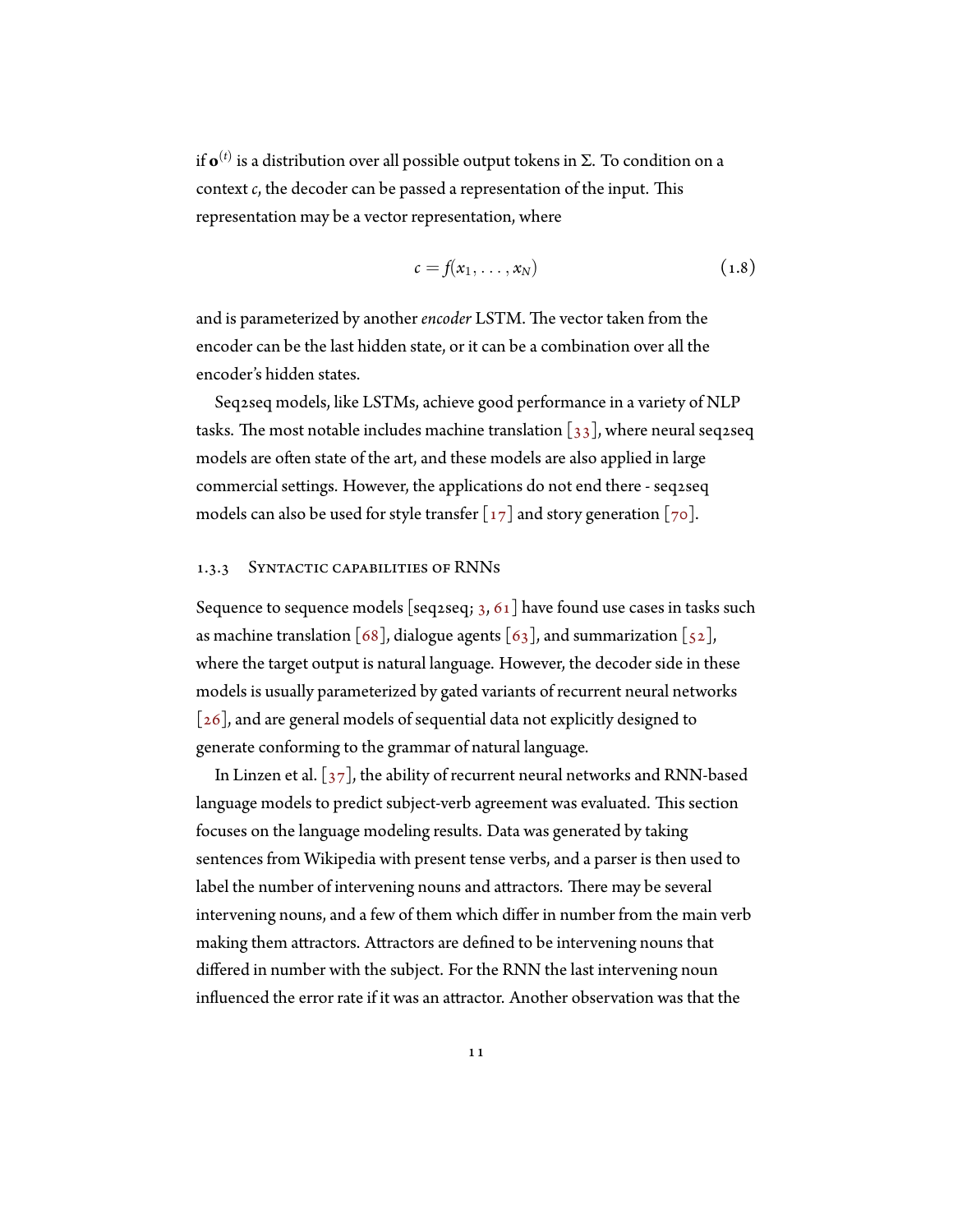<span id="page-19-1"></span>**Figure 1.3.1:** An example of a grammatical illusion caused by agreement attraction. The bold "keys" is the main subject and should agree in number with the main verb "are". However, human tendencies have been shown to associate the number of "are" with the closest intervening noun (underlined) [\[7\]](#page-32-0). In the case of "the cabinet", this noun is not only intervening, but also an attractor - its number differs from the subject, increasing the acceptability of an ungrammatical sentence ("the keys to the cabinet *is*...").

error rate is larger for singular agreement attraction than plural agreement attraction, which is a result seen in humans as well. When there is no agreement attraction, prediction for plural verbs were more likely to be wrong (singular is the majority class, where there are about 66%/33% singular/plural cases.).

For language models, the author tests ability of subject-verb agreement by inspecting the conditional distribution of producing the verb with the correct number inflection, e.g.  $p(\text{sing}) < p(\text{pl})$  or  $p(\text{pl}) < p(\text{sing})$ . In the case of the verb "to be", we inspect  $p(is) > p(are)$  when a singular subject was mentioned. Two language models were tested, the author's own 50 dimension 1 layer LSTM, and Google's enormous character level billion word LM (pre-trained). For both of these language models, the first attractor causes a 30% drop in accuracy. Up to 4 attractors, both the Google LM and the small LM perform worse than the majority baseline. Unfortunately, a slightly different replication of the results using a much more powerful language model has different conclusions.

#### <span id="page-19-0"></span>1.4 Introductory syntax

Language is often thought to be arbitrary. There may very well be no limit to the ideas that we may express. The quote below

(1) The ships hung in the sky, much the way that bricks don't. from Douglas Adams's book, the Hitchhiker's Guide to the Galaxy, clearly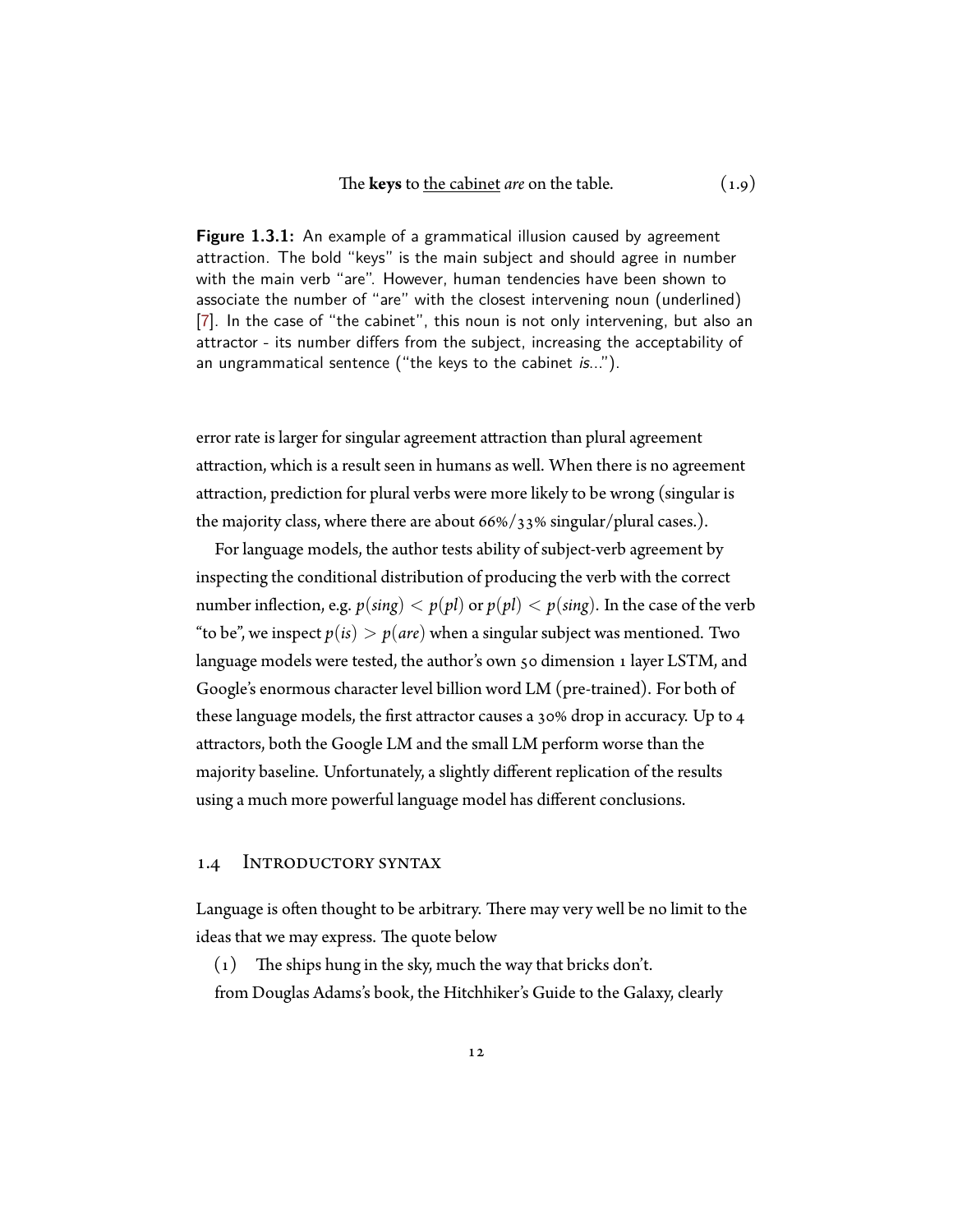conveys an imagined scenario that has yet been witnessed by anyone in the past, present, or future. However, a slight rearrangement of  $(1)$  below

(2) The ships hung the in sky, much the way that bricks don't.

now no longer sounds like it could have been a sentence Douglas Adams had written - a typo perhaps. Even a small vocabulary provides a combinatorial explosion of possible sequences, yet English is only a small fraction of those. As you and I both can quickly identify the membership of sequences of words within the restricted subset, there must be rules governing what can and cannot be English. Syntacticians, linguists who study syntax, define syntax roughly as

The laws that govern how words combine into sentences.

and presupposes what words and sentences are  $\lceil 28 \rceil$ . Speakers can agree on most cases of what these are, and we will begin our discussion with our shared notions of words and sentences.

#### 1.4.1 GRAMMATICALITY

The three sentence below highlight the phenomenon that concerns syntax

- <span id="page-20-1"></span>(3) The cat in the hat is delighted.
- <span id="page-20-2"></span>(4) The cat understands that emotional logic floats.
- <span id="page-20-0"></span> $(5)$  \* The in cat the hat is delighted.

wherethere is a salient difference between  $(5)$  $(5)$  $(5)$  and  $(3, 4)$  $(3, 4)$ , as the former example is a sentence that is inconceivable to be spoken by any English speaker. In the latter two examples, we can agree both are speakable sentences. The study of syntax is built on the assumption that this difference is real, and we are mainly interestedin systems that account for this difference. We define  $(3)$  and  $(4)$  $(4)$  to be *grammatical*,but  $(s)$  to be ungrammatical, and use a preceding "\*" to denote the difference.Note that there is also a salient difference in  $(4)$  and  $(3)$  $(3)$  $(3)$ , where  $(4)$  is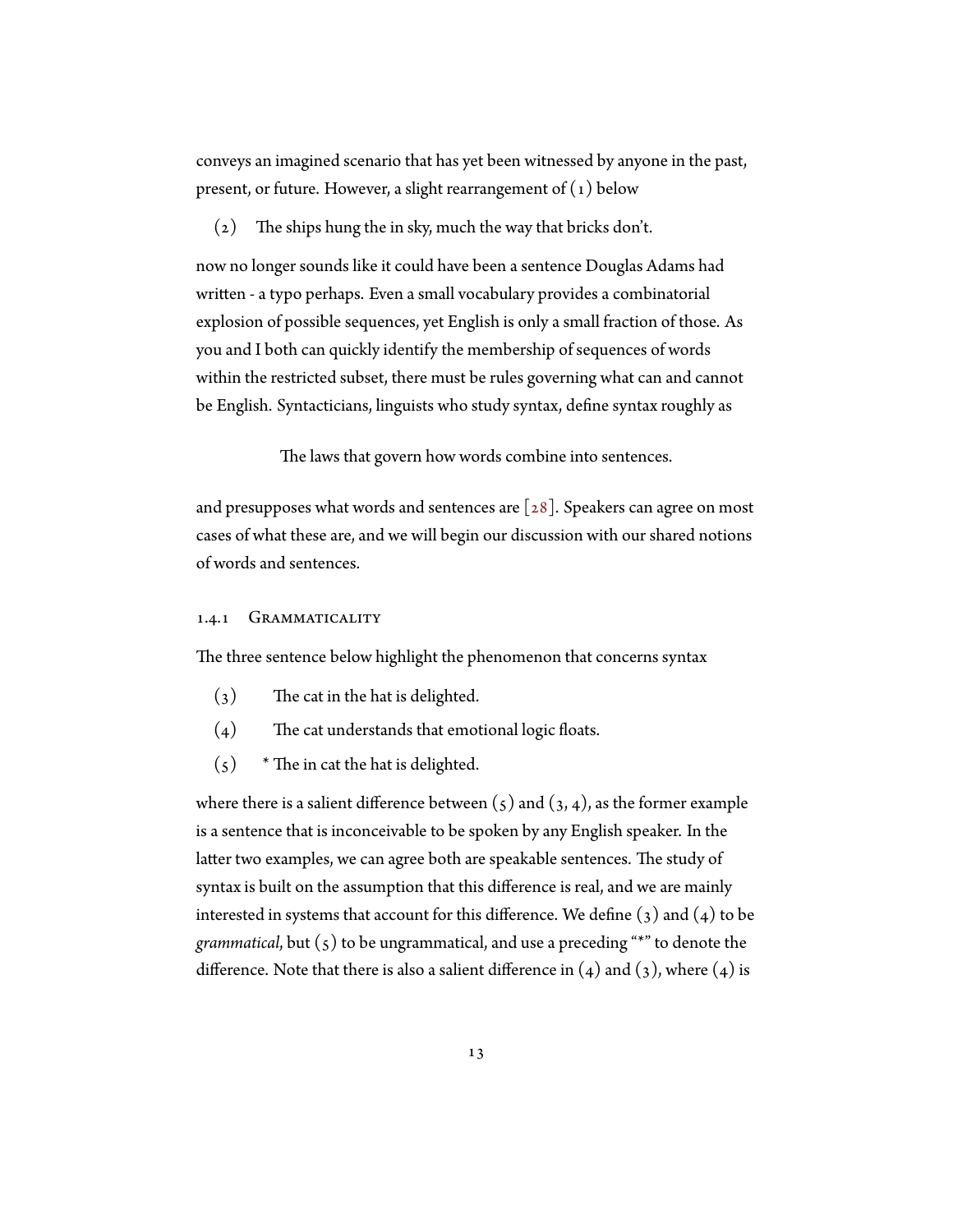non-sensical. Syntax is not interested in this distinction and we leave such details to semanticists.

In $(3,4,5)$  $(3,4,5)$  $(3,4,5)$  $(3,4,5)$  $(3,4,5)$  $(3,4,5)$  $(3,4,5)$  I decided the grammaticality of sentences for illustration purposes, a methodology syntacticians term grammaticality judgments. There are two appealing properties of using grammaticality judgments like the ones above to studysyntax. First, as an English speaker, I can reliably posit that since  $(5)$  $(5)$  is unspeakable to myself, other English speakers will share my intuition (which you will see throughout my tutorial!). Second, we may test sentences with phenomena that are the "edge cases" of our current knowledge of syntax. For instance, the judgments below

- (6) The cat sings.
- (7) The cat sings songs.

might lead us to hypothesize that when "songs" is appended to a grammatical sentence, it continues to be grammatical. A more capable syntactician could think of the counter-examples

- (8) The cat sings songs.
- $(9)$  \* The cat sings songs songs.

which shows, in fact, that our hypothesis need to be revised. This is the bitter sweet moment when we realize that an underlying mechanism is not what it seemed. Grammaticality judgements are the syntactician's main tool for refining our hypothesis of language syntax.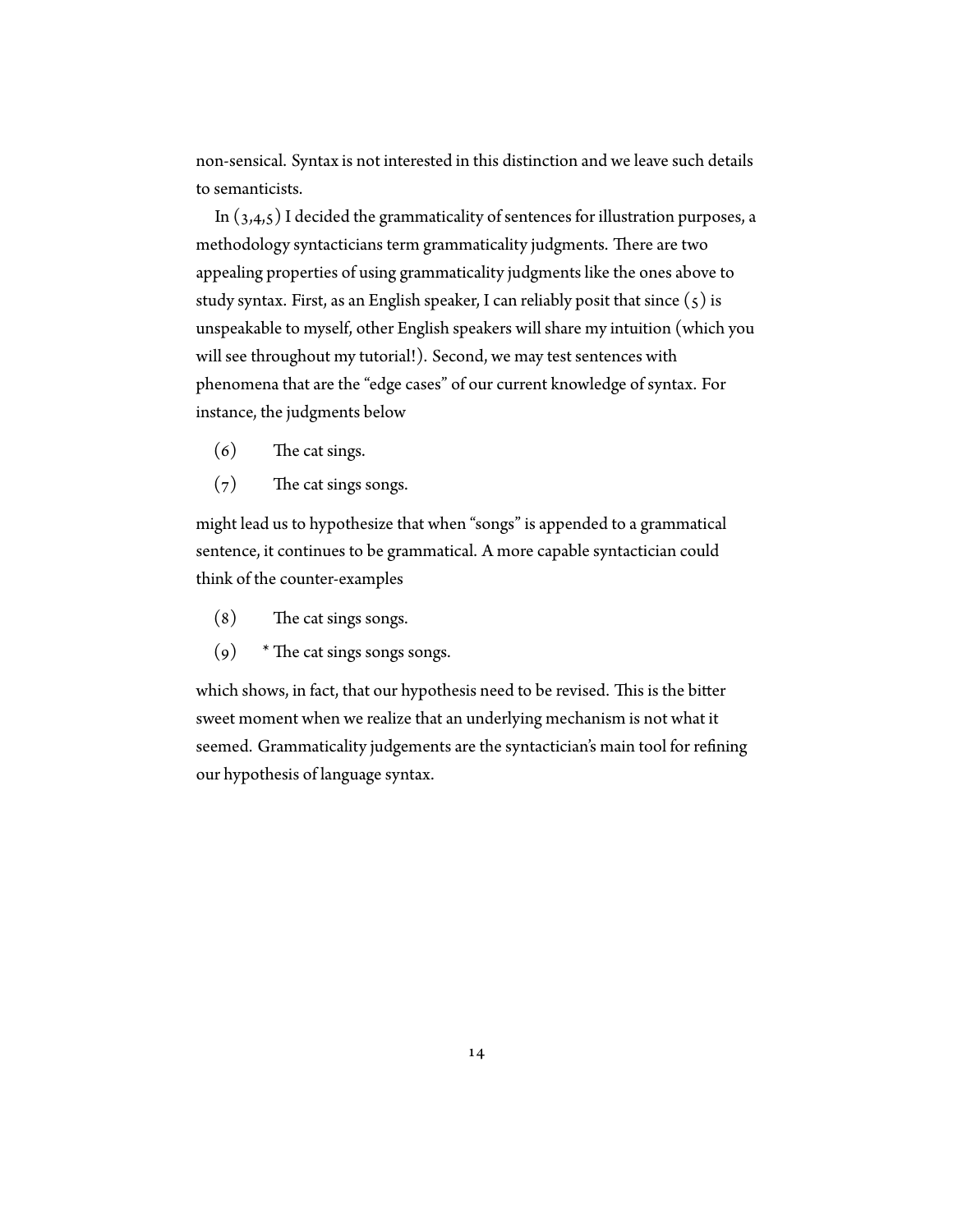# <span id="page-22-0"></span>**2** Grammaticality in neural machine translation

Sequence to sequence (seq2seq) models are often employed in settings where the target output is natural language. However, the syntactic properties of the language generated from these models are not well understood. We explore whether such output belongs to a formal and realistic grammar, by employing the English Resource Grammar (ERG), a broad coverage, linguistically precise HPSG-based grammar of English. From a French to English parallel corpus, we analyze the parseability and grammatical constructions occurring in output from a seq2seq translation model. Over 93% of the model translations are parseable, suggesting that it learns to generate conforming to a grammar. The model has trouble learning the distribution of rarer syntactic rules, and we pinpoint several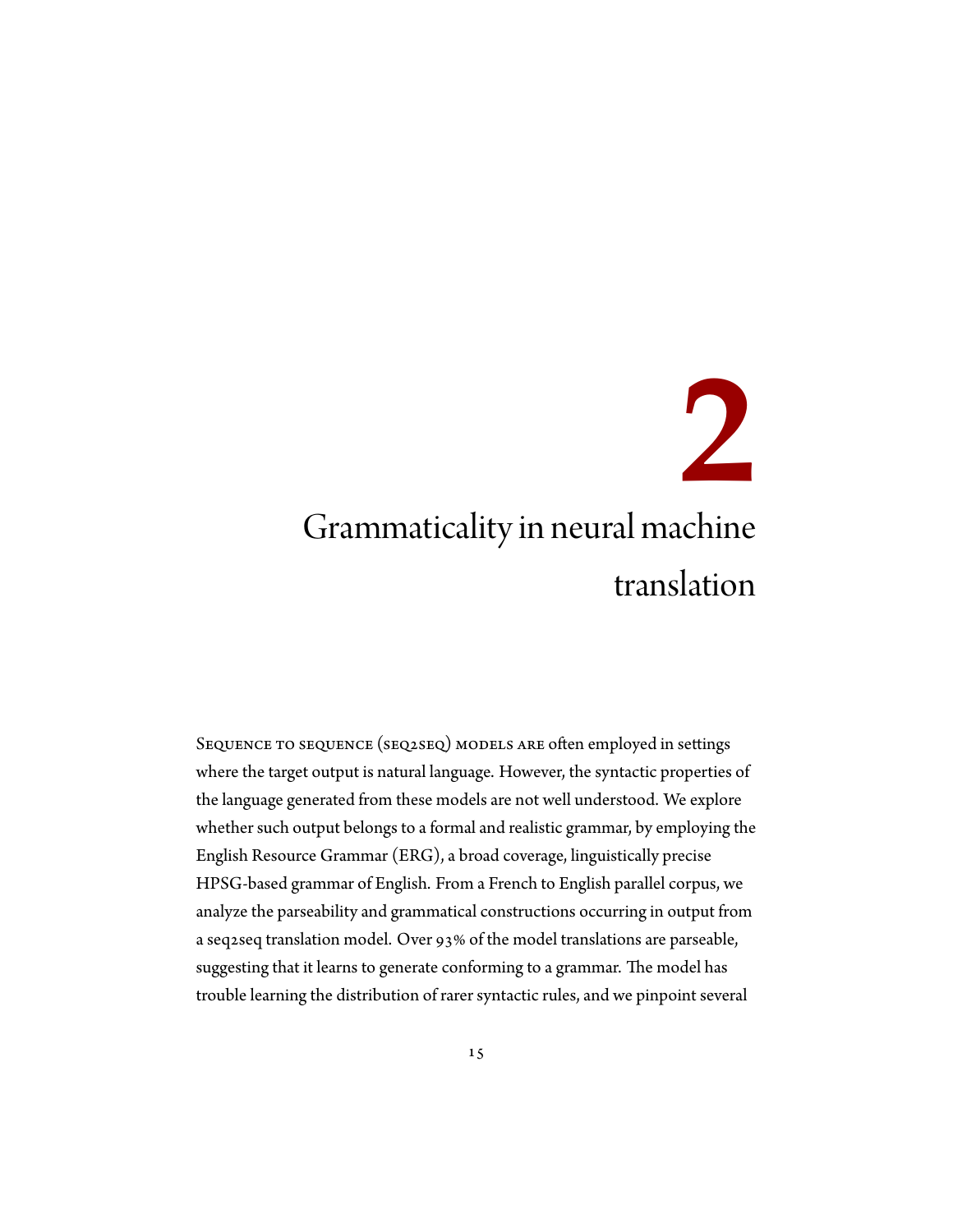<span id="page-23-0"></span>constructions that differentiate translations between the references and our model.

#### 2.1 Related work

#### 2.1.1 Understanding the language capability of neural models

Previous work in recurrent neural network based recognizers on artificial languages has studied the performance on context-free and limited context-sensitivelanguages  $\lceil 18 \rceil$  $\lceil 18 \rceil$  $\lceil 18 \rceil$ . More recent research in this setting provide methods to extract the exact deterministic finite automaton represented by the RNN based recognizers of regular languages  $[67]$ . These studies give exact analyses of RNN recognizers for simple artificial languages.

In the evaluation of language models in natural language settings, recent work analyzes the rescoring of grammatical and ungrammatical sentence pairs based onspecific linguistic phenomenon such as agreement attraction  $\left[37\right]$  $\left[37\right]$  $\left[37\right]$ . These contrastive pairs have also found use in evaluating seq2seq models through rescoringwith the decoder side of neural machine translation systems  $\lceil 54 \rceil$ . Both studies on contrastive pairs evaluate implicit grammatical knowledge of a language model.

#### 2.1.2 APPLICATIONS OF HPSG-BASED GRAMMARS

HPSG-based grammars have found use in evaluating human produced language. To determine the degree of syntactic noisiness in social media text, parseability under the ERG was examined for newspaper and Twitter texts  $\lceil 4 \rceil$ . In predicting grammaticality of L2 language learners with linear models, the parseability of sentenceswith the ERG was found to be a useful feature  $\lceil 24 \rceil$ . These studies suggest parseability in the ERG has some degree of linguistic reality.

Our work combines analysis of neural seq2seq models with an HPSG-based grammar, which begins to let us understand the syntactic properties in the model output. Recent work most similar to ours is in evaluating multimodel deep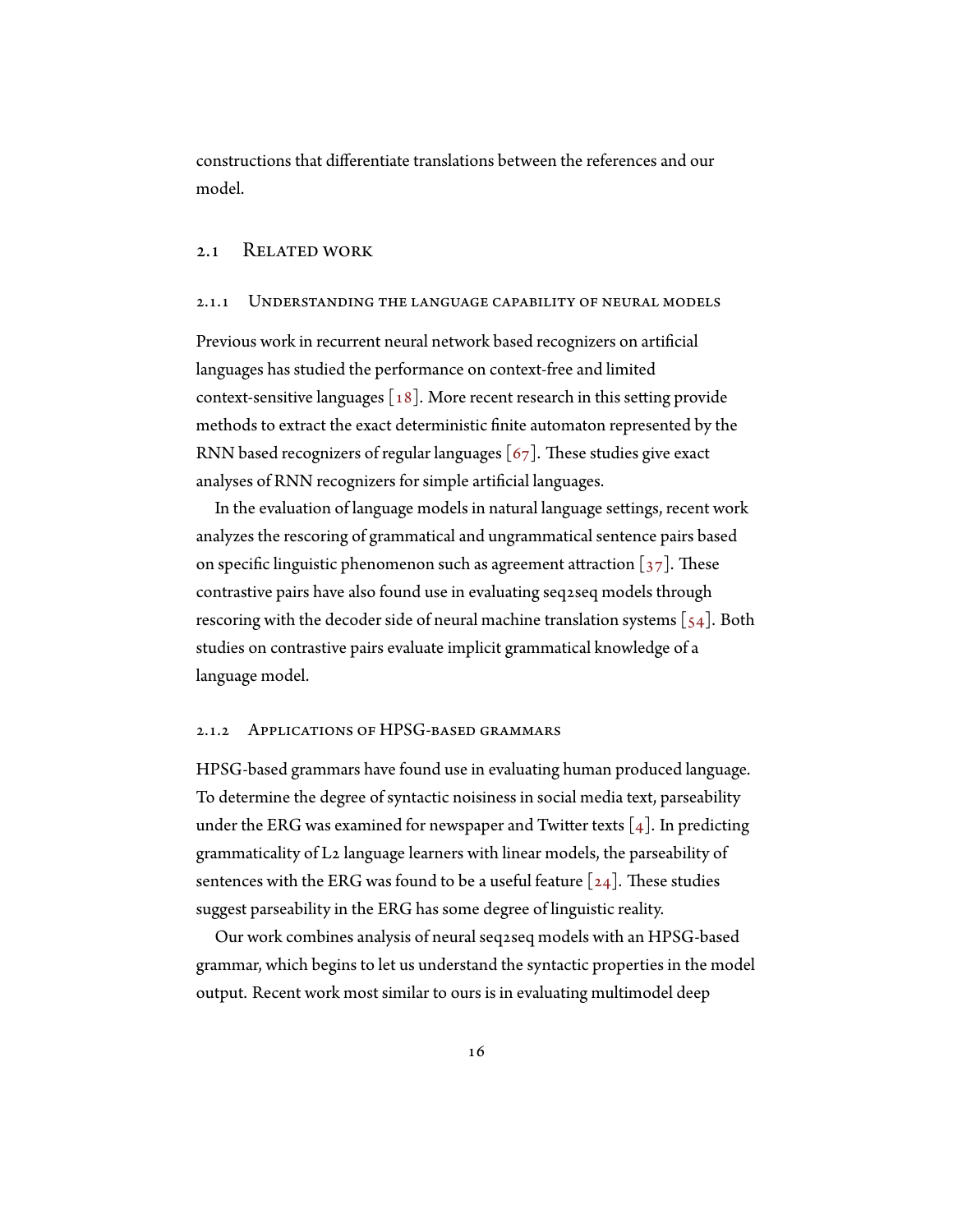learning models with the ERG  $[34]$ . While their work uses the ERG for language generation to test language understanding, we evaluate language generation with the parsing capabilities of the ERG, and study the syntactic properties.

#### <span id="page-24-0"></span>2.2 Head-driven phrase structure grammars

A head-phrase structure grammar [HPSG; [46](#page-37-6)] is a highly lexicalized constraint based linguistic formalism. Unlike statistical parsers, these grammars are hand-built from lexical entries and syntactic rules. The English Resource Grammar [\[16\]](#page-33-5) is an HPSG-based grammar of English, with broad coverage of linguistic phenomena, around 35K unique lexical entries, and handling of unknownwords with both generic part-of-speech conditioned lexical types  $\lceil 2 \rceil$  $\lceil 2 \rceil$  $\lceil 2 \rceil$ and a comprehensive set of class based generic lexical entries captured by regular expressions. The syntactic rules give fine-grained labels to the linguistic constructions present.<sup>1</sup> While the ERG produces both syntactic and semantic annotations, we focus only on syntactic derivations in this study.

Suitable to our task, the ERG was engineered to capture as many grammatical strings as possible, while correctly rejecting ungrammatical strings. Parseability under the ERG should have linguistic reality in grammaticality. Ideally, there will be no parses for any ungrammatical string, and at least one parse for all grammatical strings, which can be unpacked in order of scores assigned by the included maximum entropy model. We make a distinction between parseability and grammaticality. For our purposes of evaluating with a specified grammar, we consider the parseability of sentences under the ERG in§[2.4.1](#page-27-1), regardless of human grammaticality judgments. In [§2.4.2,](#page-28-0) we manually annotate unparseable sentences for English grammaticality.

All experiments are conducted with the 1214 version of the ERG, and the LKB/PETwas used for all parsing  $\lceil 14 \rceil$ . We use the default parsing configuration (command line option "--erg+tnt"), which uses a parsing timeout of 60

<sup>&</sup>lt;sup>1</sup>A list of rules types and their descriptions can be found at  $http://moin.delph-in.net/$ [ErgRules](http://moin.delph-in.net/ErgRules).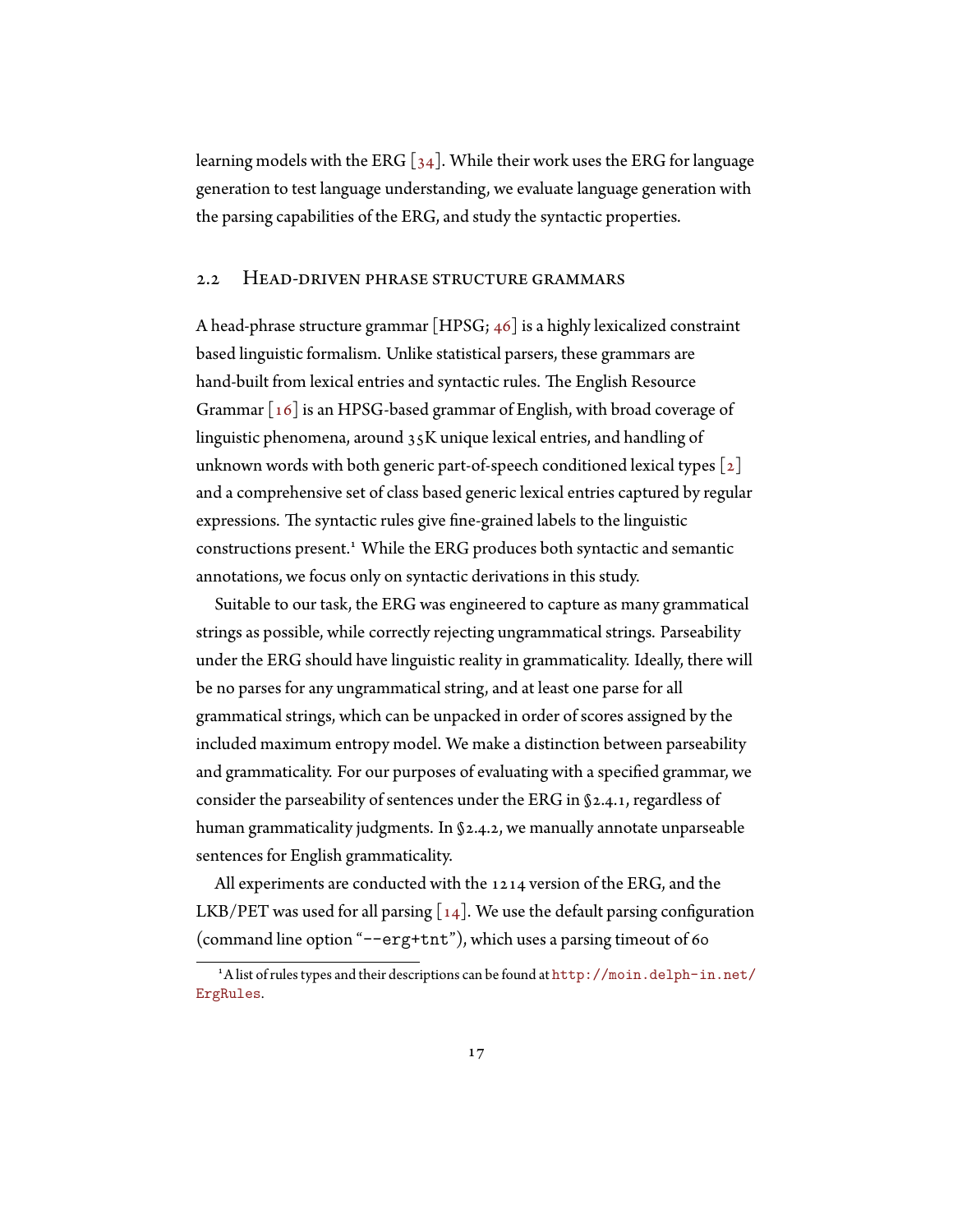<span id="page-25-1"></span>

**Figure 2.2.1:** A test set source-reference pair and the NMT translation. Below are parser derivations in the ERG of both the reference and NMT translation. The ERG is described in [§2.2](#page-24-0). Non-syntactic rules have been omitted. The NMT model is trained and tested only on sentence pairs where the reference is parseable by the ERG. The NMT translation may not always be parseable. Analysis on model output parseability in §[2.4.1](#page-27-1).

seconds. A sentence is labeled unparseable either if the search space contains no derivations or if not a single derivation is found within the search space before the timeout. Figure [2.2.1](#page-25-1) shows a simplified derivation tree.

#### <span id="page-25-0"></span>2.3 Unparseability and ungrammaticality

This section establishes a connection between ERG (un-)parseability of model output and ungrammaticality, which will lay the foundation of future experiments in §3. To this end, we setup a French to English (FR *→* EN) neural machine translation system which we now refer to as NMT. Our goal was to test a baseline system for comparable results to machine translation and seq2seq models.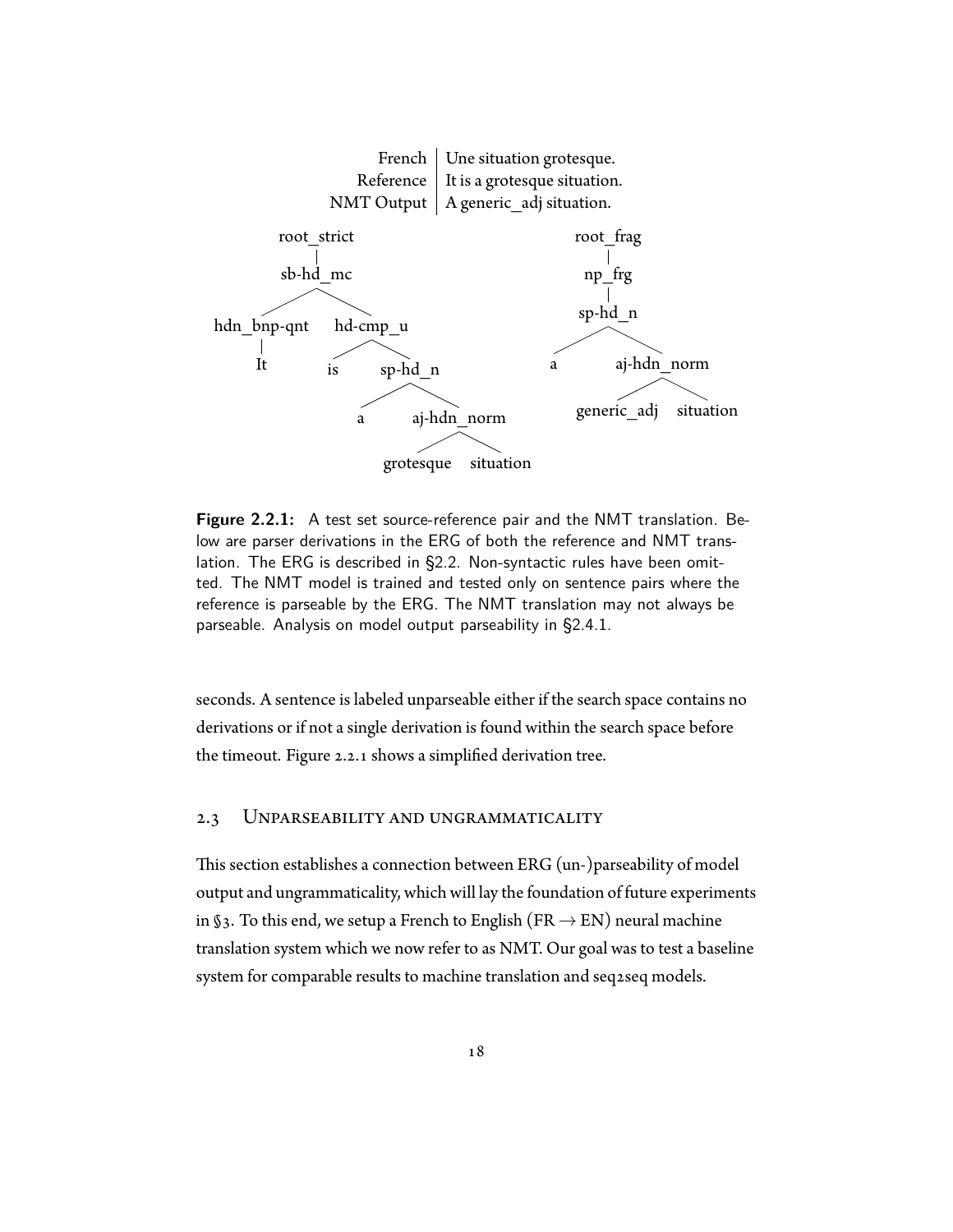#### 2.3.1 DATASET

From 2M French to English sentence pairs in the Europarl v7 parallel corpora [[32\]](#page-35-8), we subset 1.6M where the English/reference sentence was parseable by the ERG. For these 1.6M sentence pairs, we record the best tree of the English sentence as determined by the maximum entropy model included in the ERG. All sentence pairs we now consider have at least one English translation within our grammar, and we make no constraint on French. About 1.4M pairs were used for training, 5K for validation, and the remaining 200K reserved for analysis.

#### 2.3.2 Out of vocabulary tokens

On the source-side French sentences, simple rare word handling was applied, where all tokens with a frequency rank over 40K were replaced with an "UNK" token. However, when handling rare words in the target-side English sentences, "UNK" will significantly degrade ERG parsing performance on model output. We replace our output tokens based on the lexical entries recognized by the ERG in our best parses (as in Figure [2.2.1'](#page-25-1)s NMT output). This form of rare word handlingis similar to the 10K PTB dataset  $\lceil 40 \rceil$  $\lceil 40 \rceil$  $\lceil 40 \rceil$ , but with more detailed part-of-speech and regular expression conditioned "UNK" tokens. After preprocessing, we had a source vocabulary size of 40000, and a target vocabulary size of 36292.

#### 2.3.3 MODEL

Our translation model is a word-level neural machine translation system with an attentionmechanism  $\lbrack 3 \rbrack$ . We used an encoder and decoder with 512 dimensions and 2 layers each, and word embeddings of size 1024. Dropout rates of 0.3 on the source, target, and hidden layers were applied. A dropout of 0.4 was applied to the word embedding, which was tied for both input and output. The model was trained for about 20 hours with early stopping on validation perplexity with patience 10 on a single Nvidia GPU Titan X (Maxwell). We used the NEMATUS  $\left[55\right]$  implementation, a highly ranked system in WMT16.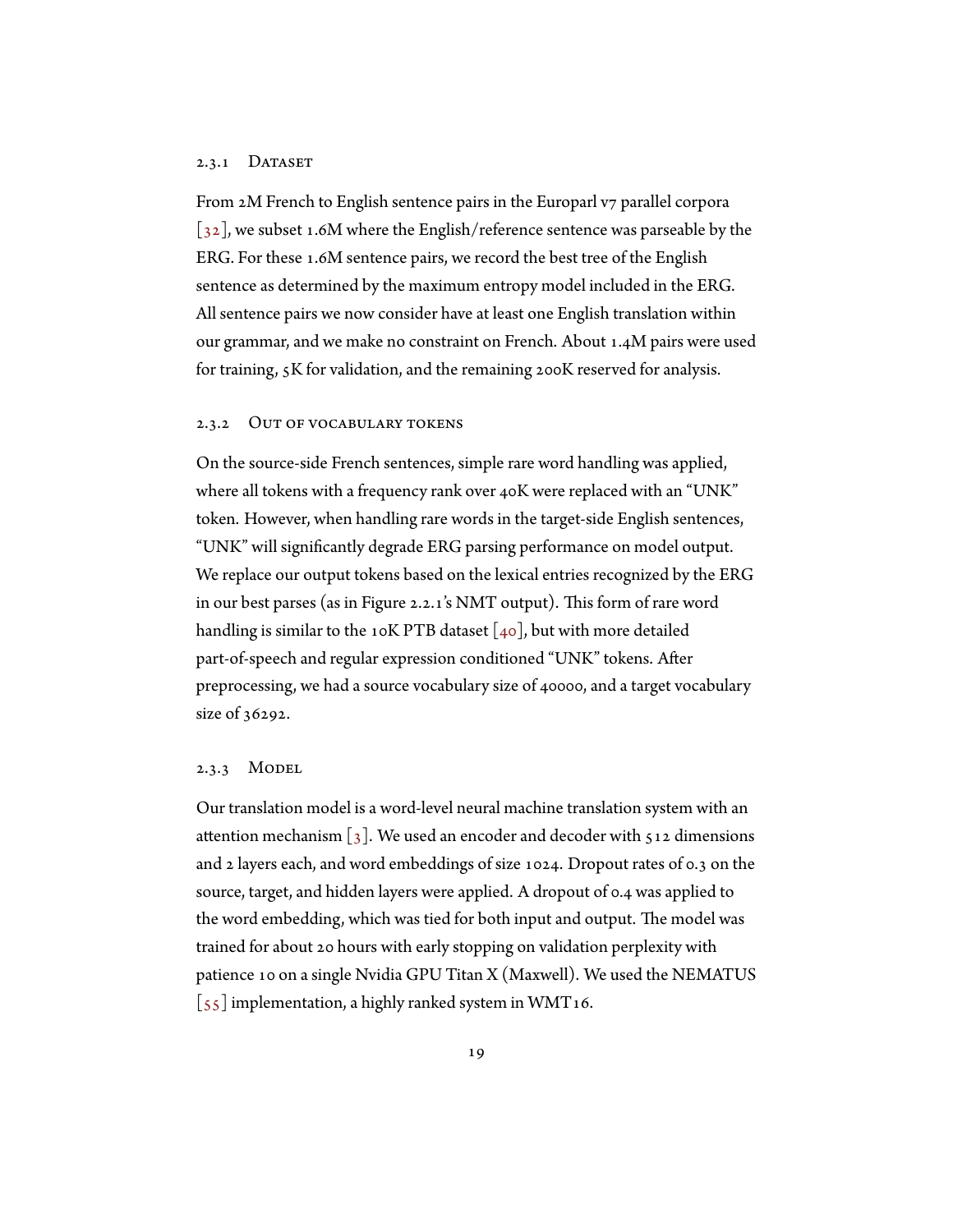<span id="page-27-1"></span>

|     | <b>Strict</b> |                                       | $ $ Informal $ $ Unpar- |     |                                         |
|-----|---------------|---------------------------------------|-------------------------|-----|-----------------------------------------|
|     |               |                                       |                         |     | Source   Full Frag   Full Frag   seable |
|     |               | Ref 64.7 2.4 31.5<br>MT 60.5 3.0 28.1 |                         | 1.4 | 0.0                                     |
| NMT |               | 3.0 <sup>1</sup>                      |                         | 1.6 | 6.8                                     |
|     |               | $-4.2$ +0.6 $-3.4$ +0.2               |                         |     | $+6.8$                                  |

**Table 2.4.1:** The distribution of root node conditions for the reference and NMT translations on the 200K analysis sentence pairs. Root node conditions are taken from the recorded best derivation. The best derivation is chosen by the maximum entropy model included in the ERG.

#### 2.3.4 Translations

After training convergence on the 1M sentence pairs, the saved model is used for translation on the 200K sentences pairs left for analysis. A beam size of 5 is used to search for the best translation under our NMT model. We parse these translations with the ERG and record the best tree under the maximum entropy model. We have parallel data of the French sentence, the human/reference English translation, the NMT English translation, the parse of the reference translation, and the parse of NMT translation (if it was grammatical). Note that the NMT translation may have no parse.

#### <span id="page-27-0"></span>2.4 RESULTS

#### 2.4.1 Parseability

The NMT translations for the 200K test split were parsed. Parsing a sentence with the ERG yields one of four cases:

- Parseable. A derivation is found and recorded by the parser before the timeout. The best derivation is chosen by the included maximum entropy in the ERG. About 93.2% of the sentences were parseable.
- Unparseable due to resource limitations. The parser reached its limit of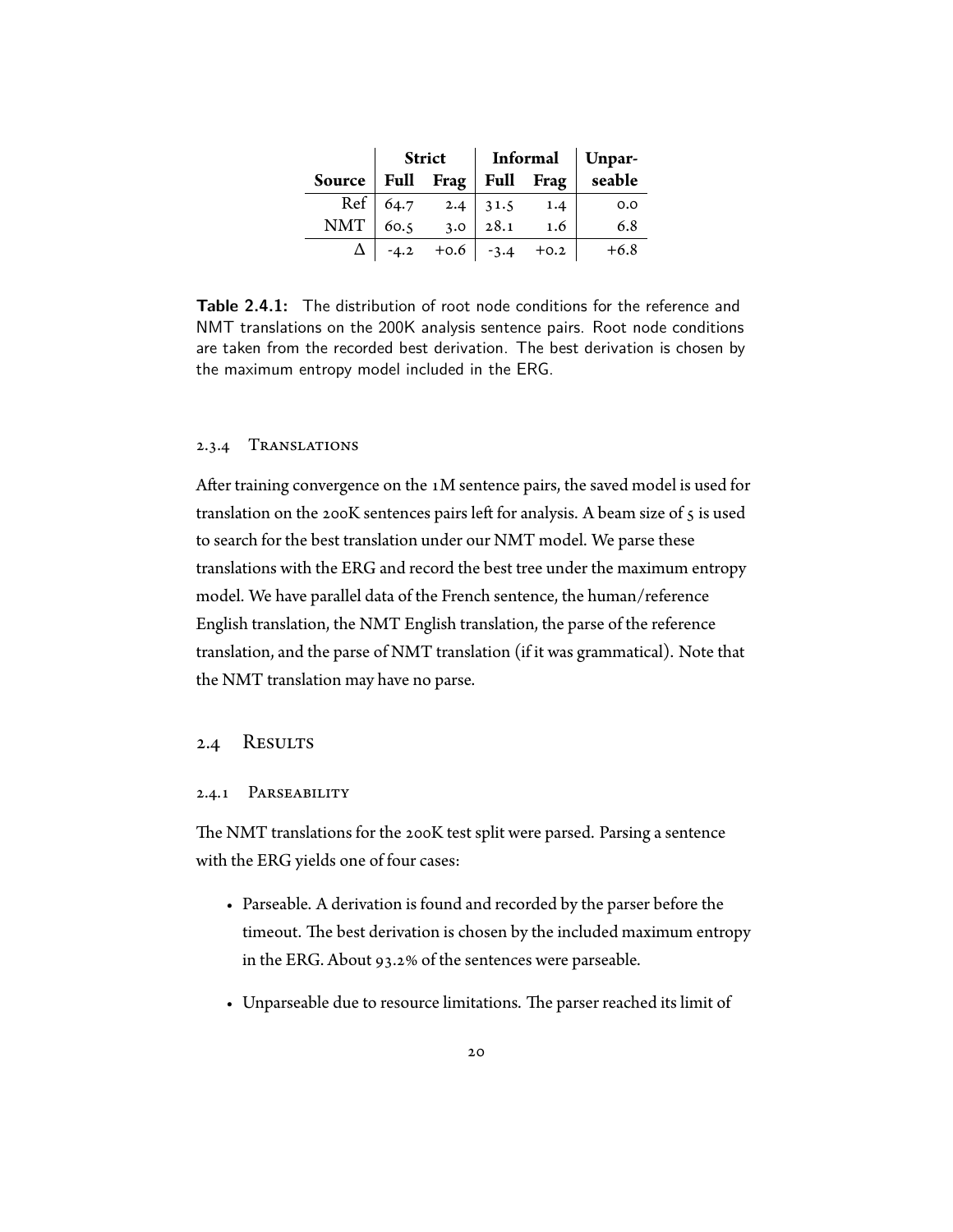either memory or time before finding a derivation. This constitutes about 3.2% of all cases, and 47% of unparsable cases.

- Unparseable due to parser error. The parser encountered an error in retrieving lexical entries or instantiating the parsing chart. This constitutes about 0.5% of all cases, and 8% of unparsable cases.
- Unparseable due to exhaustation of search space. The parser exhausted the entire search space of derivations for a sentence, and concludes that it does not have a derivation in the ERG. This constitutes about 3.1% of all cases, and 45% of unparsable cases.

The distribution of the root node conditions for the reference and NMT translation derivations are listed in table [2.4.1](#page-27-1), along with the parseability of the NMT translations. Root node conditions are used by the ERG to denote whether the parser had to relax punctuation and capitalization rules, with "strict" and "informal", and whether the derivation is of a full sentence or a fragment, with "full" and "frag". Fragments can be isolated noun, verb, or prepositional phrases. Both full sentence root node conditions saw a decrease in usage, with the strict full root condition having the largest drop out of all conditions. Both fragments have a small increase in usage.

#### <span id="page-28-0"></span>2.4.2 GRAMMATICALITY

Out of the  $14K$  unparseable NMT translations, there are 6.2K translations where the parser concluded unparseability after exhausting the search space for derivations. We will refer to these examples as "exhaustively unparseable." To understand the relation between English grammaticality and exhaustive unparseability under the ERG, two linguistics undergraduates (including the first author) labeled a random sample of 100 NMT translations from this subset. We sampled only those translations with less than 10 words to limit annotator confusion. Annotators were instructed to assign a binary grammatical judgment to each sentence, ignoring the coherence and meaning of the translation, to the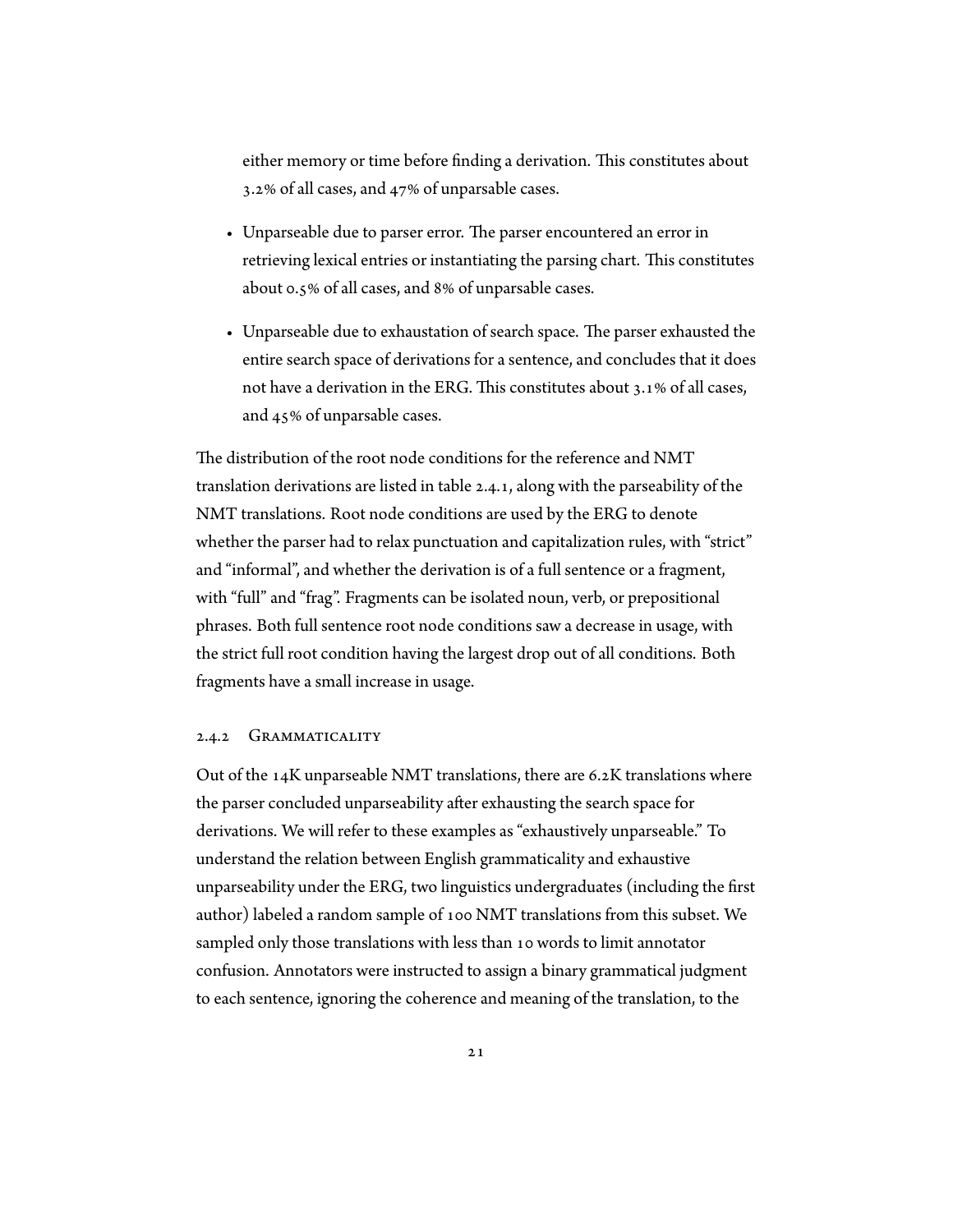best of their abilities. Punctuation was ignored in all annotations, although the ERG is sensitive to punctuation. When the sentence was ungrammatical, subject-verb agreement and noun phrase agreement errors were annotated.

Within our random sample, 60 sentences were labeled as ungrammatical. Of these ungrammatical sentences, 5 could be made grammatical if a subject-verb agreement error was corrected, and 5 other translations could be made grammatical by correcting an article or determiner attachment to a noun. One translation exhibited both forms of agreement attachment errors. Agreement attachment errors are better studied phenomenon  $\left[37, 54\right]$  $\left[37, 54\right]$  $\left[37, 54\right]$ . However, correcting these errors only fixes 18.3% of ungrammaticality that we observed in our sample.

Out of the 100 sampled NMT translations that have no ERG derivations, we found 35 to be grammatical. 5 test examples were excluded. These include two cases where the source sentences were empty, and three cases where the sentence was parliament session information. Both annotators found annotating to be challenging, and possibly better annotated on an ordinal scale. Out of the exhaustively unparseable random sample, 37% was found to be grammatical. The ERG may have grammar gaps for near grammatical sentences.

#### <span id="page-29-0"></span>2.5 Conclusion

We investigated the connection between ERG unparseability and ungrammaticality for this neural seq2seq model, and these two analyses were made possible by the English Resource Grammar. Neural sequence to sequence models do not have any explicit biases towards inducing underlying grammars, yet was able to generate sentences conforming to an English-like grammar at a high rate.

#### 2.5.1 WEI ET AL.  $\lceil 65 \rceil$  LEAVES MUCH TO BE DESIRED

Our NMT model had a number of favorable conditions facilitating generation of grammar-conforming output. There are at least two conditions: 1) The training set included over a million sentences. 2) Techniques to increase the diversity of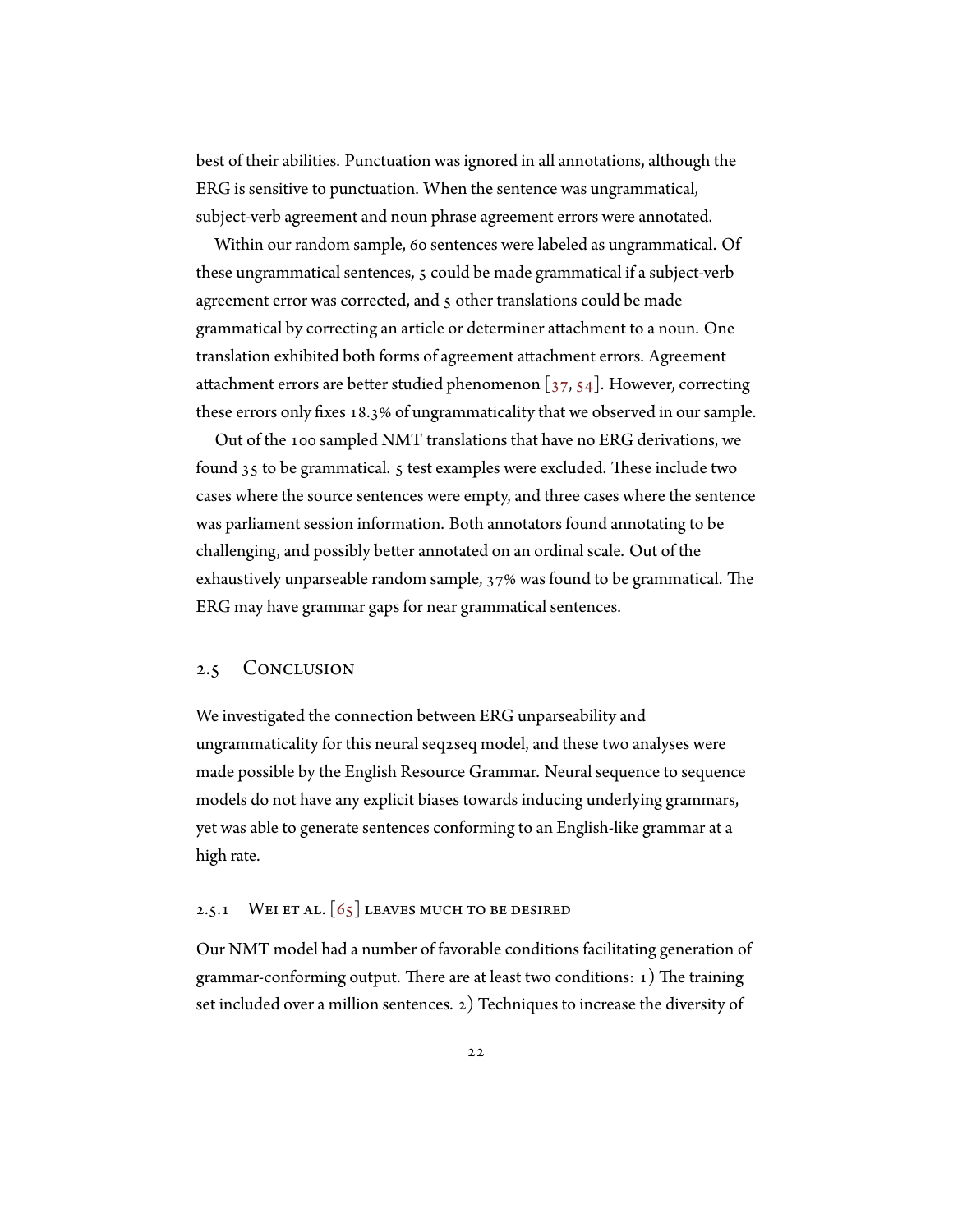output was not applied. These two conditions do not always hold in other language generation settings. For tasks such as dialog, paraphrasing, and style transfer, datasets are magnitudes smaller and techniques to improve output diversity are often applied. This motivates our exploration in §3, where we test the grammaticality of these systems under these settings encountered in practice, to generalize our results for the broader NLG domain.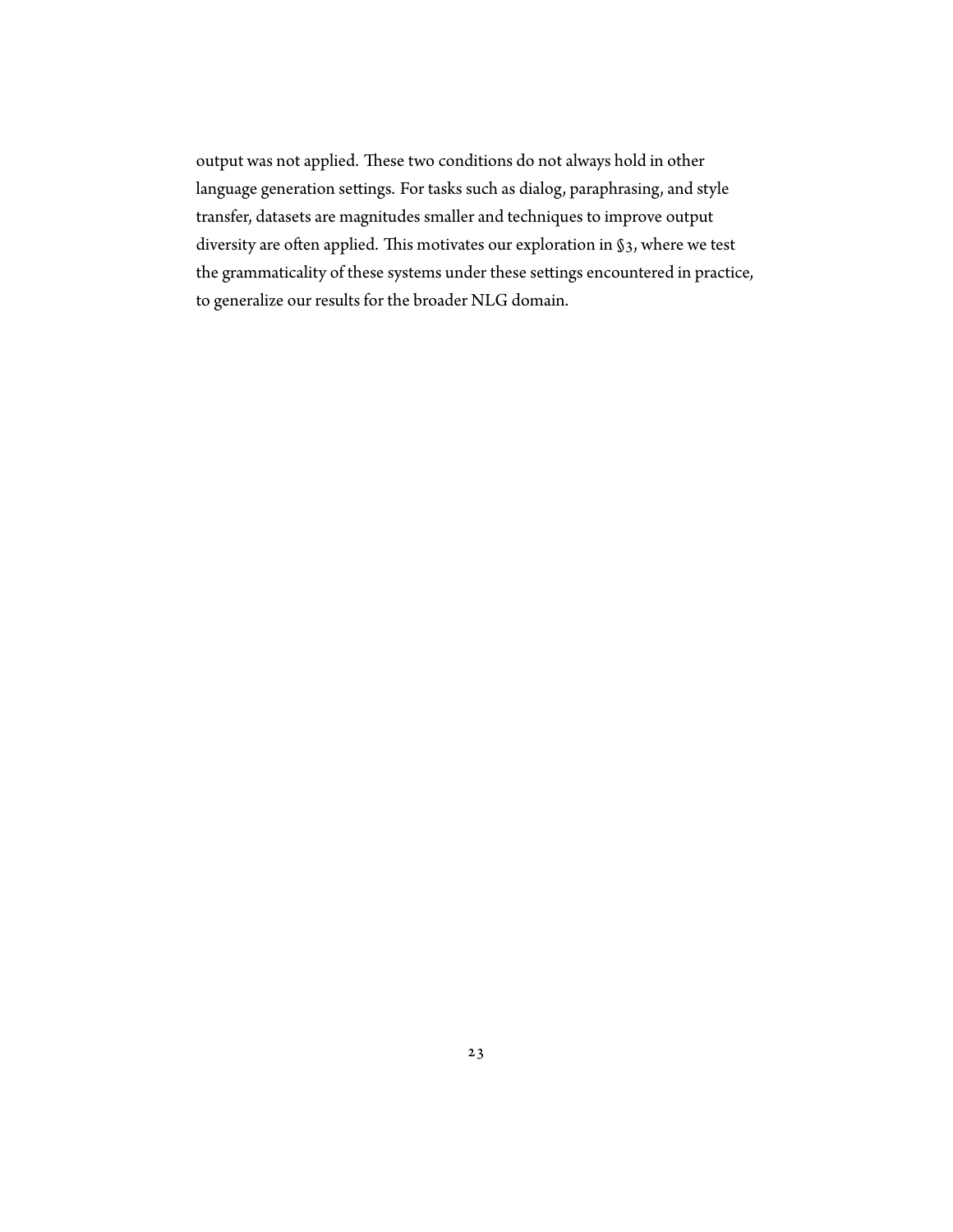### References

- <span id="page-31-2"></span><span id="page-31-0"></span>[1] Martín Abadi, Paul Barham, Jianmin Chen, Zhifeng Chen, Andy Davis, Jeffrey Dean, Matthieu Devin, Sanjay Ghemawat, Geoffrey Irving, Michael Isard, Manjunath Kudlur, Josh Levenberg, Rajat Monga, Sherry Moore, Derek Gordon Murray, Benoit Steiner, Paul A. Tucker, Vijay Vasudevan, Pete Warden, Martin Wicke, Yuan Yu, and Xiaoqiang Zheng. Tensorflow: A system for large-scale machine learning. In Kimberly Keeton and Timothy Roscoe, editors, *12th USENIX Symposium on Operating Systems Design and Implementation, OSDI 2016, Savannah, GA, USA, November 2-4, 2016.*, pages 265–283. USENIX Association, 2016. URL [https://www.usenix.org/conference/osdi16/](https://www.usenix.org/conference/osdi16/technical-sessions/presentation/abadi) [technical-sessions/presentation/abadi](https://www.usenix.org/conference/osdi16/technical-sessions/presentation/abadi).
- <span id="page-31-5"></span>[2] Peter Adolphs, Stephan Oepen, Ulrich Callmeier, Berthold Crysmann, Dan Flickinger, and Bernd Kiefer. Some fine points of hybrid natural language parsing. In *Proceedings of the International Conference on Language Resources and Evaluation, LREC 2008, 26 May - 1 June 2008, Marrakech, Morocco*, 2008. URL [http://www.lrec-conf.org/proceedings/](http://www.lrec-conf.org/proceedings/lrec2008/summaries/349.html) [lrec2008/summaries/349.html](http://www.lrec-conf.org/proceedings/lrec2008/summaries/349.html).
- <span id="page-31-3"></span>[3] Dzmitry Bahdanau, Kyunghyun Cho, and Yoshua Bengio. Neural machine translation by jointly learning to align and translate. In Bengio and LeCun [[6\]](#page-32-4). URL <http://arxiv.org/abs/1409.0473>.
- <span id="page-31-4"></span>[4] Timothy Baldwin, Paul Cook, Marco Lui, Andrew MacKinlay, and Li Wang. How noisy social media text, how diffrnt social media sources? In *Sixth International Joint Conference on Natural Language Processing, IJCNLP 2013, Nagoya, Japan, October 14-18, 2013*, pages 356–364, 2013. URL <http://aclweb.org/anthology/I/I13/I13-1041.pdf>.
- <span id="page-31-1"></span>[5] Anja Belz, Albert Gatt, François Portet, and Matthew Purver, editors. *ENLG 2015 - Proceedings of the 15th European Workshop on Natural*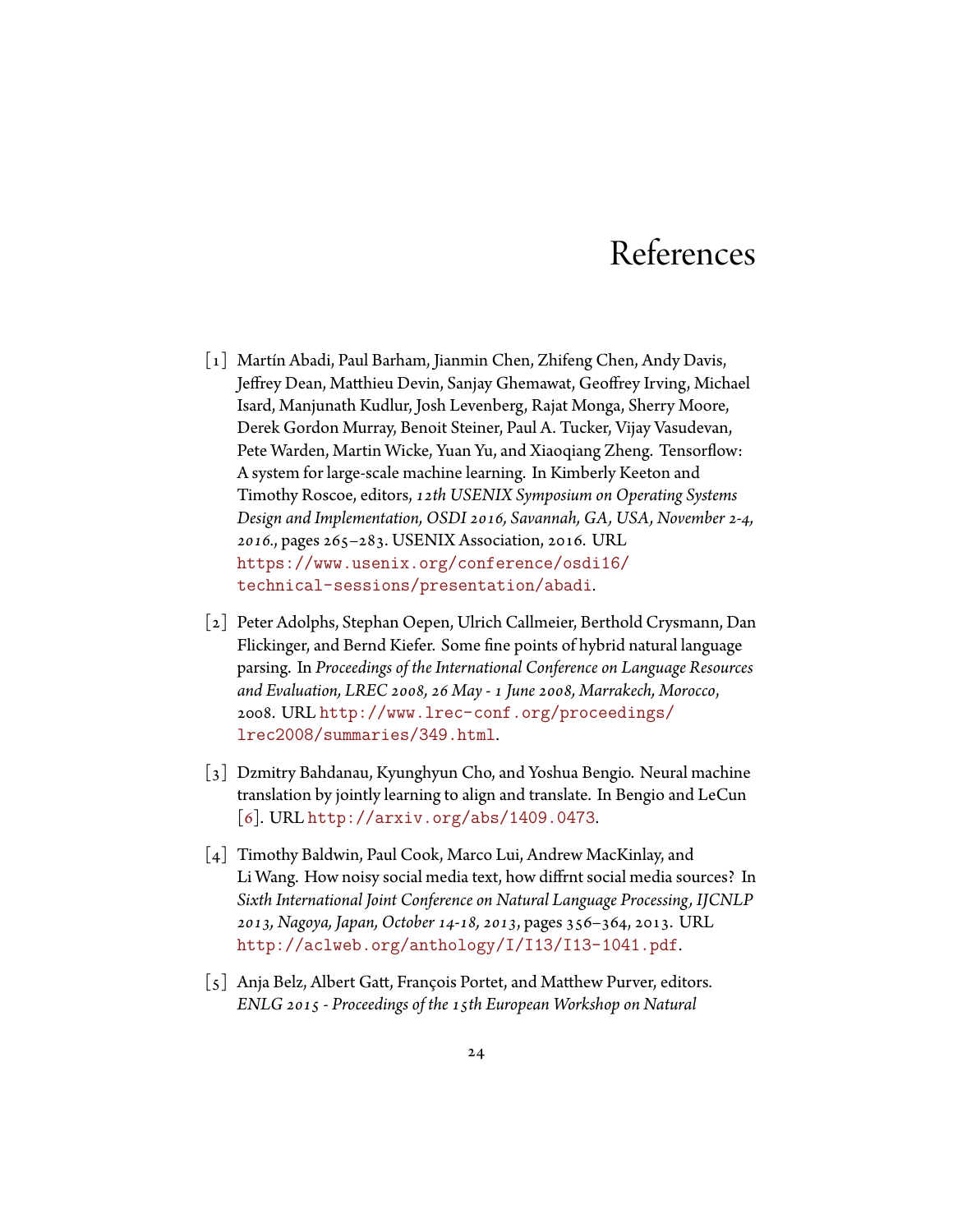*Language Generation, 10-11 September 2015, University of Brighton, Brighton, UK*, 2015. The Association for Computer Linguistics. ISBN 978-1-941643-78-5.

- <span id="page-32-4"></span>[6] Yoshua Bengio and Yann LeCun, editors. *3rd International Conference on Learning Representations, ICLR 2015, San Diego, CA, USA, May 7-9, 2015, Conference Track Proceedings*, 2015. URL [https://iclr.cc/archive/www/doku.php%3Fid=iclr2015:](https://iclr.cc/archive/www/doku.php%3Fid=iclr2015:accepted-main.html) [accepted-main.html](https://iclr.cc/archive/www/doku.php%3Fid=iclr2015:accepted-main.html).
- <span id="page-32-0"></span>[7] Kathryn Bock and Carol Ann Miller. Broken agreement. *Cognitive Psychology*, 23:45–93, 1991.
- <span id="page-32-2"></span>[8] Ondrej Bojar, Christian Federmann, Mark Fishel, Yvette Graham, Barry Haddow, Philipp Koehn, and Christof Monz. Findings of the 2018 conference on machine translation (WMT18). In Ondrej Bojar, Rajen Chatterjee, Christian Federmann, Mark Fishel, Yvette Graham, Barry Haddow, Matthias Huck, Antonio Jimeno-Yepes, Philipp Koehn, Christof Monz, Matteo Negri, Aurélie Névéol, Mariana L. Neves, Matt Post, Lucia Specia, Marco Turchi, and Karin Verspoor, editors, *Proceedings of the Third Conference on Machine Translation: Shared Task Papers, WMT 2018, Belgium, Brussels, October 31 - November 1, 2018*, pages 272–303. Association for Computational Linguistics, 2018. ISBN 978-1-948087-81-0. URL <https://aclanthology.info/papers/W18-6401/w18-6401>.
- <span id="page-32-1"></span>[9] Ondřej Bojar, Christian Federmann, Barry Haddow, Philipp Koehn, and Lucia Specia Matt Post and. Ten years of wmt evaluation campaigns: Lessons learnt. In *Workshop on Translation Evaluation: From Fragmented Tools and Data Sets to an Integrated Ecosystem*, pages 27–36, Portoroz, Slovenia, 2016. URL [http:](http://www.cracking-the-language-barrier.eu/wp-content/uploads/LREC-2016-MT-Eval-Workshop-Proceedings.pdf) [//www.cracking-the-language-barrier.eu/wp-content/](http://www.cracking-the-language-barrier.eu/wp-content/uploads/LREC-2016-MT-Eval-Workshop-Proceedings.pdf)

[uploads/LREC-2016-MT-Eval-Workshop-Proceedings.pdf](http://www.cracking-the-language-barrier.eu/wp-content/uploads/LREC-2016-MT-Eval-Workshop-Proceedings.pdf).

<span id="page-32-3"></span>[10] Denny Britz, Anna Goldie, Minh-Thang Luong, and Quoc Le. Massive exploration of neural machine translation architectures. In *Proceedings of the 2017 Conference on Empirical Methods in Natural Language Processing*, pages 1442–1451. Association for Computational Linguistics, 2017. doi: 10.18653/v1/D17-1151. URL <http://aclweb.org/anthology/D17-1151>.

25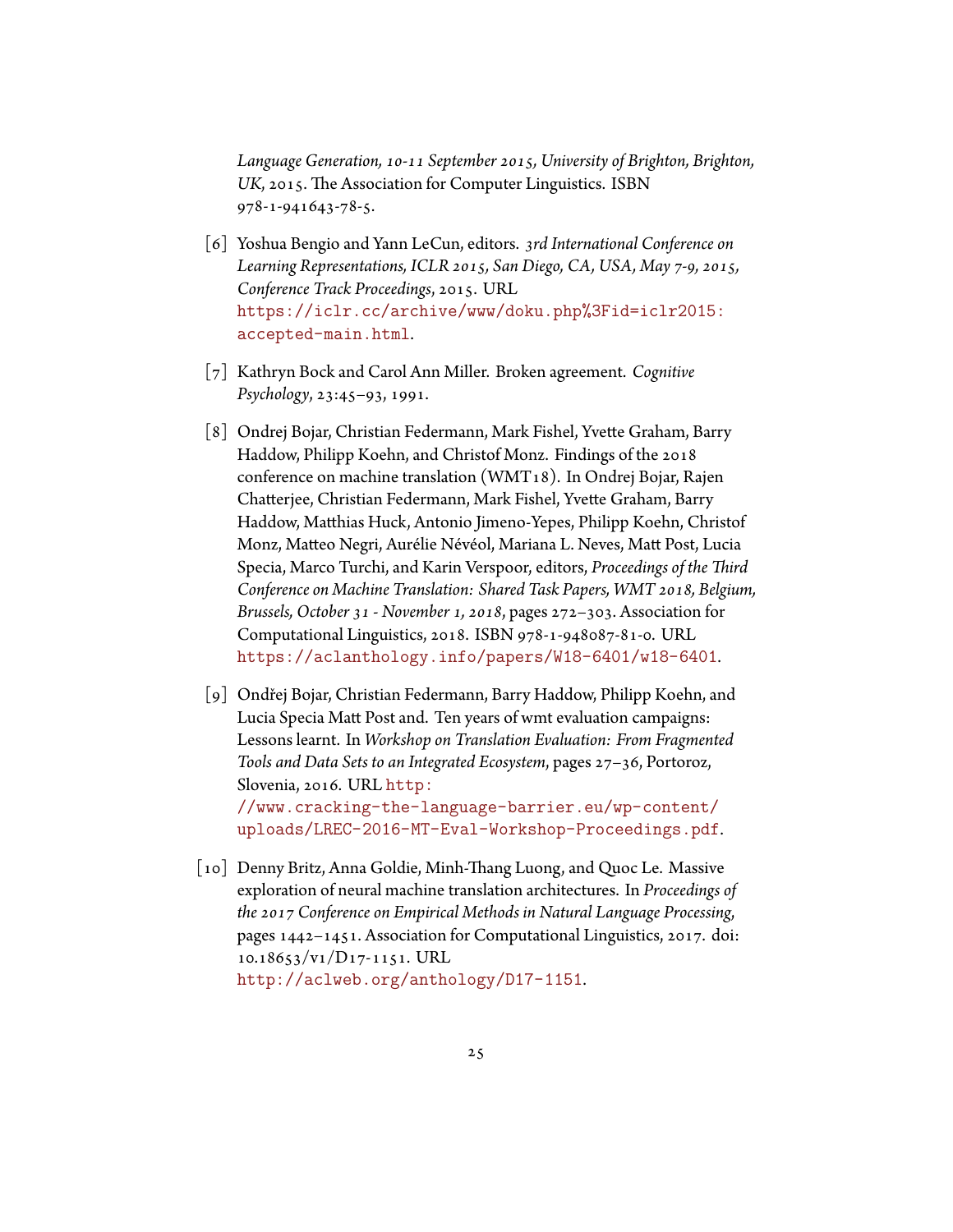- <span id="page-33-0"></span>[11] Chris Callison-Burch, Miles Osborne, and Philipp Koehn. Re-evaluation the role of bleu in machine translation research. In Diana McCarthy and Shuly Wintner, editors, *EACL 2006, 11st Conference of the European Chapter of the Association for Computational Linguistics, Proceedings of the Conference, April 3-7, 2006, Trento, Italy*. The Association for Computer Linguistics, 2006. ISBN 1-932432-59-0. URL <http://aclweb.org/anthology/E/E06/E06-1032.pdf>.
- <span id="page-33-2"></span>[12] Do Kook Choe and Eugene Charniak. Parsing as language modeling. In Su et al. [\[60](#page-39-5)], pages 2331–2336. ISBN 978-1-945626-25-8. URL <http://aclweb.org/anthology/D/D16/D16-1257.pdf>.
- <span id="page-33-3"></span>[13] Alexis Conneau, Douwe Kiela, Holger Schwenk, Loïc Barrault, and Antoine Bordes. Supervised learning of universal sentence representations from natural language inference data. In Martha Palmer, Rebecca Hwa, and Sebastian Riedel, editors, *Proceedings of the 2017 Conference on Empirical Methods in Natural Language Processing, EMNLP 2017, Copenhagen, Denmark, September 9-11, 2017*, pages 670–680. Association for Computational Linguistics, 2017. ISBN 978-1-945626-83-8. URL <https://aclanthology.info/papers/D17-1070/d17-1070>.
- <span id="page-33-6"></span>[14] Ann A. Copestake and Dan Flickinger. An open source grammar development environment and broad-coverage English grammar using HPSG. In *Proceedings of the Second International Conference on Language Resources and Evaluation, LREC 2000, 31 May - June 2, 2000, Athens, Greece*, 2000. URL [http:](http://www.lrec-conf.org/proceedings/lrec2000/pdf/371.pdf) [//www.lrec-conf.org/proceedings/lrec2000/pdf/371.pdf](http://www.lrec-conf.org/proceedings/lrec2000/pdf/371.pdf).
- <span id="page-33-1"></span>[15] Jeffrey L. Elman. Finding structure in time. *Cognitive Science*, 14(2): 179–211, 1990. doi: 10.1207/s15516709cog1402\\_1. URL [https://doi.org/10.1207/s15516709cog1402\\_1](https://doi.org/10.1207/s15516709cog1402_1).
- <span id="page-33-5"></span>[16] Dan Flickinger. On building a more efficient grammar by exploiting types. *Natural Language Engineering*, 6(1):15–28, 2000. URL [http://journals.cambridge.org/action/displayAbstract?](http://journals.cambridge.org/action/displayAbstract?aid=58601) [aid=58601](http://journals.cambridge.org/action/displayAbstract?aid=58601).
- <span id="page-33-4"></span>[17] Zhenxin Fu, Xiaoye Tan, Nanyun Peng, Dongyan Zhao, and Rui Yan. Style transfer in text: Exploration and evaluation. In Sheila A. McIlraith and Kilian Q. Weinberger, editors, *Proceedings of the Thirty-Second AAAI*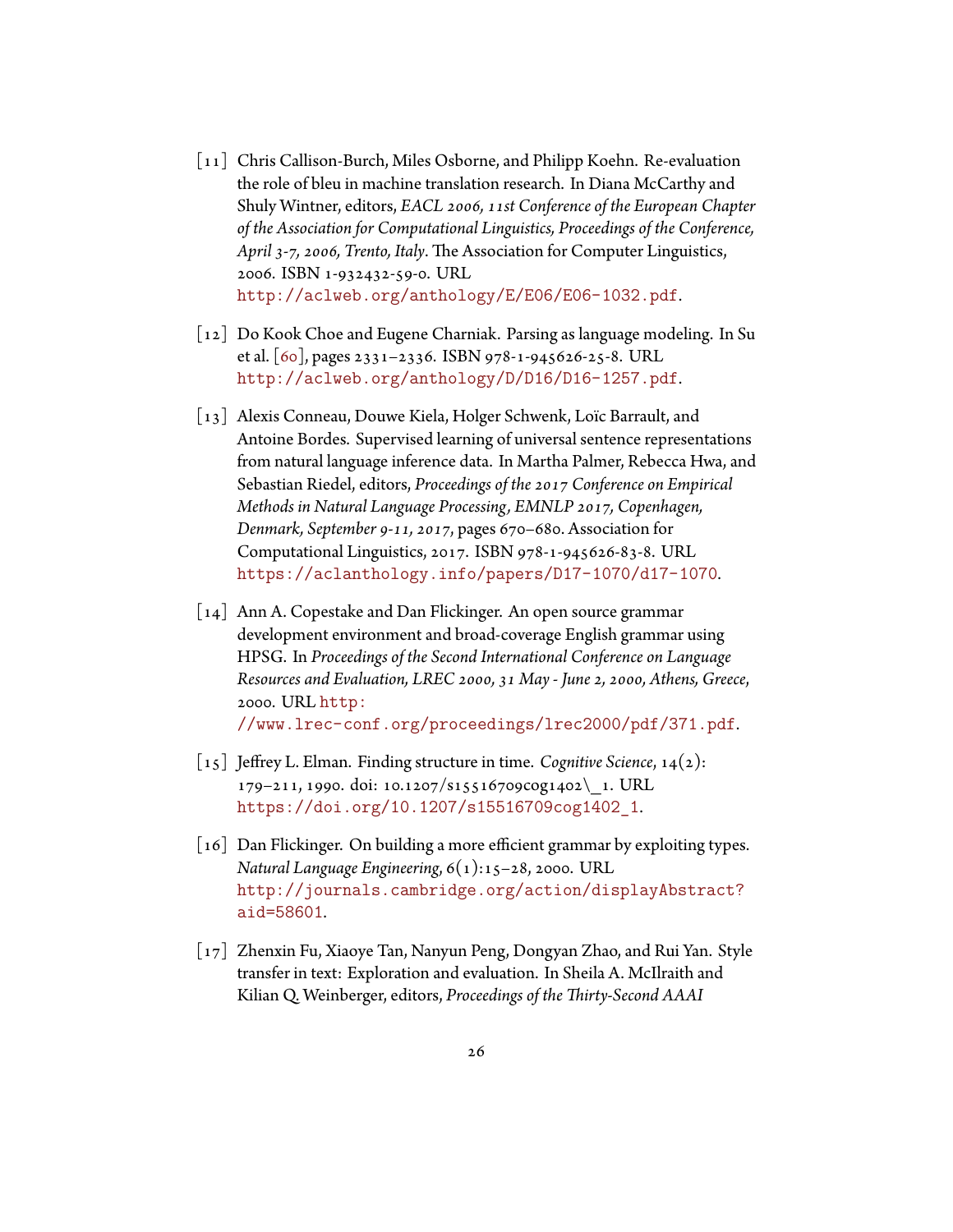*Conference on Artificial Intelligence, (AAAI-18), the 30th innovative Applications of Artificial Intelligence (IAAI-18), and the 8th AAAI Symposium on Educational Advances in Artificial Intelligence (EAAI-18), New Orleans, Louisiana, USA, February 2-7, 2018*, pages 663–670. AAAI Press, 2018. URL [https://www.aaai.org/ocs/index.php/AAAI/AAAI18/](https://www.aaai.org/ocs/index.php/AAAI/AAAI18/paper/view/17015) [paper/view/17015](https://www.aaai.org/ocs/index.php/AAAI/AAAI18/paper/view/17015).

- <span id="page-34-5"></span>[18] Felix A. Gers and Jürgen Schmidhuber. LSTM recurrent networks learn simple context-free and context-sensitive languages. *IEEE Trans. Neural Networks*, 12(6):1333–1340, 2001. doi: 10.1109/72.963769. URL <https://doi.org/10.1109/72.963769>.
- <span id="page-34-3"></span>[19] Yoav Goldberg. *Neural Network Methods for Natural Language Processing*. Synthesis Lectures on Human Language Technologies. Morgan & Claypool Publishers, 2017. doi: 10.2200/S00762ED1V01Y201703HLT037. URL <https://doi.org/10.2200/S00762ED1V01Y201703HLT037>.
- <span id="page-34-4"></span>[20] Ian J. Goodfellow, Yoshua Bengio, and Aaron C. Courville. *Deep Learning*. Adaptive computation and machine learning. MIT Press, 2016. ISBN 978-0-262-03561-3. URL <http://www.deeplearningbook.org/>.
- <span id="page-34-2"></span>[21] Noah D Goodman and Michael C Frank. Pragmatic language interpretation as probabilistic inference. *Trends in cognitive sciences*, 20(11): 818–829, 2016.
- <span id="page-34-1"></span>[22] H. Paul Grice. Logic and conversation. In Peter Cole and Jerry L. Morgan, editors, *Speech Acts*, volume 3 of *Syntax and Semantics*, pages 41–58. Academic Press, New York, 1975.
- <span id="page-34-0"></span>[23] T. Hashimoto, H. Zhang, and P. Liang. Unifying human and statistical evaluation for natural language generation. In *North American Association for Computational Linguistics (NAACL)*, 2019.
- <span id="page-34-6"></span>[24] Michael Heilman, Aoife Cahill, Nitin Madnani, Melissa Lopez, Matthew Mulholland, and Joel R. Tetreault. Predicting grammaticality on an ordinal scale. In *Proceedings of the 52nd Annual Meeting of the Association for Computational Linguistics, ACL 2014, June 22-27, 2014, Baltimore, MD, USA, Volume 2: Short Papers*, pages 174–180, 2014. URL <http://aclweb.org/anthology/P/P14/P14-2029.pdf>.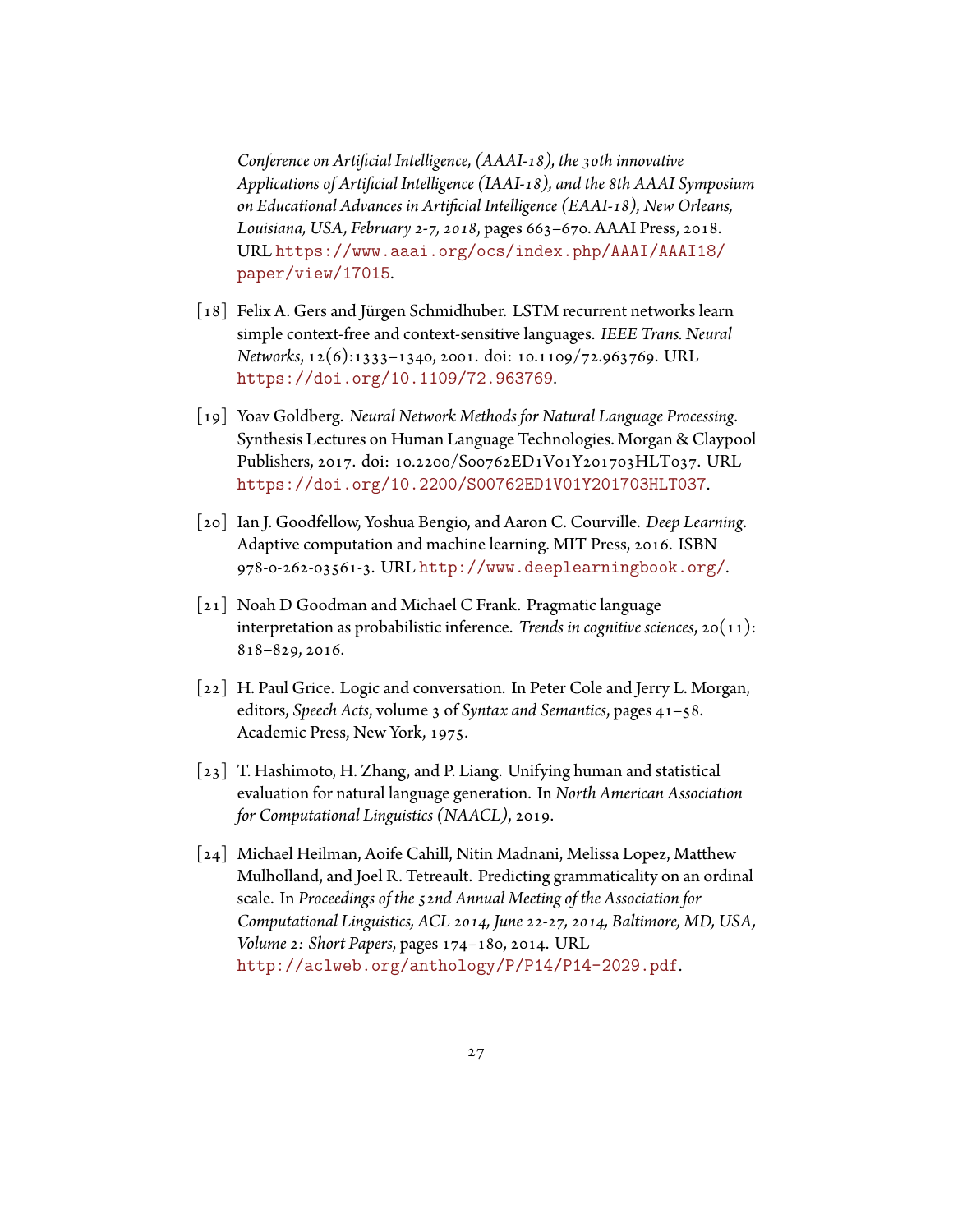- <span id="page-35-1"></span>[25] Ulf Hermjakob, Jonathan May, Michael Pust, and Kevin Knight. Translating a language you don't know in the chinese room. In Fei Liu and Thamar Solorio, editors, *Proceedings of ACL 2018, Melbourne, Australia, July 15-20, 2018, System Demonstrations*, pages 62–67. Association for Computational Linguistics, 2018. ISBN 978-1-948087-65-0. URL <https://aclanthology.info/papers/P18-4011/p18-4011>.
- <span id="page-35-5"></span>[26] Sepp Hochreiter and Jürgen Schmidhuber. Long short-term memory. *Neural Computation*, 9(8):1735–1780, 1997. doi: 10.1162/neco.1997.9.8.1735. URL <https://doi.org/10.1162/neco.1997.9.8.1735>.
- <span id="page-35-0"></span>[27] William J. Hutchins and Harold L. Somers. *An introduction to machine translation*. Academic Press, 1992. ISBN 978-0-12-362830-5.
- <span id="page-35-7"></span>[28] Kyle Johnson. University of Massachusetts, Amherst, LINGUIST 401: Introduction to Syntax, Lecture Notes: Phrase Structure Rules, 2016. URL: [http://courses.umass.edu/kbj/ling401/content/](http://courses.umass.edu/kbj/ling401/content/401hand04_psrules.pdf) 401hand04 psrules.pdf. Last visited on 2018/04/29.
- <span id="page-35-2"></span>[29] Melvin Johnson, Mike Schuster, Quoc V. Le, Maxim Krikun, Yonghui Wu, Zhifeng Chen, Nikhil Thorat, Fernanda B. Viégas, Martin Wattenberg, Greg Corrado, Macduff Hughes, and Jeffrey Dean. Google's multilingual neural machine translation system: Enabling zero-shot translation. *TACL*, 5:339–351, 2017. URL [https:](https://transacl.org/ojs/index.php/tacl/article/view/1081) [//transacl.org/ojs/index.php/tacl/article/view/1081](https://transacl.org/ojs/index.php/tacl/article/view/1081).
- <span id="page-35-4"></span>[30] Diederik P. Kingma and Jimmy Ba. Adam: A method for stochastic optimization.In Bengio and LeCun  $\lceil 6 \rceil$ . URL <http://arxiv.org/abs/1412.6980>.
- <span id="page-35-3"></span>[31] Philip Koehn. *Statistical Machine Translation*. Cambridge University Press, 2010. ISBN 978-0-521-87415-1. URL <http://www.statmt.org/book/>.
- <span id="page-35-8"></span>[32] Philipp Koehn. Europarl: A parallel corpus for statistical machine translation. In *MT summit*, volume 5, pages 79–86, 2005.
- <span id="page-35-6"></span>[33] Philipp Koehn. Neural machine translation. *CoRR*, abs/1709.07809, 2017. URL <http://arxiv.org/abs/1709.07809>.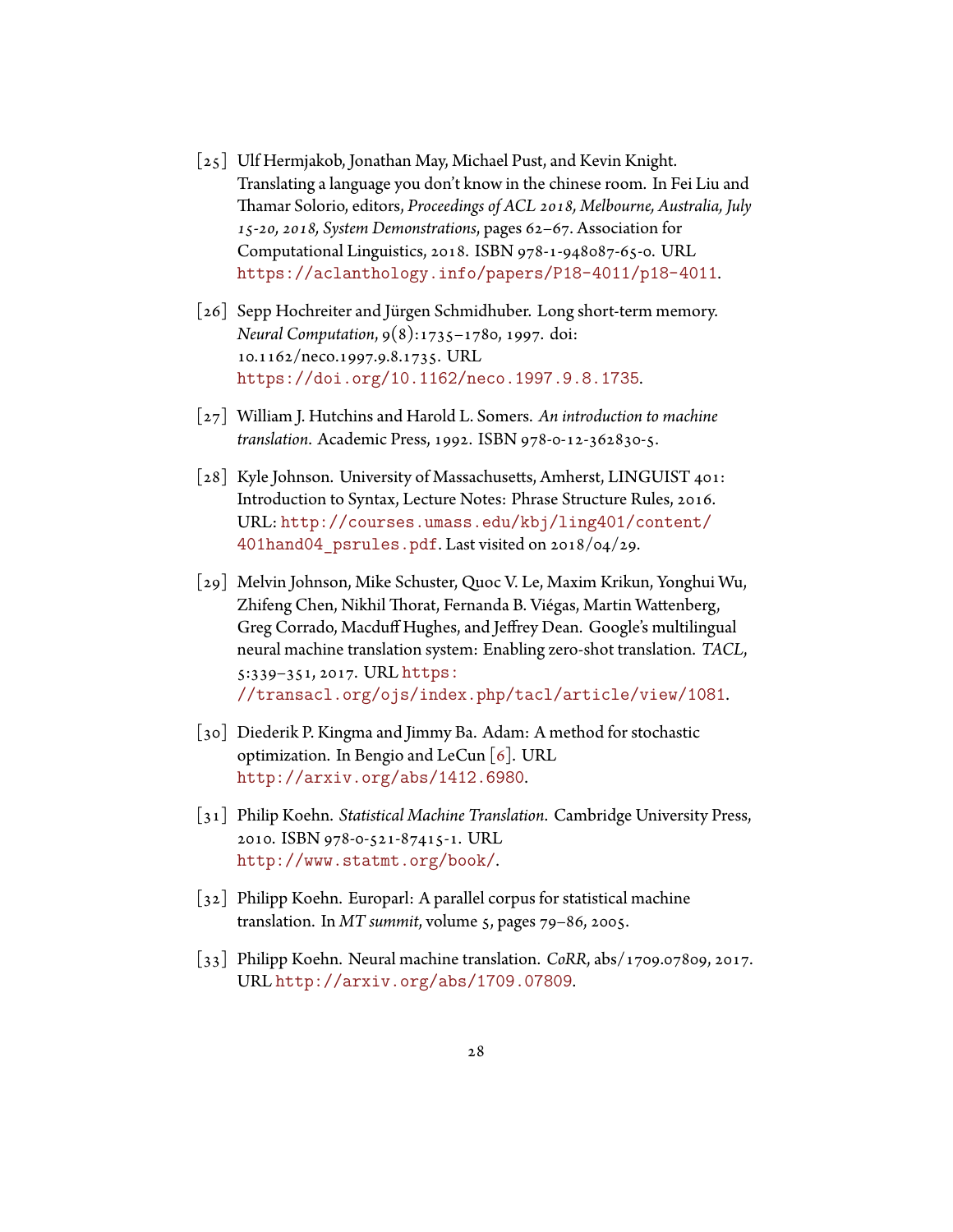- <span id="page-36-6"></span>[34] Alexander Kuhnle and Ann A. Copestake. Deep learning evaluation using deep linguistic processing. *CoRR*, abs/1706.01322, 2017. URL <http://arxiv.org/abs/1706.01322>.
- <span id="page-36-0"></span>[35] Chin-Yew Lin. Rouge: A package for automatic evaluation of summaries. In *Proc. ACL workshop on Text Summarization Branches Out*, page 10, 2004. URL [http://research.microsoft.com/~cyl/download/](http://research.microsoft.com/~cyl/download/papers/WAS2004.pdf) [papers/WAS2004.pdf](http://research.microsoft.com/~cyl/download/papers/WAS2004.pdf).
- <span id="page-36-1"></span>[36] Chin-Yew Lin. Rouge: a package for automatic evaluation of summaries. July 2004. URL [https://www.microsoft.com/en-us/research/publication/](https://www.microsoft.com/en-us/research/publication/rouge-a-package-for-automatic-evaluation-of-summaries/) [rouge-a-package-for-automatic-evaluation-of-summaries/](https://www.microsoft.com/en-us/research/publication/rouge-a-package-for-automatic-evaluation-of-summaries/).
- <span id="page-36-5"></span>[37] Tal Linzen, Emmanuel Dupoux, and Yoav Goldberg. Assessing the ability of lstms to learn syntax-sensitive dependencies. *TACL*, 4:521–535, 2016. URL [https:](https://transacl.org/ojs/index.php/tacl/article/view/972) [//transacl.org/ojs/index.php/tacl/article/view/972](https://transacl.org/ojs/index.php/tacl/article/view/972).
- <span id="page-36-3"></span>[38] Nelson F. Liu, Matt Gardner, Yonatan Belinkov, Matthew E. Peters, and Noah A. Smith. Linguistic knowledge and transferability of contextual representations. In *Proceedings of the Conference of the North American Chapter of the Association for Computational Linguistics: Human Language Technologies*, 2019.
- <span id="page-36-2"></span>[39] Gábor Melis, Chris Dyer, and Phil Blunsom. On the state of the art of evaluation in neural language models. In *International Conference on Learning Representations*, 2018. URL <https://openreview.net/forum?id=ByJHuTgA->.
- <span id="page-36-7"></span>[40] Tomas Mikolov, Anoop Deoras, Stefan Kombrink, Lukás Burget, and Jan Cernocký. Empirical evaluation and combination of advanced language modeling techniques. In *INTERSPEECH 2011, 12th Annual Conference of the International Speech Communication Association, Florence, Italy, August 27-31, 2011*, pages 605–608, 2011. URL [http://www.isca-speech.](http://www.isca-speech.org/archive/interspeech_2011/i11_0605.html) [org/archive/interspeech\\_2011/i11\\_0605.html](http://www.isca-speech.org/archive/interspeech_2011/i11_0605.html).
- <span id="page-36-4"></span>[41] Graham Neubig. Neural machine translation and sequence-to-sequence models: A tutorial. *CoRR*, abs/1703.01619, 2017. URL <http://arxiv.org/abs/1703.01619>.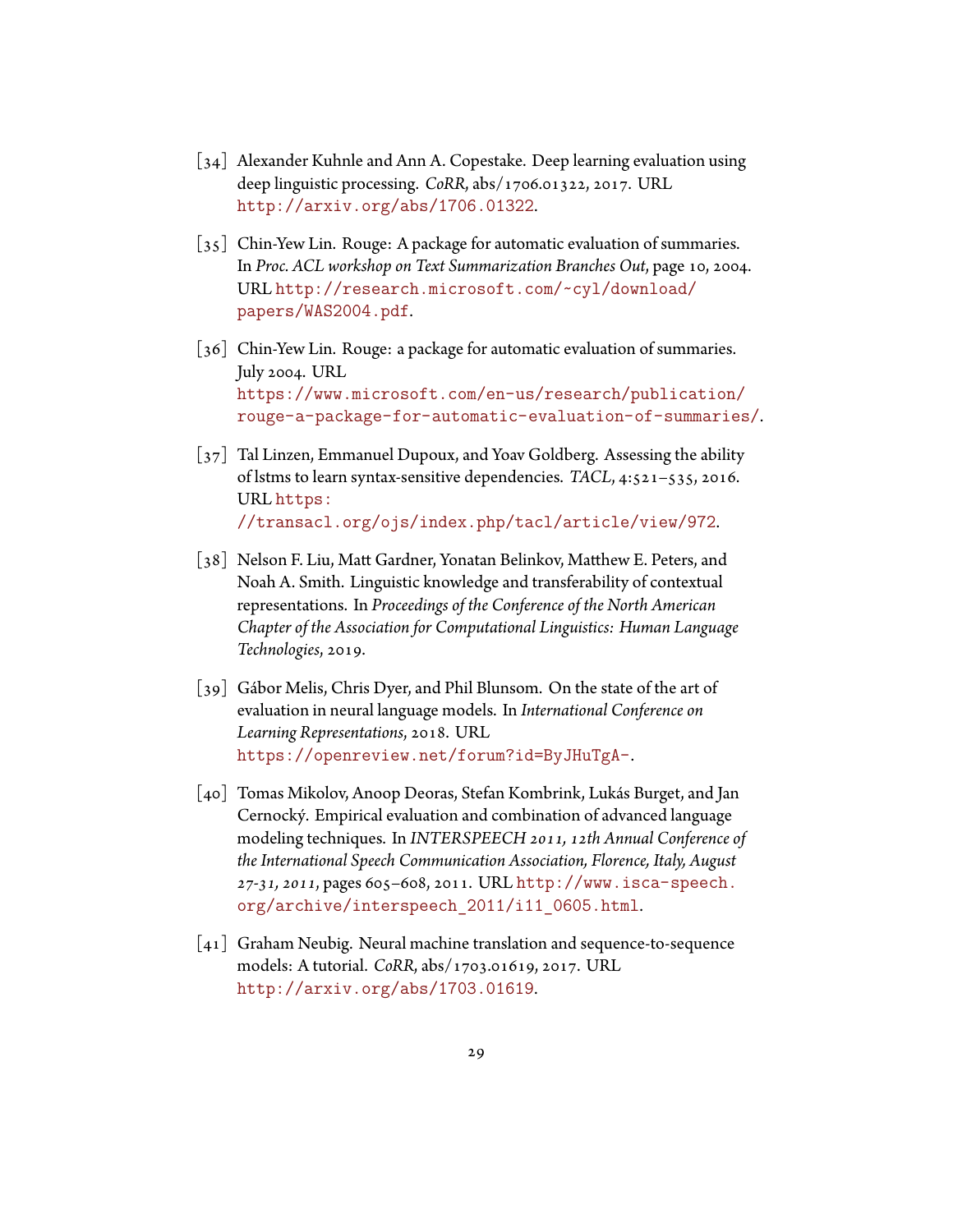- <span id="page-37-4"></span>[42] Graham Neubig, Chris Dyer, Yoav Goldberg, Austin Matthews, Waleed Ammar, Antonios Anastasopoulos, Miguel Ballesteros, David Chiang, Daniel Clothiaux, Trevor Cohn, Kevin Duh, Manaal Faruqui, Cynthia Gan, Dan Garrette, Yangfeng Ji, Lingpeng Kong, Adhiguna Kuncoro, Gaurav Kumar, Chaitanya Malaviya, Paul Michel, Yusuke Oda, Matthew Richardson, Naomi Saphra, Swabha Swayamdipta, and Pengcheng Yin. Dynet: The dynamic neural network toolkit. *CoRR*, abs/1701.03980, 2017. URL <http://arxiv.org/abs/1701.03980>.
- <span id="page-37-3"></span>[43] Kishore Papineni, Salim Roukos, Todd Ward, and Wei-Jing Zhu. Bleu: a method for automatic evaluation of machine translation. In *Proceedings of the 40th Annual Meeting of the Association for Computational Linguistics, July 6-12, 2002, Philadelphia, PA, USA.*, pages 311–318. ACL, 2002. URL <http://www.aclweb.org/anthology/P02-1040.pdf>.
- <span id="page-37-5"></span>[44] Adam Paszke, Sam Gross, Soumith Chintala, Gregory Chanan, Edward Yang, Zachary DeVito, Zeming Lin, Alban Desmaison, Luca Antiga, and Adam Lerer. Automatic differentiation in pytorch. 2017.
- <span id="page-37-1"></span>[45] Matthew E. Peters, Mark Neumann, Mohit Iyyer, Matt Gardner, Christopher Clark, Kenton Lee, and Luke Zettlemoyer. Deep contextualized word representations. In Marilyn A. Walker, Heng Ji, and Amanda Stent, editors, *Proceedings of the 2018 Conference of the North American Chapter of the Association for Computational Linguistics: Human Language Technologies, NAACL-HLT 2018, New Orleans, Louisiana, USA, June 1-6, 2018, Volume 1 (Long Papers)*, pages 2227–2237. Association for Computational Linguistics, 2018. ISBN 978-1-948087-27-8. URL <https://aclanthology.info/papers/N18-1202/n18-1202>.
- <span id="page-37-6"></span>[46] Carl Pollard and Ivan A. Sag. *Head-Driven Phrase Structure Grammar*. The University of Chicago Press, Chicago, 1994.
- <span id="page-37-0"></span>[47] Alec Radford, Jeffrey Wu, Rewon Child, David Luan, Dario Amodei, and Ilya Sutskever. Language models are unsupervised multitask learners. Technical report.
- <span id="page-37-2"></span>[48] Christof Rapp. Aristotle's rhetoric. In Edward N. Zalta, editor, *The Stanford Encyclopedia of Philosophy*. Metaphysics Research Lab, Stanford University, spring 2010 edition, 2010.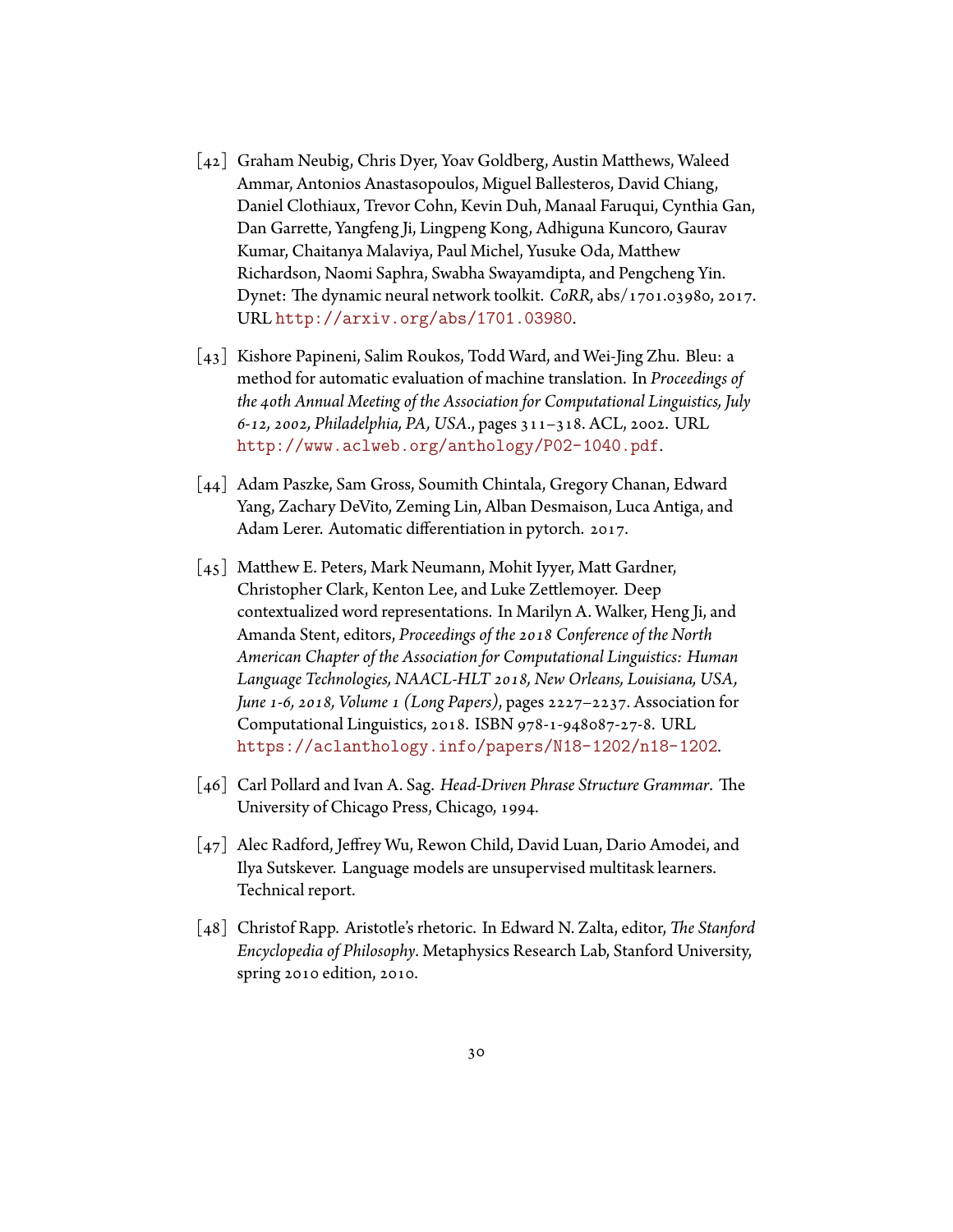- <span id="page-38-2"></span>[49] Ehud Reiter. A structured review of the validity of BLEU. *Computational Linguistics*, 44(3), 2018. doi: 10.1162/coli\ a\ 00322. URL [https://doi.org/10.1162/coli\\_a\\_00322](https://doi.org/10.1162/coli_a_00322).
- <span id="page-38-3"></span>[50] Ehud Reiter and Robert Dale. Building applied natural language generation systems. *Natural Language Engineering*, 3(1):57–87, 1997. doi: 10.1017/S1351324997001502. URL <https://doi.org/10.1017/S1351324997001502>.
- <span id="page-38-4"></span>[51] David E. Rumelhart, Geoffrey E. Hinton, and Ronald J. Williams. Learning internal representations by error propagation. In David E. Rumelhart and James L. Mcclelland, editors, *Parallel Distributed Processing: Explorations in the Microstructure of Cognition, Volume 1: Foundations*, pages 318–362. MIT Press, Cambridge, MA, 1986.
- <span id="page-38-5"></span>[52] Alexander M. Rush, Sumit Chopra, and Jason Weston. A neural attention model for abstractive sentence summarization. In *Proceedings of the 2015 Conference on Empirical Methods in Natural Language Processing, EMNLP 2015, Lisbon, Portugal, September 17-21, 2015*, pages 379–389, 2015. URL <http://aclweb.org/anthology/D/D15/D15-1044.pdf>.
- <span id="page-38-1"></span>[53] John R Searle. Minds, brains, and programs. *Behavioral and brain sciences*, 3  $(3): 417 - 424, 1980.$
- <span id="page-38-6"></span>[54] Rico Sennrich. How grammatical is character-level neural machine translation? assessing MT quality with contrastive translation pairs. *CoRR*, abs/1612.04629, 2016. URL <http://arxiv.org/abs/1612.04629>.
- <span id="page-38-7"></span>[55] Rico Sennrich, Orhan Firat, Kyunghyun Cho, Alexandra Birch, Barry Haddow, Julian Hitschler, Marcin Junczys-Dowmunt, Samuel Läubli, Antonio Valerio Miceli Barone, Jozef Mokry, and Maria Nadejde. Nematus: a toolkit for neural machine translation. In *Proceedings of the Software Demonstrations of the 15th Conference of the European Chapter of the Association for Computational Linguistics*, pages 65–68, Valencia, Spain, April 2017. Association for Computational Linguistics. URL <http://aclweb.org/anthology/E17-3017>.
- <span id="page-38-0"></span>[56] Xing Shi, Inkit Padhi, and Kevin Knight. Does string-based neural MT learn source syntax? In Su et al.  $\lceil 60 \rceil$ , pages 1526–1534. ISBN 978-1-945626-25-8. URL <http://aclweb.org/anthology/D/D16/D16-1159.pdf>.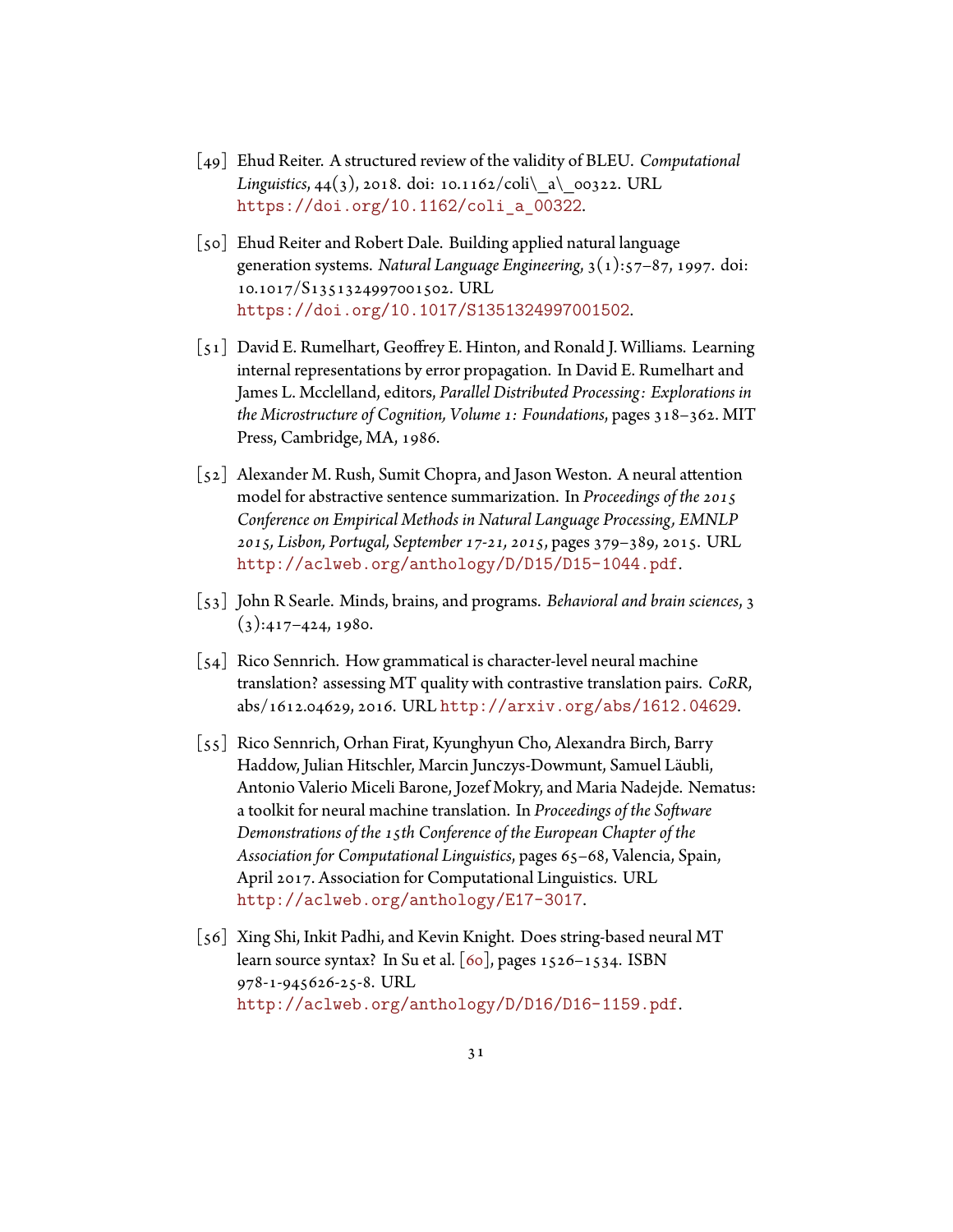- <span id="page-39-4"></span>[57] Hava T. Siegelmann. Recurrent neural networks and finite automata. *Computational Intelligence*, 12:567–574, 1996. doi: 10.1111/j.1467-8640.1996.tb00277.x. URL <https://doi.org/10.1111/j.1467-8640.1996.tb00277.x>.
- <span id="page-39-0"></span>[58] Noah A. Smith. *Linguistic Structure Prediction*. Synthesis Lectures on Human Language Technologies. Morgan & Claypool Publishers, 2011. doi: 10.2200/S00361ED1V01Y201105HLT013. URL <https://doi.org/10.2200/S00361ED1V01Y201105HLT013>.
- <span id="page-39-2"></span>[59] Alessandro Sordoni, Michel Galley, Michael Auli, Chris Brockett, Yangfeng Ji, Margaret Mitchell, Jian-Yun Nie, Jianfeng Gao, and Bill Dolan. A neural network approach to context-sensitive generation of conversational responses. In Rada Mihalcea, Joyce Yue Chai, and Anoop Sarkar, editors, *NAACL HLT 2015, The 2015 Conference of the North American Chapter of the Association for Computational Linguistics: Human Language Technologies, Denver, Colorado, USA, May 31 - June 5, 2015*, pages 196–205. The Association for Computational Linguistics, 2015. ISBN 978-1-941643-49-5. URL <http://aclweb.org/anthology/N/N15/N15-1020.pdf>.
- <span id="page-39-5"></span>[60] Jian Su, Xavier Carreras, and Kevin Duh, editors. *Proceedings of the 2016 Conference on Empirical Methods in Natural Language Processing, EMNLP 2016, Austin, Texas, USA, November 1-4, 2016*, 2016. The Association for Computational Linguistics. ISBN 978-1-945626-25-8. URL <http://aclweb.org/anthology/D/D16/>.
- <span id="page-39-3"></span>[61] Ilya Sutskever, Oriol Vinyals, and Quoc V. Le. Sequence to sequence learning with neural networks. In Zoubin Ghahramani, Max Welling, Corinna Cortes, Neil D. Lawrence, and Kilian Q. Weinberger, editors, *Advances in Neural Information Processing Systems 27: Annual Conference on Neural Information Processing Systems 2014, December 8-13 2014, Montreal, Quebec, Canada*, pages 3104–3112, 2014. URL [http://papers.nips.cc/paper/](http://papers.nips.cc/paper/5346-sequence-to-sequence-learning-with-neural-networks) [5346-sequence-to-sequence-learning-with-neural-networks](http://papers.nips.cc/paper/5346-sequence-to-sequence-learning-with-neural-networks).
- <span id="page-39-1"></span>[62] A. M. Turing. Computing machinery and intelligence. *Mind*, 59(236): 433–460, 1950. ISSN 00264423. URL <http://www.jstor.org/stable/2251299>.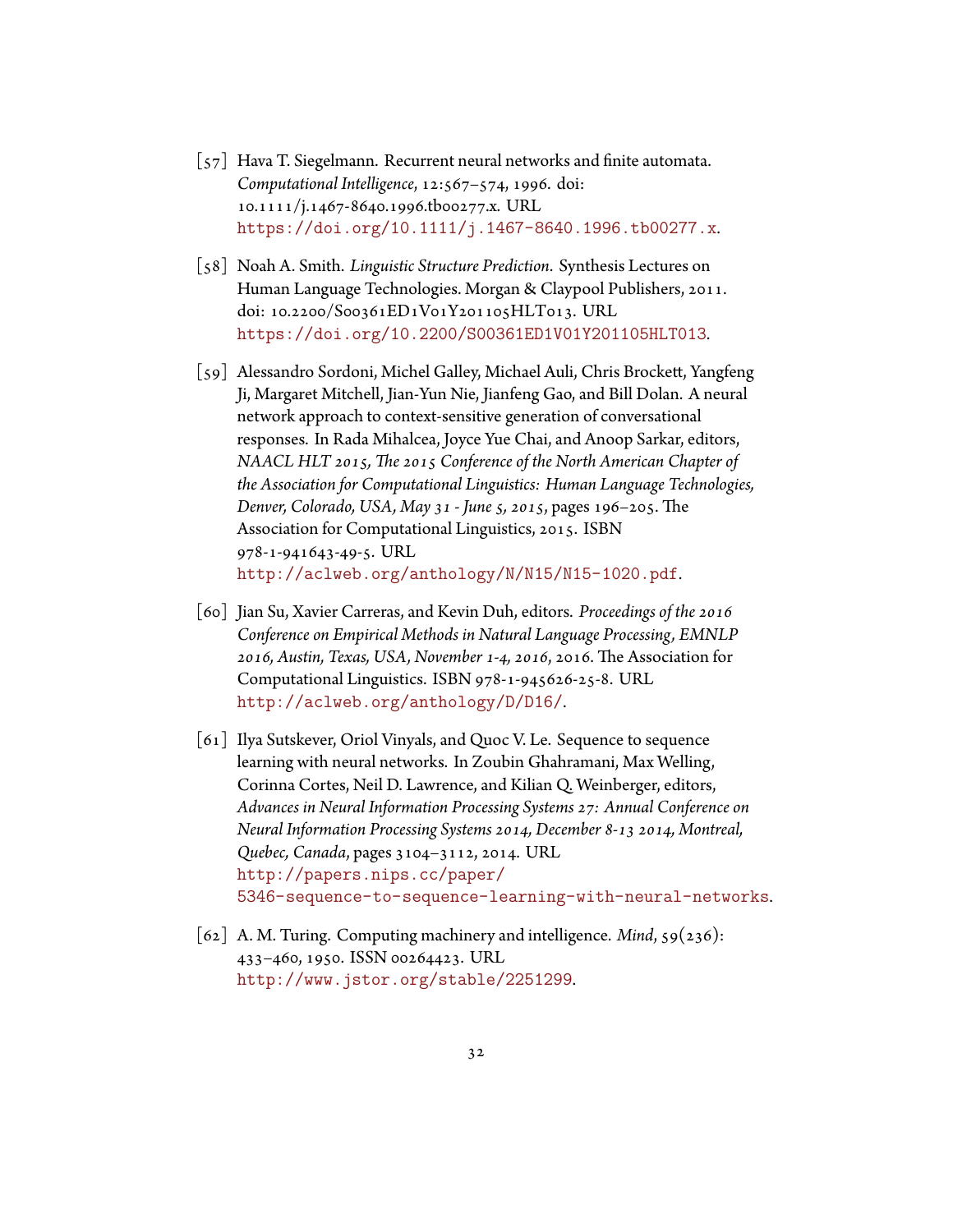- <span id="page-40-4"></span>[63] Oriol Vinyals and Quoc V. Le. A neural conversational model. *CoRR*, abs/1506.05869, 2015. URL <http://arxiv.org/abs/1506.05869>.
- <span id="page-40-1"></span>[64] Qingyun Wang, Xiaoman Pan, Lifu Huang, Boliang Zhang, Zhiying Jiang, Heng Ji, and Kevin Knight. Describing a knowledge base. In Emiel Krahmer, Albert Gatt, and Martijn Goudbeek, editors, *Proceedings of the 11th International Conference on Natural Language Generation, Tilburg University, The Netherlands, November 5-8, 2018*, pages 10–21. Association for Computational Linguistics, 2018. ISBN 978-1-948087-86-5. URL <https://aclanthology.info/papers/W18-6502/w18-6502>.
- <span id="page-40-0"></span>[65] Johnny Wei, Khiem Pham, Brendan O'Connor, and Brian Dillon. Evaluating grammaticality in seq2seq models with a broad coverage HPSG grammar: A case study on machine translation. In Tal Linzen, Grzegorz Chrupala, and Afra Alishahi, editors, *Proceedings of the Workshop: Analyzing and Interpreting Neural Networks for NLP, BlackboxNLP@EMNLP 2018, Brussels, Belgium, November 1, 2018*, pages 298–305. Association for Computational Linguistics, 2018. ISBN 978-1-948087-71-1. URL <https://aclanthology.info/papers/W18-5432/w18-5432>.
- <span id="page-40-2"></span>[66] Gail Weiss, Yoav Goldberg, and Eran Yahav. On the practical computational power of finite precision rnns for language recognition. In Iryna Gurevych and Yusuke Miyao, editors, *Proceedings of the 56th Annual Meeting of the Association for Computational Linguistics, ACL 2018, Melbourne, Australia, July 15-20, 2018, Volume 2: Short Papers*, pages 740–745. Association for Computational Linguistics, 2018. ISBN 978-1-948087-34-6. URL <https://aclanthology.info/papers/P18-2117/p18-2117>.
- <span id="page-40-5"></span>[67] Gail Weiss, Yoav Goldberg, and Eran Yahav. Extracting automata from recurrent neural networks using queries and counterexamples. In *Proceedings of the 35th International Conference on Machine Learning, ICML 2018, Stockholmsmässan, Stockholm, Sweden, July 10-15, 2018*, pages 5244–5253, 2018. URL <http://proceedings.mlr.press/v80/weiss18a.html>.
- <span id="page-40-3"></span>[68] Yonghui Wu, Mike Schuster, Zhifeng Chen, Quoc V. Le, Mohammad Norouzi, Wolfgang Macherey, Maxim Krikun, Yuan Cao, Qin Gao, Klaus Macherey, Jeff Klingner, Apurva Shah, Melvin Johnson, Xiaobing Liu, Lukasz Kaiser, Stephan Gouws, Yoshikiyo Kato, Taku Kudo, Hideto Kazawa, Keith Stevens, George Kurian, Nishant Patil, Wei Wang, Cliff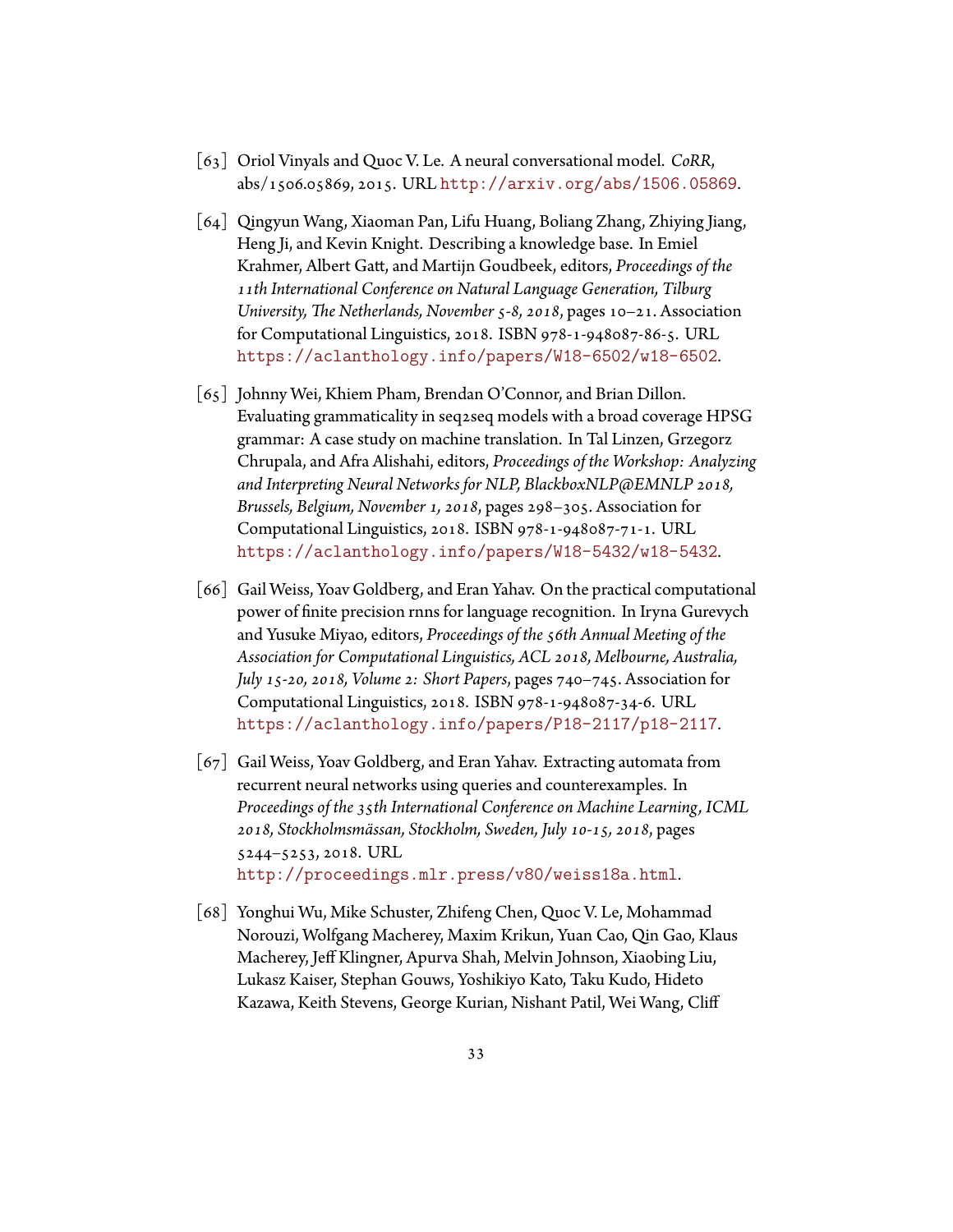Young, Jason Smith, Jason Riesa, Alex Rudnick, Oriol Vinyals, Greg Corrado, Macduff Hughes, and Jeffrey Dean. Google's neural machine translation system: Bridging the gap between human and machine translation. *CoRR*, abs/1609.08144, 2016. URL <http://arxiv.org/abs/1609.08144>.

- <span id="page-41-0"></span>[69] Zhenqin Wu, Bharath Ramsundar, Evan N. Feinberg, Joseph Gomes, Caleb Geniesse, Aneesh S. Pappu, Karl Leswing, and Vijay S. Pande. Moleculenet: A benchmark for molecular machine learning. *CoRR*, abs/1703.00564, 2017. URL <http://arxiv.org/abs/1703.00564>.
- <span id="page-41-1"></span>[70] Lili Yao, Nanyun Peng, Ralph M. Weischedel, Kevin Knight, Dongyan Zhao, and Rui Yan. Plan-and-write: Towards better automatic storytelling. *CoRR*, abs/1811.05701, 2018. URL <http://arxiv.org/abs/1811.05701>.